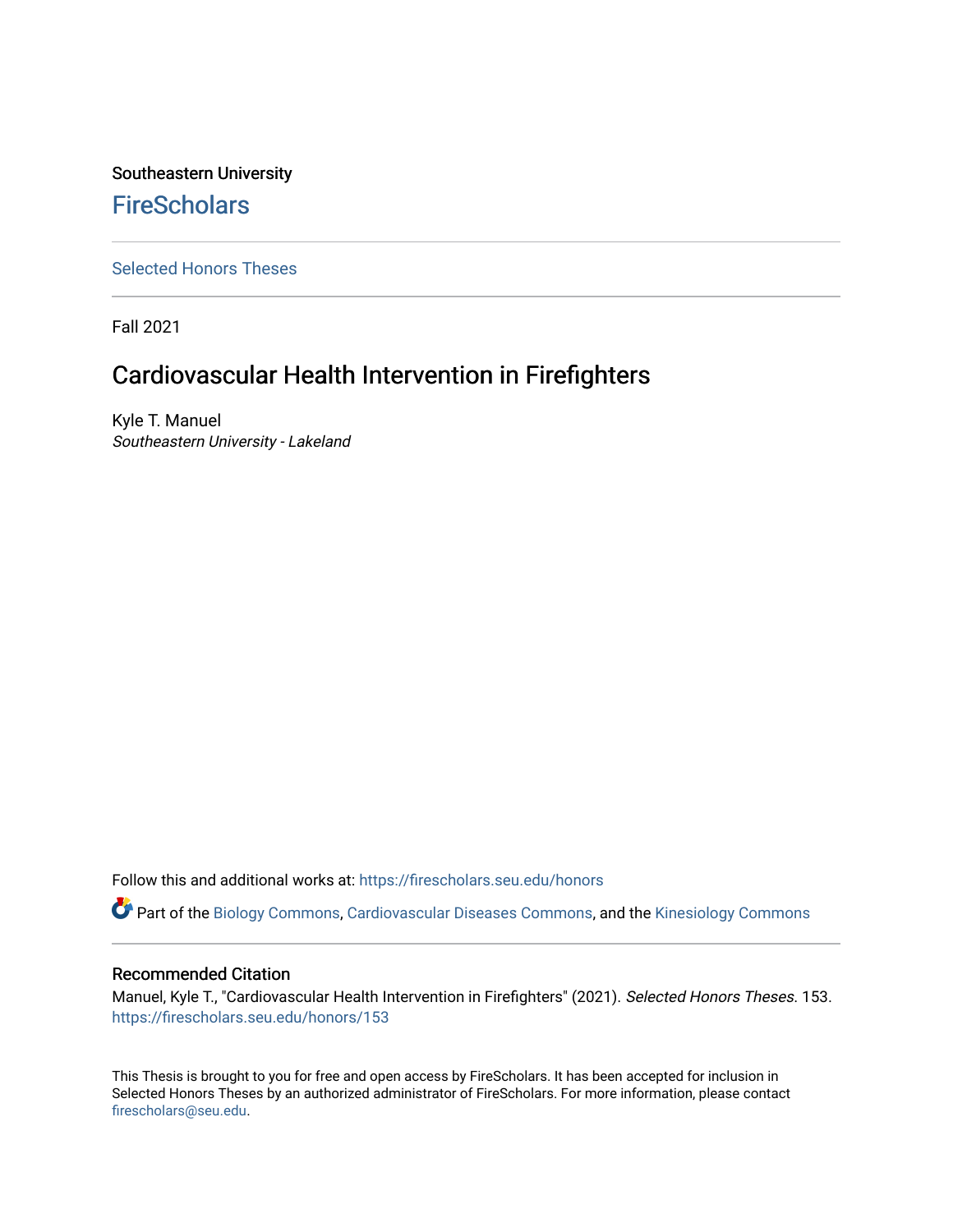Cardiovascular Health Intervention in Firefighters

By

Kyle Manuel

Submitted to the School of Honors Committee

in partial fulfillment

of the requirements for University Honors Scholars

Southeastern University

2021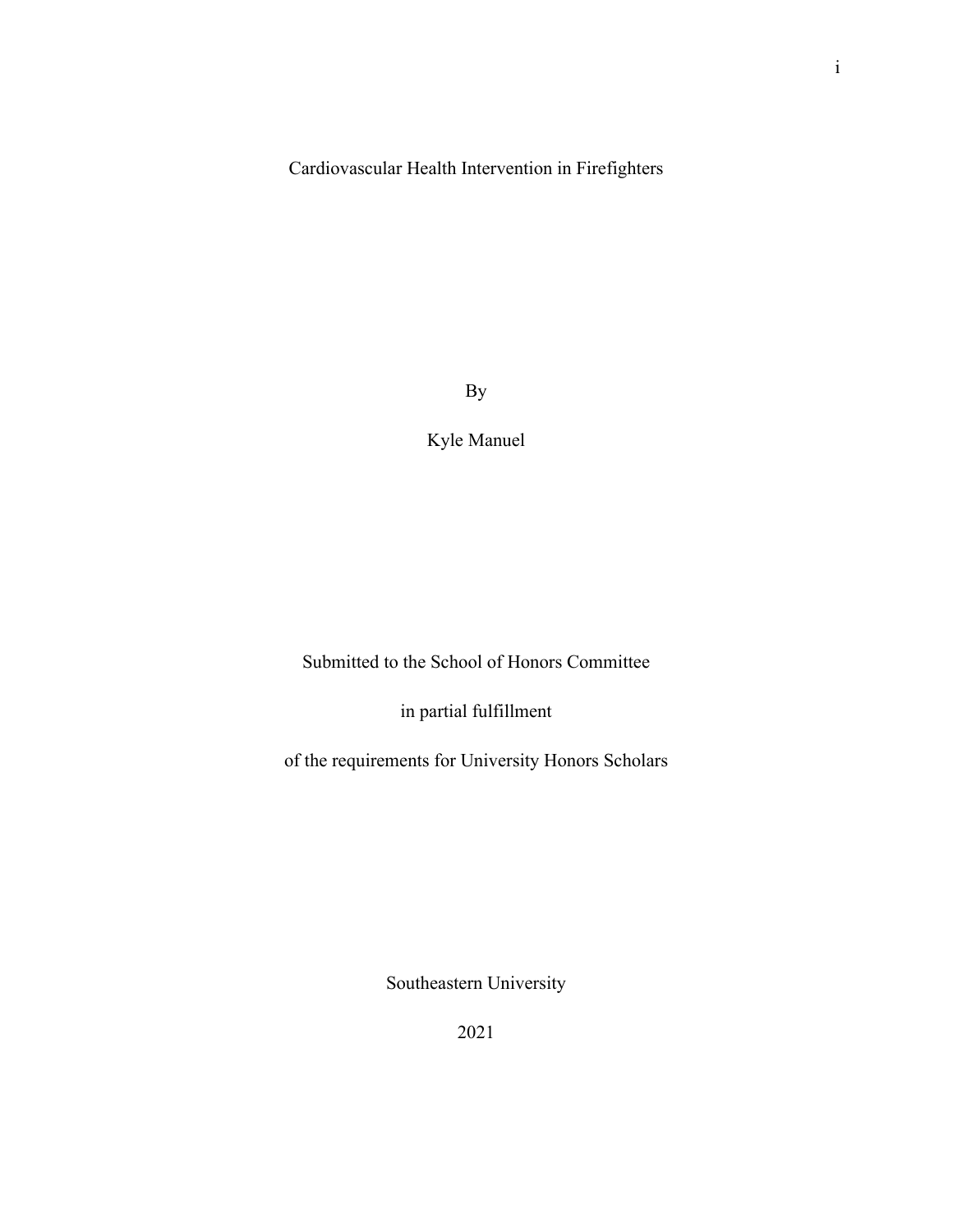Copyright by Kyle Manuel

2021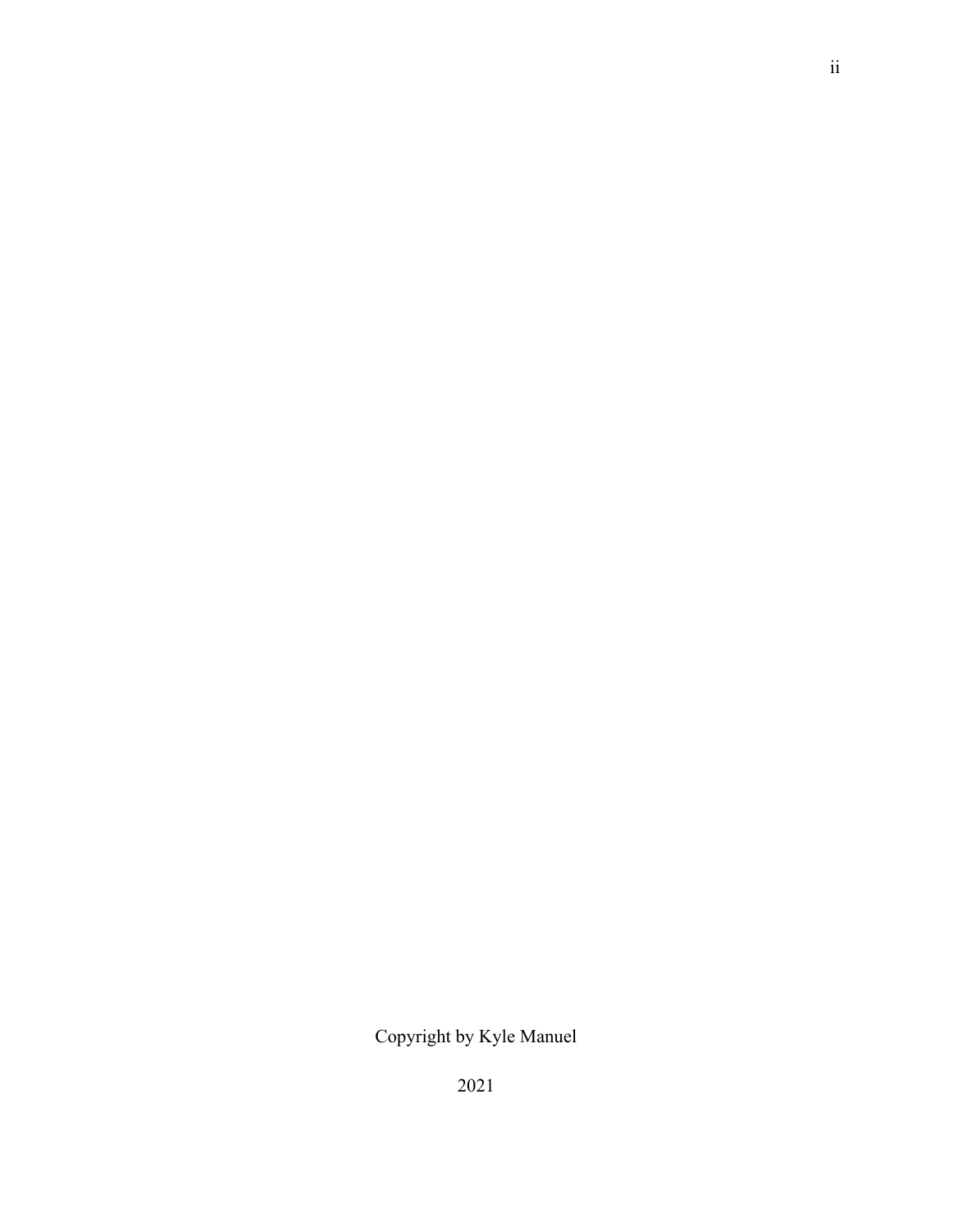# **Dedication**

This thesis is dedicated to Steve Terry, a fallen firefighter of Hernando County.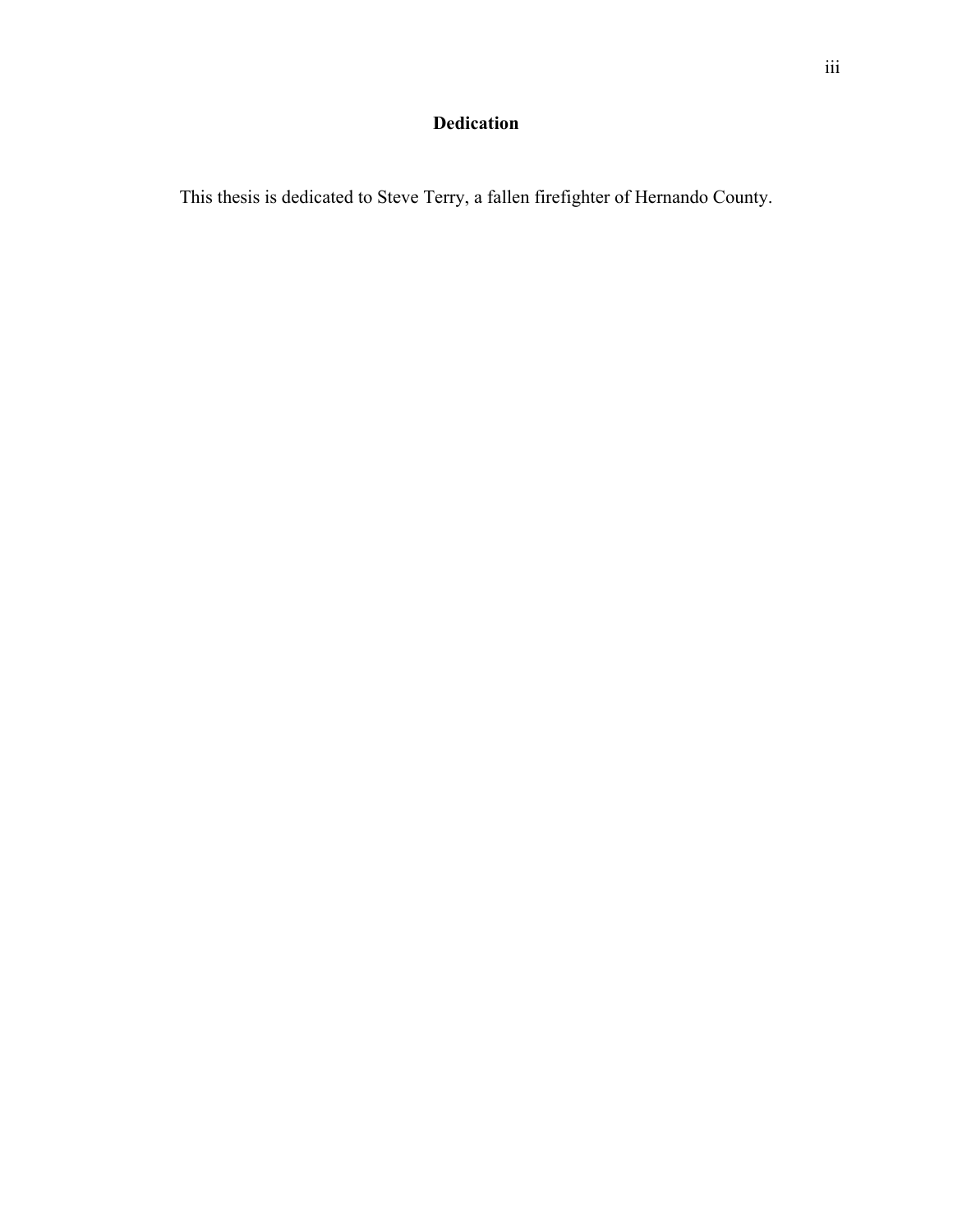# **Acknowledgement**

I would like to thank my primary advisor Dominic Stross for all of his help during this process. I would also like to thank Dr. Thomas Gollery for all of his help in interpreting my data. I would lastly like to thank Jennifer Terry for all of her support throughout this thesis.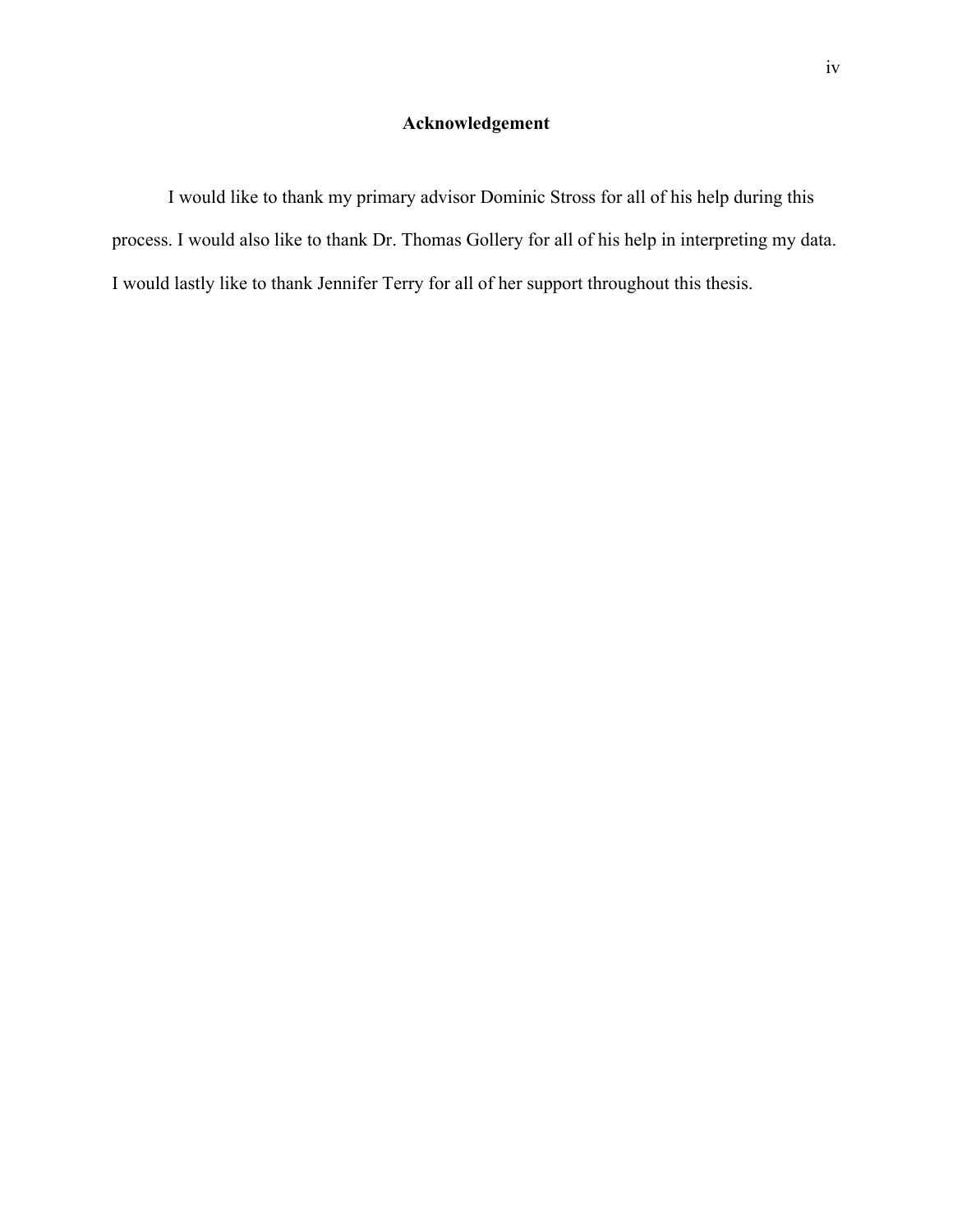#### **Abstract**

As each year passes, a fatal cardiovascular event continues to be the leading cause of death among on-duty firefighters. Risk factors for a fatal cardiovascular event and cardiovascular health disease (CVD) are obesity, sleep deprivation, weight gain, lack of exercise, unhealthy diet, etc. The research in this thesis lays out the poor association between cardiovascular health and firefighters. Interventional programs that aim to improve the cardiovascular health of firefighters must be implemented universally to all fire departments by the International Association of Firefighters. Pertinent information collected on the cardiovascular health of surveyed firefighters of Hernando County was paradoxical. While most of the surveyed firefighters identified themselves as in optimal cardiovascular health, the collected data stated otherwise.

KEY WORDS: Firefighters, Cardiovascular Health, Cardiovascular Health Disease, Fatal Cardiovascular Event, Firefighters of Hernando County, Firefighting, Risk Factors for Cardiovascular Health Disease, Risk Factors for Fatal Cardiovascular Event, Heart, Interventional Programs on Cardiovascular Health, CVD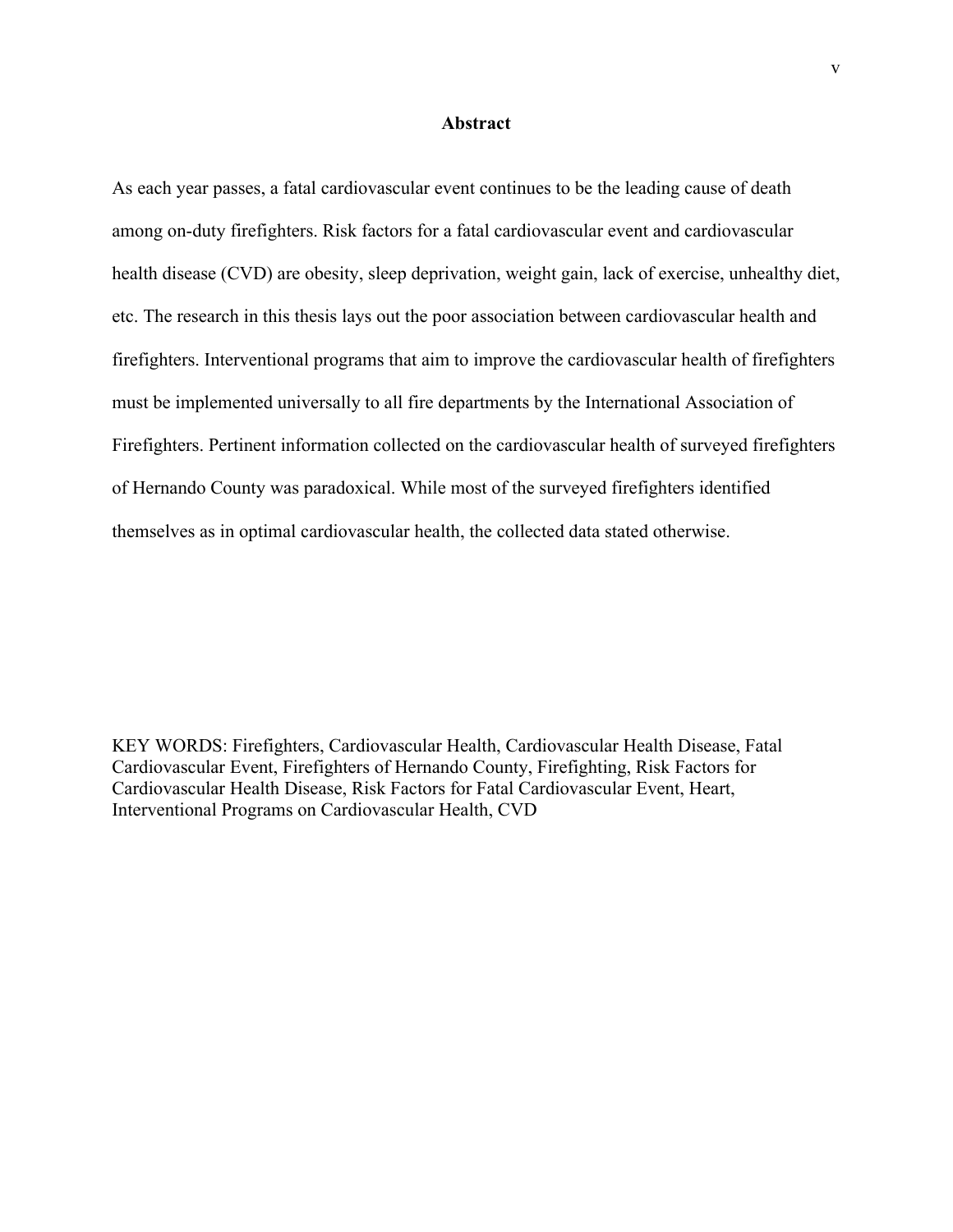# **Table of Contents**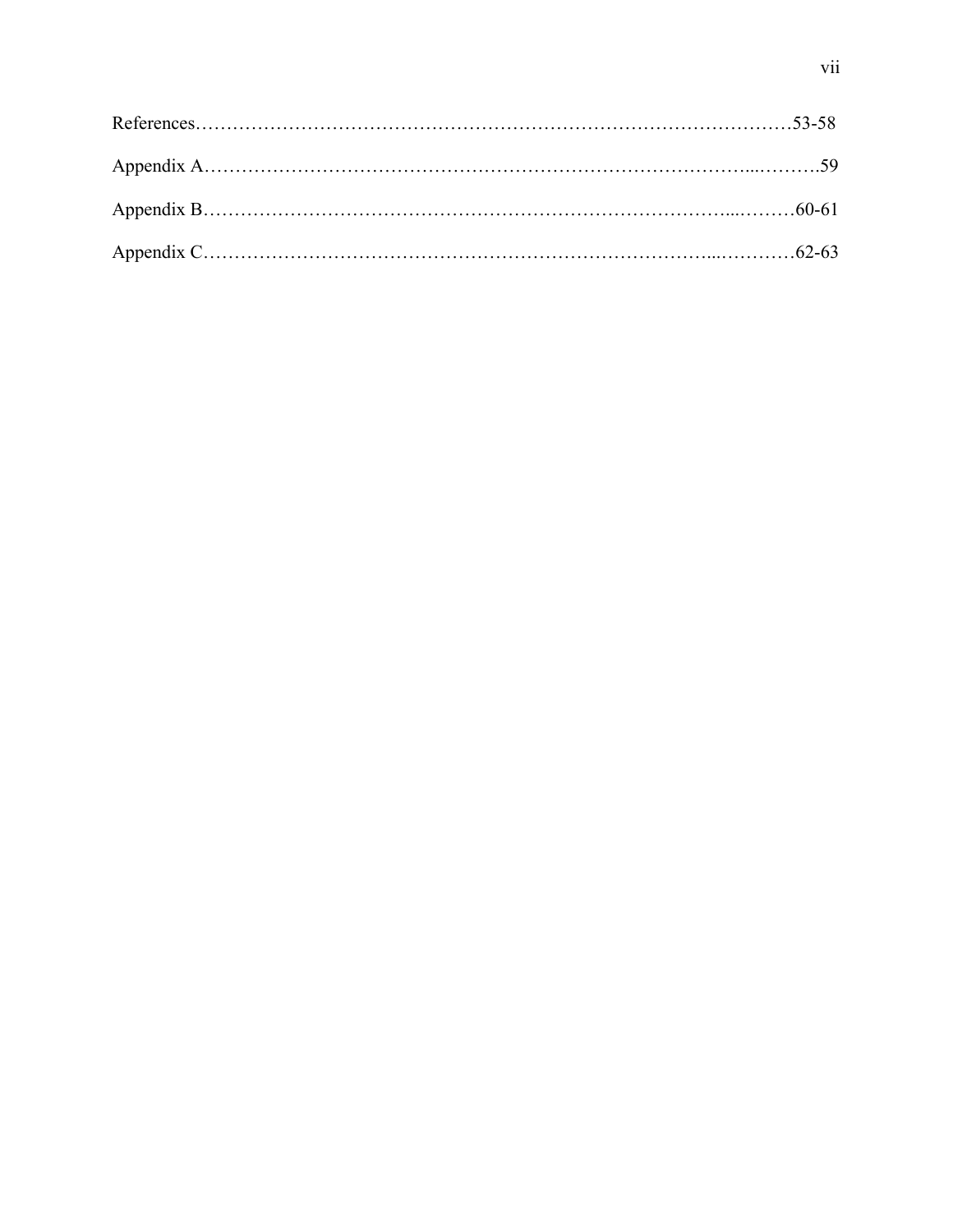#### **Chapter 1: Introduction**

Throughout history, there has been an association between poor cardiovascular health and firefighters. Since 1977 (excluding 2001), the primary cause of death among on-duty firefighters was a fatal cardiovascular event. The profession of firefighting is very dangerous and uncertain. In general, an individual's risk of a fatal cardiovascular event is greatly correlated with their physical health and lifestyle. A firefighter must be in ace health so that the tasks of firefighting can be completed in a safe and efficient procedure.

The purpose of this thesis is to evaluate the cardiovascular health of surveyed firefighters of Hernando County. In the Review of Literature section, risk factors of poor cardiovascular have been identified. It was found that the primary risk factor of poor cardiovascular health is obesity. Furthermore, in the Review of Literature, interventional programs that aim to improve the cardiovascular health of firefighters have been researched. Through the plethora of information, possible interventional programs that aim to minimize the number of firefighter deaths annually due to a fatal cardiovascular event will be proposed by the end of this thesis.

This study is both significant and relevant because not only does poor cardiovascular of firefighters affect the firefighter themselves, but it also affects the people around them. If a firefighter does not have exhibit optimal cardiovascular health, this can put other firefighters and the general public at risk. In the profession of firefighting, time is very valuable. It is necessary for firefighters to reach their place of need as quickly as possible. Once the firefighters reach their place of need, they need to respond to the need as quickly as possible. Poor cardiovascular health of firefighters can increase the time of response to an emergency. This can lead to unfavorable outcomes occurring that could have been prevented.

1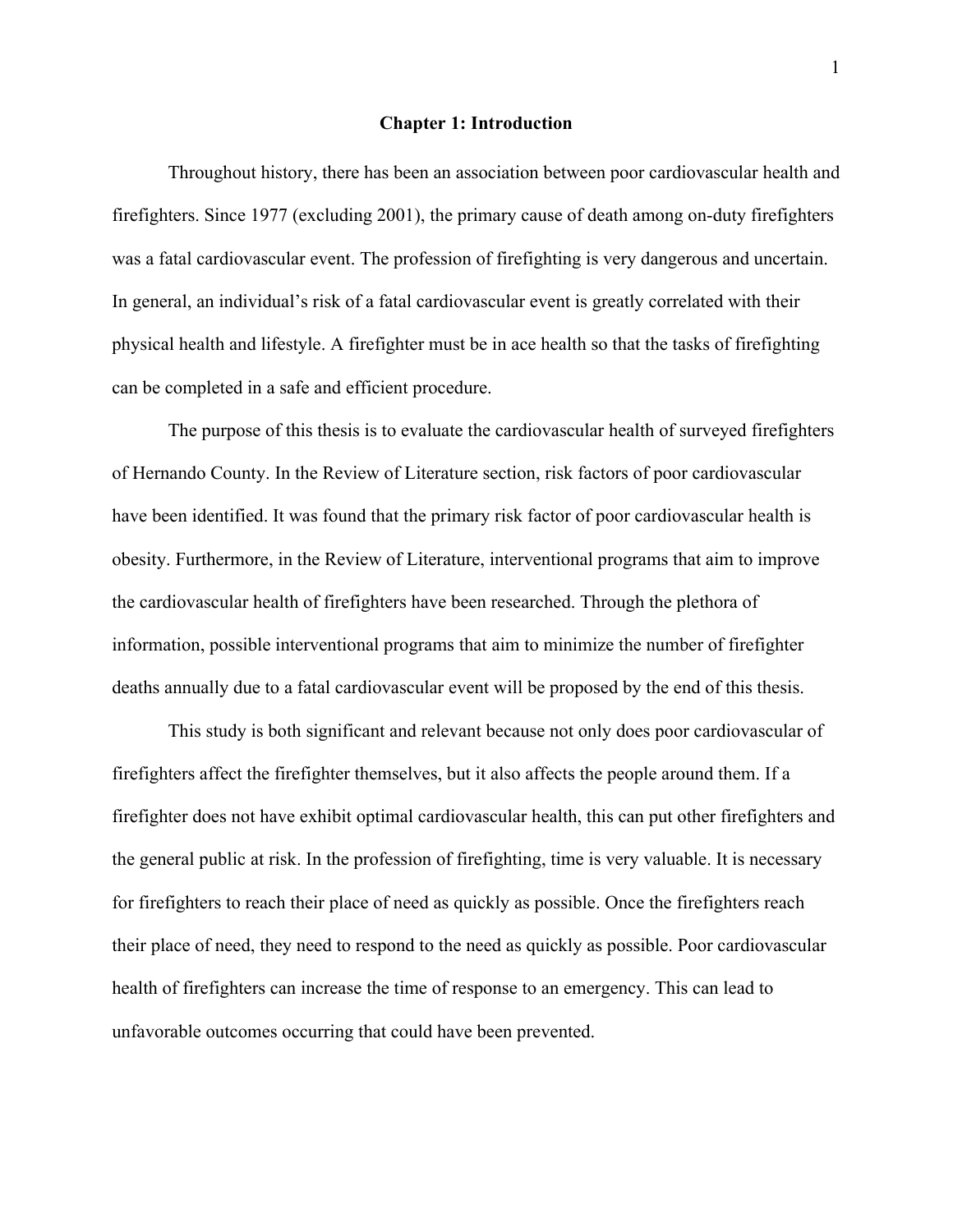To assess the cardiovascular health of surveyed firefighters of Hernando County, a questionnaire of 33 questions was created. The questionnaire consisted of collected demographical information as well as open-ended, Likert scale, and yes or no questions relating to the topic at hand. The questionnaire was entirely anonymous and voluntary. The questionnaire was sent out to all firefighters of Hernando County via email by the Hernando County Fire Chief.

The primary limitation of this thesis is that it is not representative of the entire firefighter population as this study was only conducted on the firefighters of Hernando County. Also, there was a small turnout rate of 8.5% for the questionnaire. However, the strength of this thesis is that it obtained statistically significant results on the cardiovascular health of the surveyed firefighters. The collected information contained connected associations of poor cardiovascular health and firefighters. While most of the surveyed firefighters did not consider themselves as at risk for a fatal cardiovascular event and/or cardiovascular health disease (CVD), the accumulated data told a different story.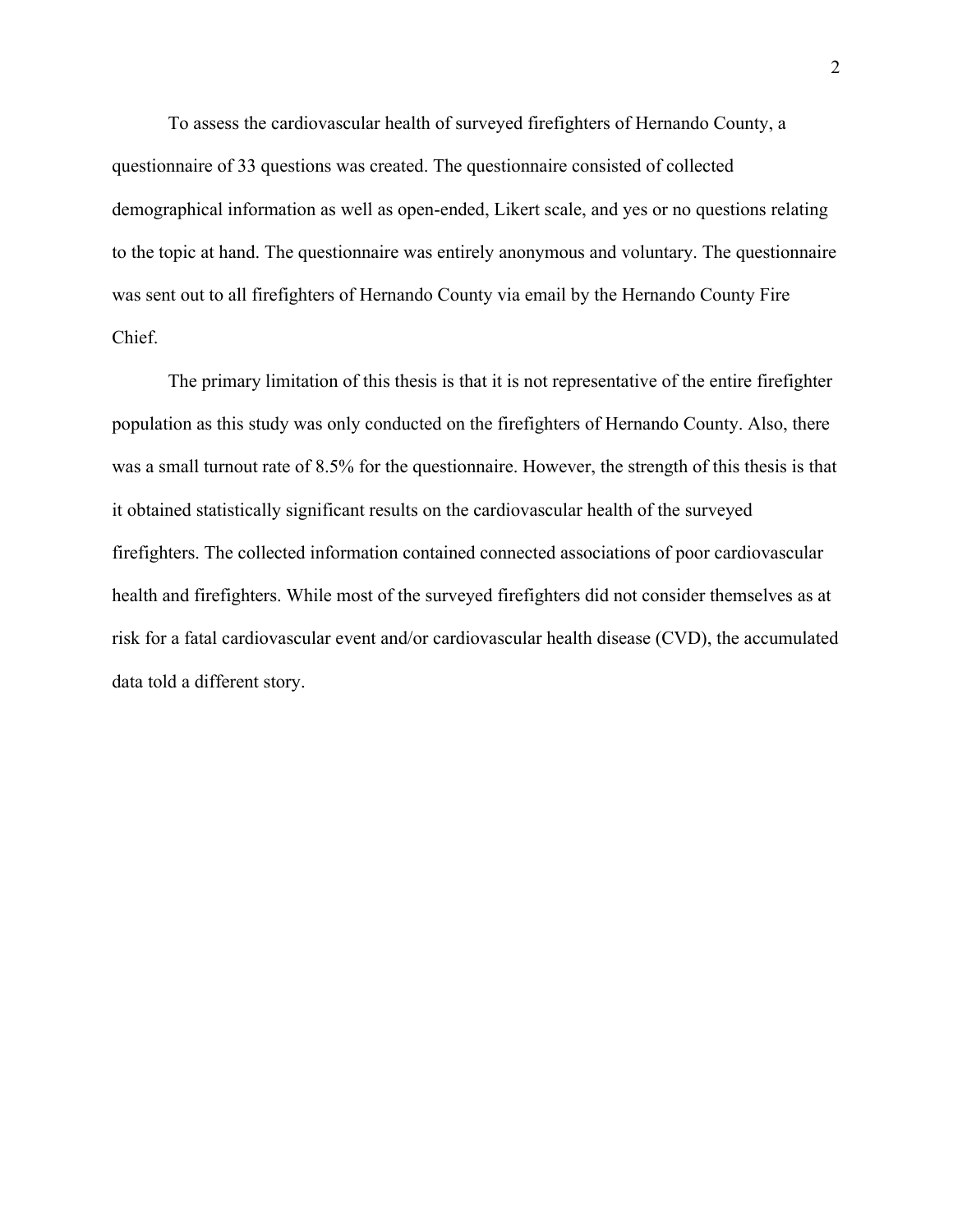#### **Review of Literature**

### **Introduction**

The purpose of this literature review is to present current knowledge on the cardiovascular health of firefighters as well as display possible methods of treatment in hopes of generating a reliable program and/or protocol for firefighters with poor cardiovascular health. After conducting research throughout various databases, discovering a plethora of articles, and organizing each article by their similarities, five general categories were found that serve as the components of this review of the literature. First, an overview of the heart will go over the structure of the heart as well as common complications of the heart. Second, firefighters' history of poor cardiovascular health is an issue that needs to be addressed. Third, the risk factors of cardiovascular disease will need to be carefully written out. Fourth, an overview of the Candidate Physical Ability Test (CPAT) will be discussed. Fifth, prevention programs that reduce the risk factors of cardiovascular complications in firefighters will serve as a form of treatment in this population. It is reasonable to assume that more and more firefighters will die due to cardiovascular complications if interventions or treatments are not implemented. Therefore, it is critical to understand each category in order for an effective exercise program and protocol that works against the risk factors of cardiovascular complications to be implemented in the near future for this specific population.

## **An Overview of the Heart**

The human heart has a complex structure that allows it to function. The heart can be found anatomically in the thoracic cavity between the third and sixth intercostal cartilages (Miranda, 2018). Structurally, the heart is composed of four chambers that are either closed or opened by several valves. These chambers and valves serve to ensure the regular flow of blood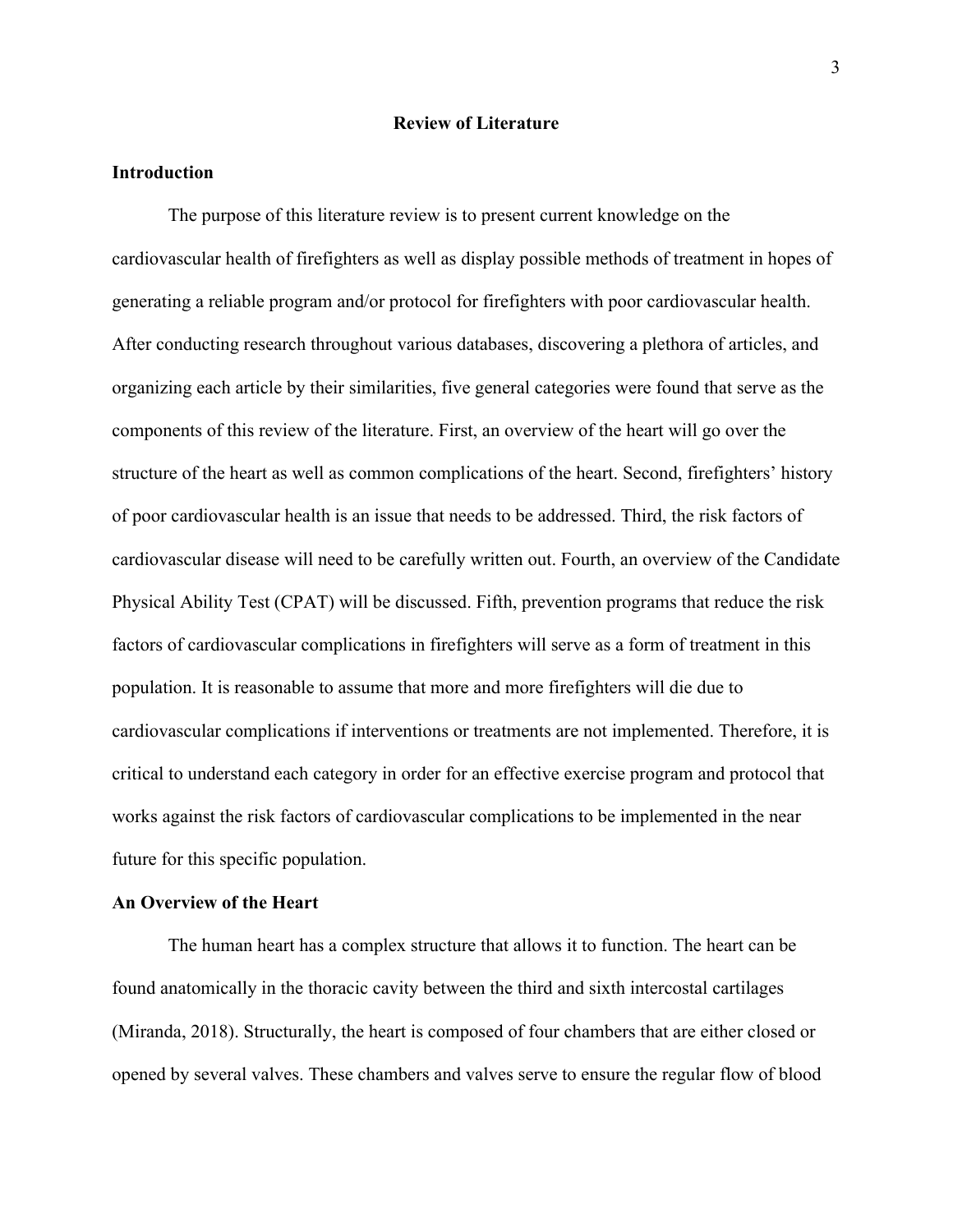throughout the body. The chambers of the heart are called atria and ventricles. There is a right and left atrium and a right and left ventricle. The atria compose the upper region of the heart, and the ventricles compose the lower region of the heart. These chambers are closed off from one another by valves located in the heart. These valves separate the atria from the ventricles. The valves of the heart include the tricuspid valve, mitral valve, pulmonary valve, and aortic valve. The tricuspid valve is found between the right atrium and right ventricle (Newman, 2020). The mitral valve is found between the left atrium and left ventricle (Newman, 2020). The pulmonary valve is found between the right ventricle and pulmonary artery (Newman, 2020). The aortic valve is found between the left ventricle and aorta (Newman, 2020). The tricuspid and mitral valves are considered as the atrioventricular valves of the heart. The pulmonary and aortic valves are considered as the semilunar valves of the heart. A wall of tissue called the septum also separates the right and left atria and ventricles from each other (Newman, 2020). The heart's walls contain three different types of tissue (Newman, 2020). The tissues are the epicardium, myocardium, and endocardium. The epicardium is the outer layer of the heart (Newman, 2020). The myocardium is the middle layer of the heart, and it is the thickest layer among the three different types of tissue (Newman, 2020). The endocardium is the innermost layer of the heart (Newman, 2020). Many arteries and veins compose the heart. These arteries and veins include the aorta, superior and inferior vena cava, pulmonary arteries, pulmonary veins, coronary veins, circumflex artery, left coronary artery, left anterior descending artery, and right coronary artery. The veins bring deoxygenated blood back to the heart and the arteries deliver oxygenated blood throughout the human body.

The heart functions to circulate blood and distribute oxygen throughout the body (Miranda, 2018). The circulation of blood in the heart begins when deoxygenated blood enters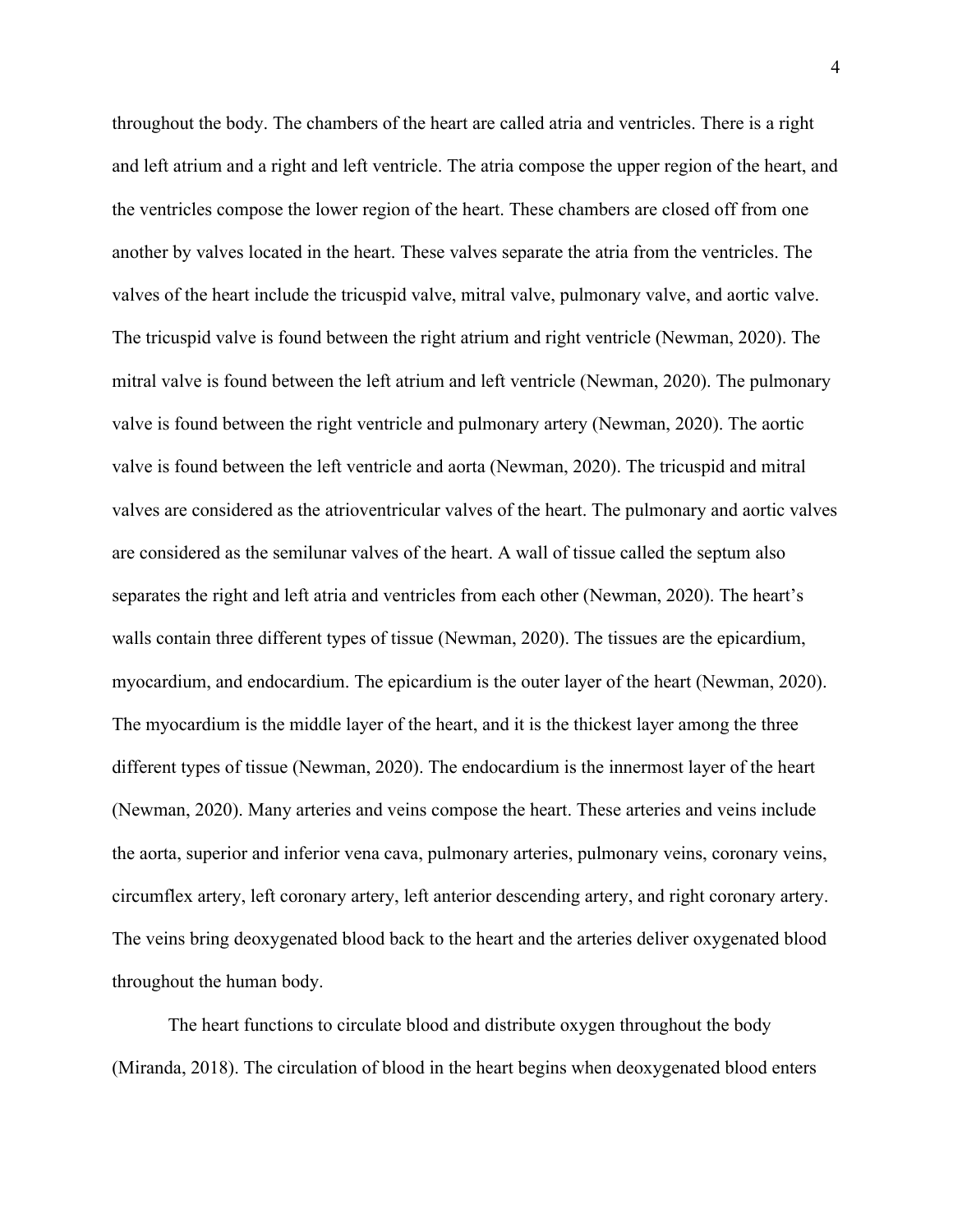the superior and/or inferior vena cava (Davis, 2020). The superior and inferior vena cava delivers and empties this blood into the right atrium (Davis, 2020). From here, the right atrium contracts and the blood flows from the right atrium to the right ventricle through the tricuspid valve (Davis, 2020). When the right ventricle can no longer receive any more blood, the tricuspid valve closes (Davis, 2020). This mechanism is to ensure that blood does not backflow during circulation in the heart (Davis, 2020). Next, the right ventricle will contract, and the pulmonary valve will open. This valve opening will allow the blood to flow through the pulmonary valve and into the pulmonary arteries (Davis, 2020). The pulmonary arteries will transport the blood to the lungs where the deoxygenated blood will become oxygenated (Davis, 2020). In the lungs, the carbon dioxide in the deoxygenated blood will be exchanged for oxygen (Davis, 2020). From here, the newly oxygenated blood will be transported through the pulmonary veins to the left atrium (Davis, 2020). As the left atrium contracts, the blood will flow to the left ventricle through the mitral valve (Davis, 2020). When the left ventricle is full, the mitral valve will shut (Davis, 2020). Once this occurs, the left ventricle contracts and the aortic valve opens (Davis, 2020). The blood will flow through the aortic valve to the aorta, where the blood will be carried through arteries to all regions of the body (Davis, 2020). Eventually, the oxygenated blood will become deoxygenated and will be transported by veins back to the heart, where this cycle will begin once again (Davis, 2020). To note, a protein molecule in blood called hemoglobin is what allows for blood to become oxygenated again in the lungs (Davis, 2021). Hemoglobin serves to exchange carbon dioxide for oxygen in the lungs during the cardiac cycle (Davis, 2021).

The complex network of circulation is directed by electrical impulses in the heart (Newman, 2020). The sino-atrial node is located on top of the right atrium. At the sino-atrial node is where the first electrical impulse begins (Newman, 2020). This signal is what causes the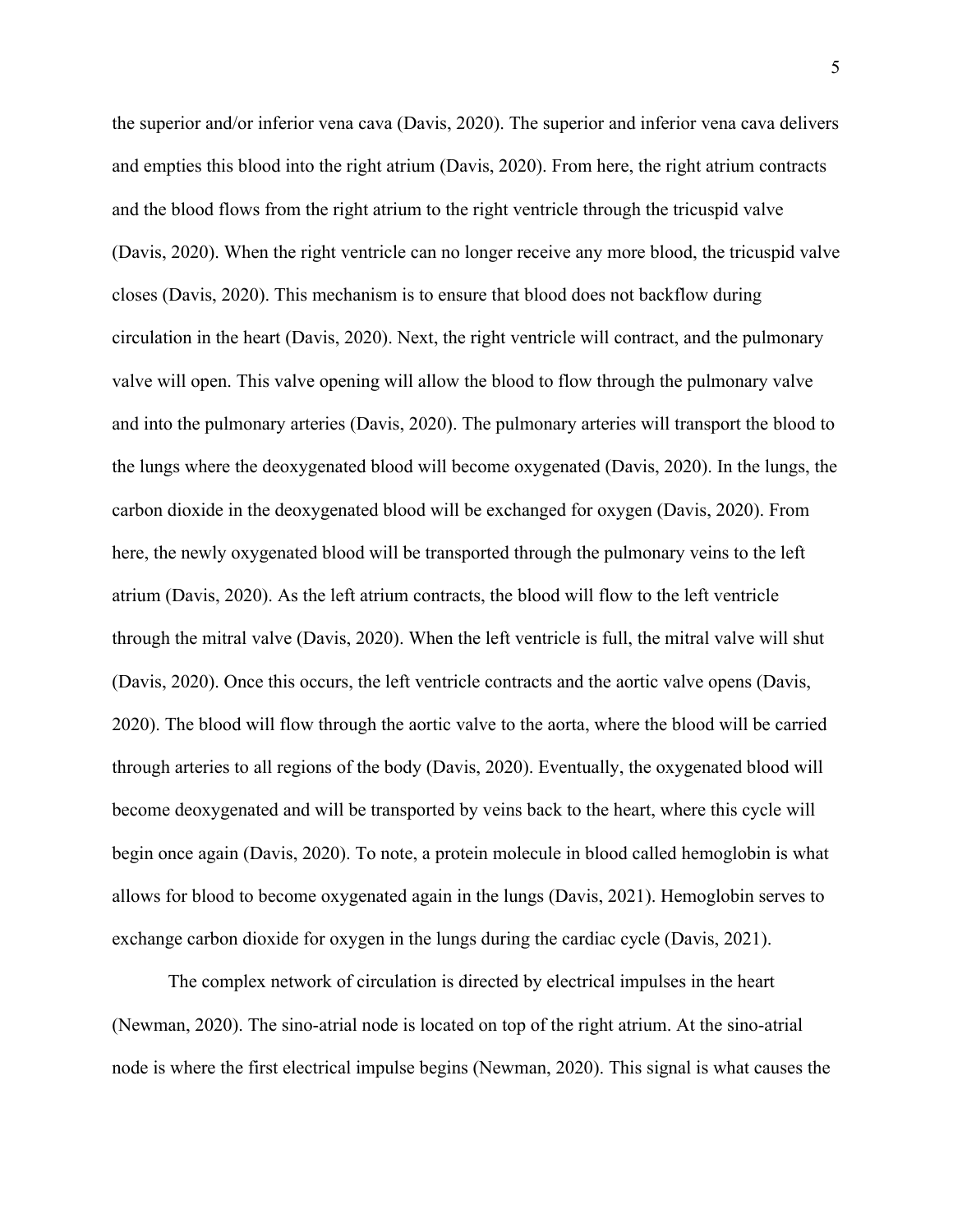atria to contract which forces blood to flow into the ventricles (Newman, 2020). The atrioventricular node is located between the atria and ventricles. When the electrical impulse travels from the sino-atrial node to the atrioventricular node, the atrioventricular node signals the ventricles to contract (Newman, 2020). The atrioventricular node also acts as a gatekeeper by coordinating the electrical impulse to be slightly delayed (Newman, 2020). This is necessary so that the atria and ventricles do not contract at the same time (Newman, 2020). After the electrical impulse allows the ventricles to contract, the sino-atrial node sends a signal to the atria to contract and the cycle repeats (Newman, 2020).

Blood pressure can be obtained by measuring systole and diastole of the heart. Systole is when the ventricles contract and the atria relax (Newman, 2020). This leads to the atria being filled with blood (Newman, 2020). Diastole is when the atria contract and the ventricles relax (Newman, 2020). This leads to the ventricles being filled with blood (Newman, 2020). When an individual takes their blood pressure, two values will be recorded. The higher value is the systolic pressure, and the lower value is the diastolic pressure of the heart. Systolic pressure measures the amount of pressure in the arteries during systole (Newman, 2020). Diastolic pressure measures the amount of pressure in the arteries during diastole (Newman, 2020). Normal blood pressure is any value at or less than 120/80 mmHg (Newman, 2020). Also, normal heart rhythm can fall anywhere between 60-100 beats per minute (Newman, 2020).

Cardiovascular disease (CVD) is the number one cause of death in the world (WHO, 2021). CVD is a group of disorders of the heart and blood vessels. Disorders such as coronary heart disease, cerebrovascular disease, and congenital heart disease characterize CVD (WHO, 2021). As a result of CVD, heart attacks can occur when there is a blockage in the inner walls of blood vessels that supply the heart (WHO, 2021). The most common risk factors of CVD are an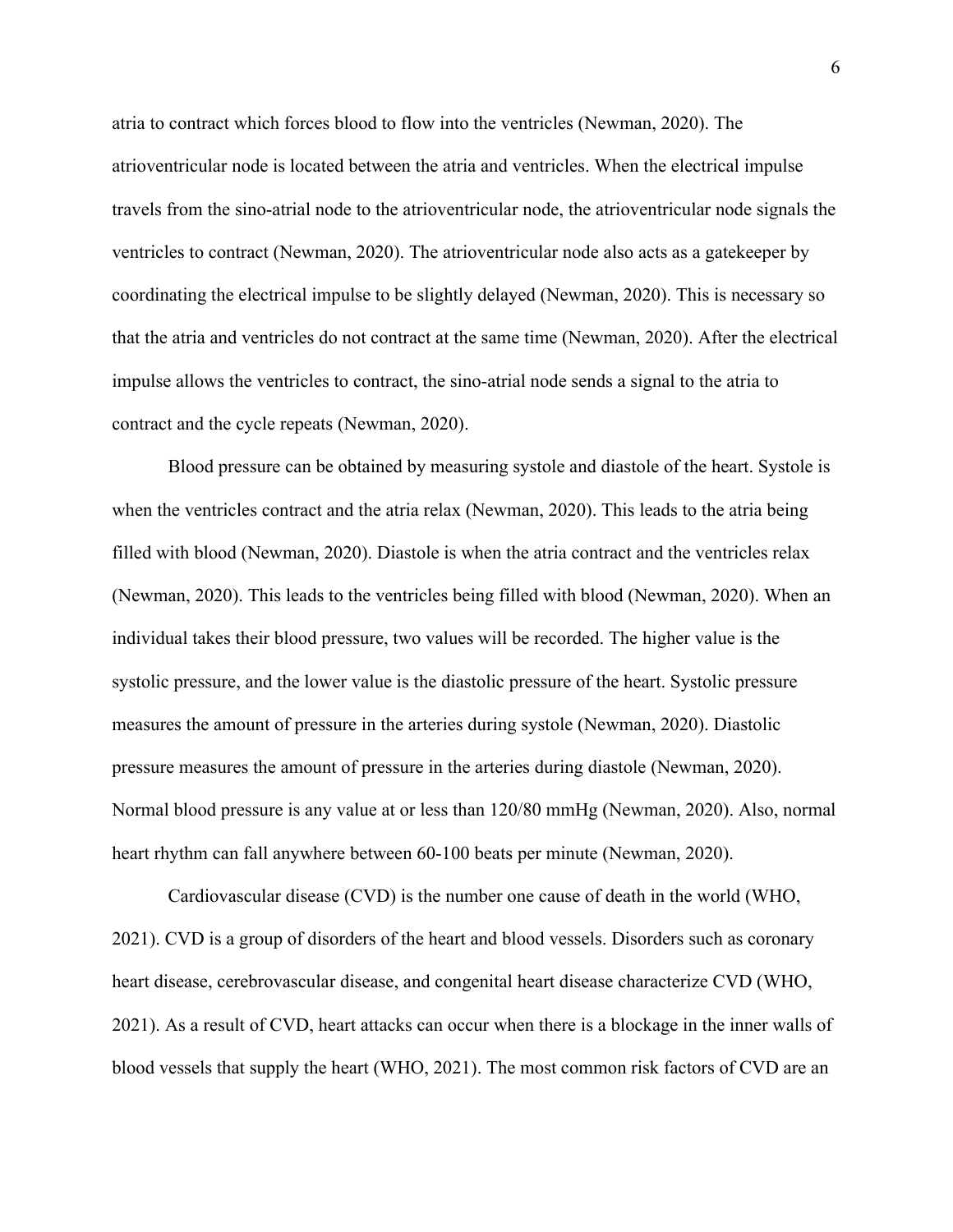unhealthy diet, lack of exercise, and harmful use of drugs and/or alcohol (WHO, 2021). These risk factors may be presented as abnormal blood pressure and/or heart rhythm as well as obesity (WHO, 2021). These risk factors of CVD can be reduced by a healthy diet, regular exercise, and stoppage of consumption of alcohol and/or drugs (WHO, 2021).

#### **Firefighters History of Poor Cardiovascular Health**

Initially, when attempting to discover if there was a poor association between firefighters and cardiovascular health, it was found immediately in an article by Palmer and Yoos (2019) that cardiac events are strongly associated with line of duty deaths in the firefighter population. This association could be proven by the fact that in 2012, the U.S. Fire Administration reported that out of the 82 firefighters that died that year, between 45% to 60% died due to a cardiac event (Palmer and Yoos, 2019). This article was chosen due to its method of study. The article's method of study assessed firefighters' knowledge of cardiovascular disease before and after cardiovascular health training by a questionnaire. The results of the questionnaire found that in the sample of firefighters who filled out the questionnaire, there was an increase in the firefighters' knowledge of the risk factors of cardiovascular disease after cardiovascular health training when compared to initial knowledge before the cardiovascular training. The results of this study show education of cardiovascular health may serve as a program of intervention for this population. Furthermore, a study by Banes (2014) reiterated the association between firefighters and poor cardiovascular health by discovering that fatal cardiovascular events are "the primary cause of line of duty deaths among firefighters in nearly all years since 1977." It was found that for every fatal death due to a cardiovascular event, there are an estimated seventeen nonfatal cardiovascular events occurring annually in the U.S. fire service (Banes, 2014). This is an issue of interest due to the fact that if firefighters experience a cardiovascular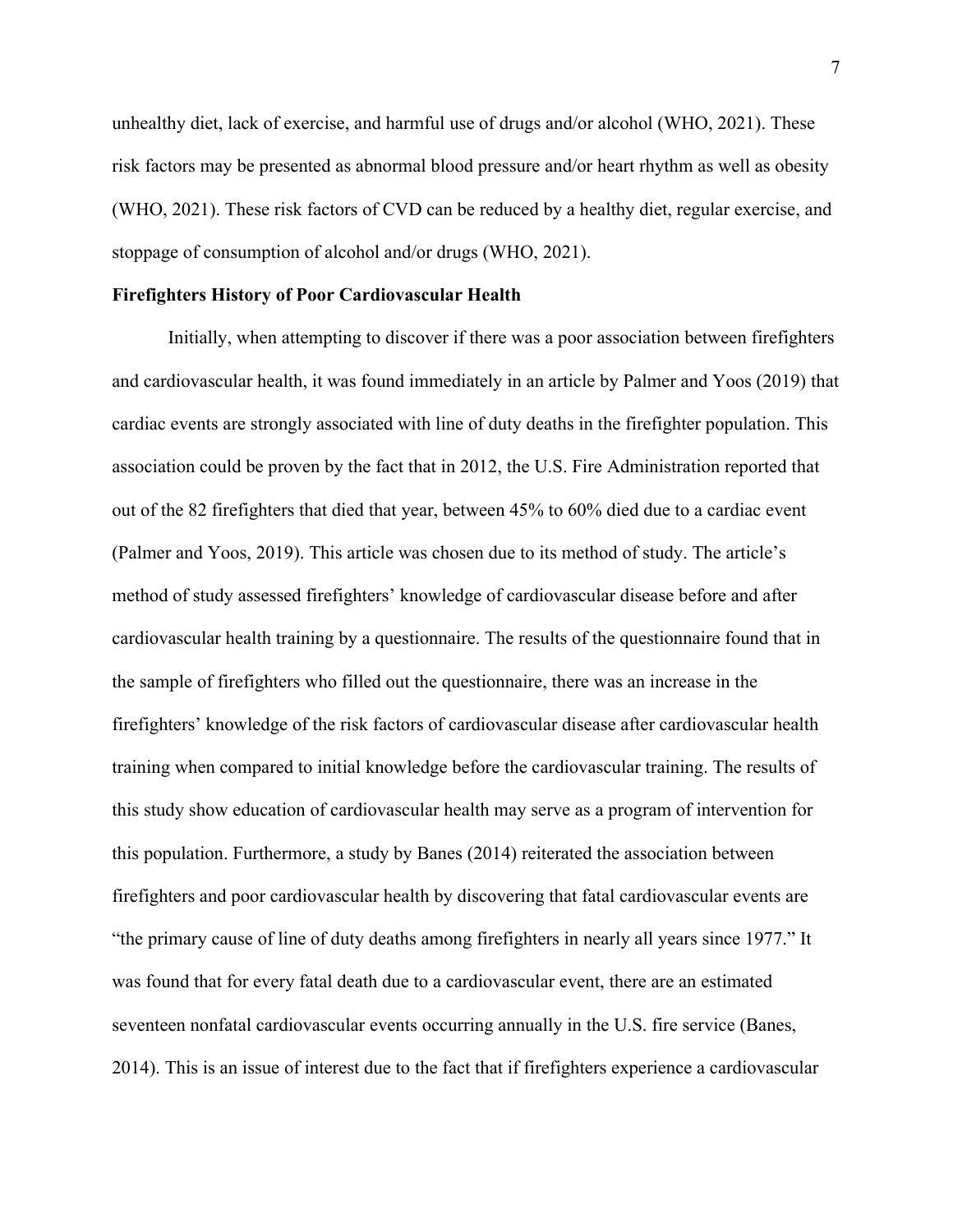event during the line of duty, this type of incident not only places the firefighter at risk, but also fellow firefighters and the general public (Banes, 2014). Like in the article by Palmer and Yoos, Banes (2014) also associated poor cardiovascular health with the firefighters' perception of cardiovascular health. Firefighters who understood the importance of cardiovascular health tended to be more involved in physical exercise, while the firefighters who did not understand the importance of cardiovascular health tended to be more laid back when it came to exercise.

In a study by Hollerbach (2019), it was found that firefighters struggle with poor health and fitness habits, while also demonstrating high rates of being overweight or obese and low VO2 max values. The VO2 max is a test that can be used to assess the cardiovascular health of a firefighter. VO2 max is defined as the maximum amount of oxygen that can be absorbed by the respiratory system and be sent to operating muscles (Khazraee et al., 2017). The National Fire Protection Association (NFPA) has the standard of a VO2 max of at least 42 kg/mL/min for firefighters, however, it was found by Hollerbach (2019) that only 38.7% of career firefighters and 23.6% of volunteer firefighters met this standard. While the VO2 max standard serves as a guideline for firefighters, there are no nationally enforced fitness requirements for firefighters (Hollerbach et al., 2019). This information will serve as an issue of focus later on in this review of literature.

It is not surprising that firefighters struggle with their cardiovascular health as the profession of firefighting consists of a multitude of environmental and physical stresses that a firefighter will experience while on duty (Walker et al., 2016). The tasks of firefighting can serve as a trigger for cardiovascular events in firefighters who have underlying heart conditions (Fernhall et al., 2012). An article by Lovejoy (2014) explored the stressors to physical health, barriers to physical health, facilitators of physical health, and motivators of physical health in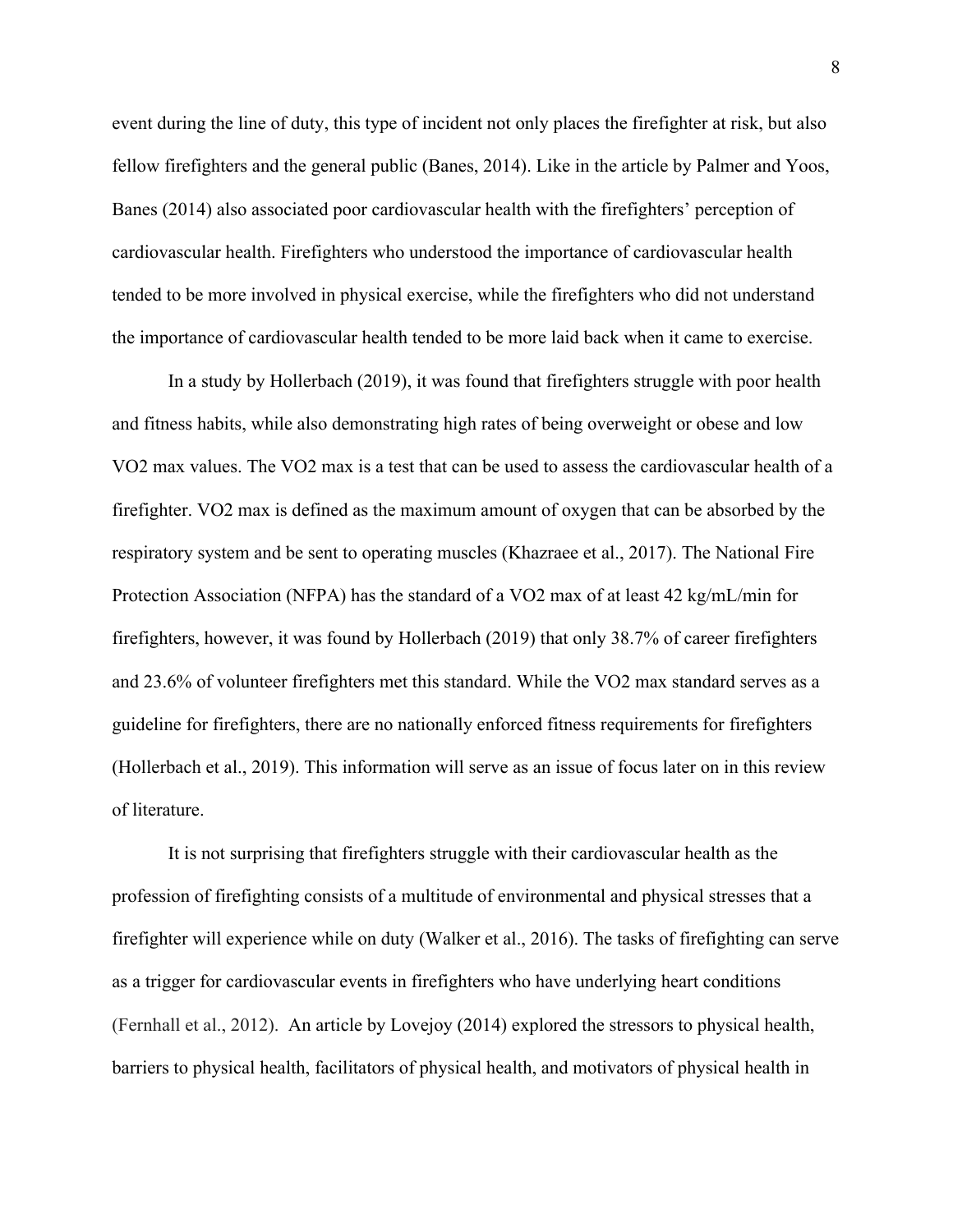firefighters and how these components can affect how firefighters handle their job tasks. Physical health stressors were identified as anything that results in a physiological response that can lead to positive or negative adaptation (Lovejoy et al., 2014). Some common physical health stressors that a firefighter may experience while on duty are physical strain, physical exhaustion, and an altered circadian cycle (Lovejoy et al., 2014). Barriers of physical health included anything that prevents a firefighter from participating in physical exercise (Lovejoy et al., 2014). In this study, the firefighters being surveyed identified the fear of being in the middle or at the end of a workout when a call comes in and being too tired to execute the call to their fullest potential as a barrier of physical health (Lovejoy et al., 2014). Facilitators of physical health were identified as the resources that enable firefighters to engage in health-promoting activities (Lovejoy et al., 2014). Some common facilitators of physical health are hands-on training and the availability of a workout room in the fire department (Lovejoy et al., 2014). Motivators of physical health were identified as the extrinsic and/or intrinsic support that a firefighter experienced by participating in physical activity (Lovejoy et a;., 2014). Possible motivators of physical health were identified as competition and group workouts in the fire department (Lovejoy et al., 2014).

#### **Risk Factors of Cardiovascular Disease**

The risk factors of CVD need to be carefully understood so that a future exercise program that targets these risk factors of CVD can be implemented. In an article by Banes (2014), smoke inhalation was associated with the risk of CVD. A by-product of incomplete combustion or smoke is carbon monoxide (Banes, 2014). When carbon monoxide enters the human body, it quickly binds to the hemoglobin component of red blood cells (Banes, 2014). The role of hemoglobin is to carry oxygen throughout the body, but when carbon monoxide is also present in the human body, hemoglobin has a greater affinity for carbon monoxide than oxygen (Banes,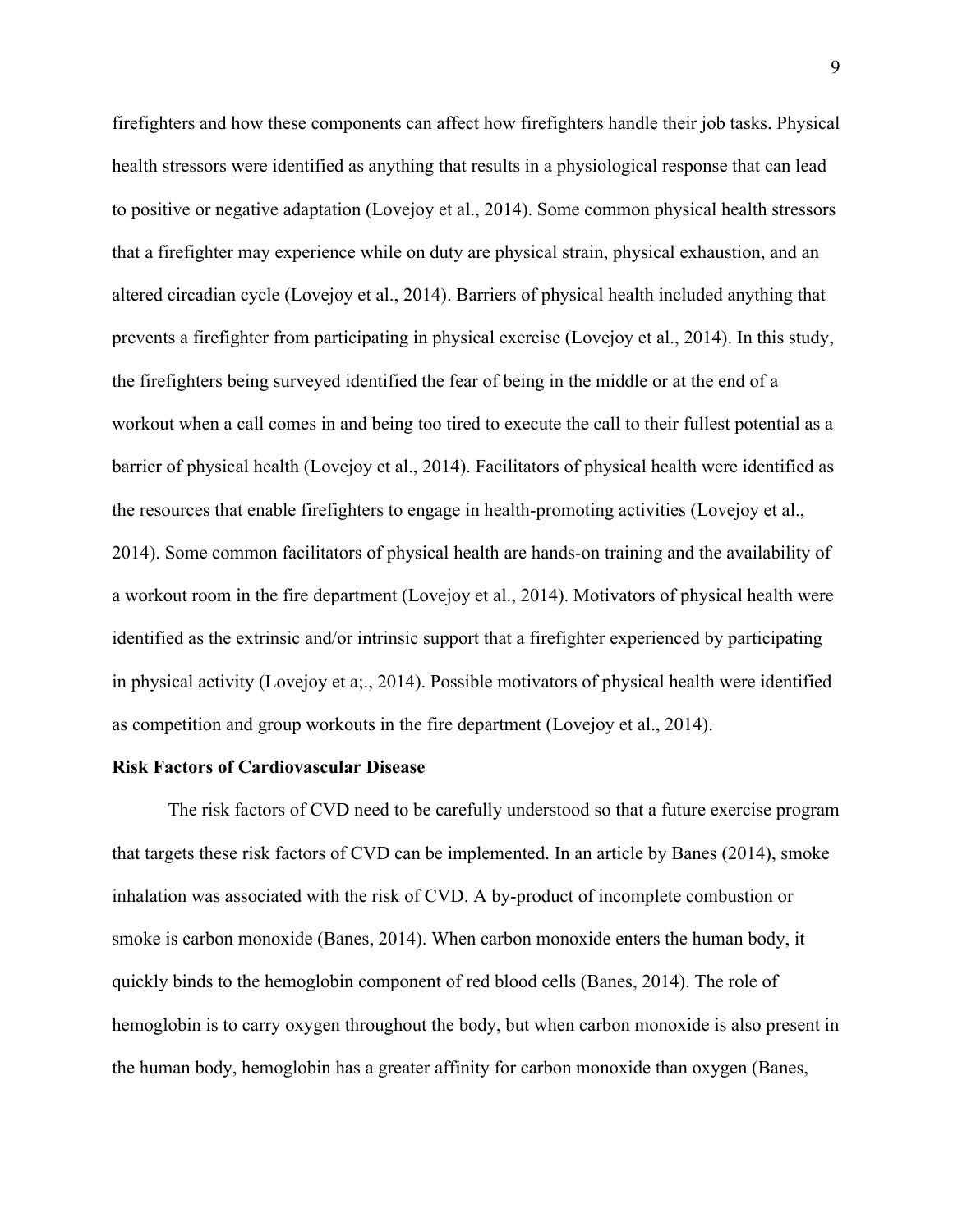2014). As a result, poor oxygen delivery will occur when carbon monoxide is present in the body, and tissue hypoxia occurs consequently (Banes, 2014). Myocardial tissue is one type of tissue of the heart that relies on a constant oxygen supply. Carbon monoxide in the body will lead to myocardial hypoxia, which can lead to ischemia of the tissue of the myocardium (Banes, 2014). Another factor contributing to CVD is sleep deprivation. Generally, firefighters work shifts of either 24 and/or 48 hours and the schedule of a firefighter is unpredictable. Sleep deprivation has been associated with increased blood pressure, CVD, and weight gain (Banes, 2014). Furthermore, in an article by Yook (2019), it was found that in a survey of 37,093 firefighters, it was reported that 36.6% of these firefighters require sleep disorder management and 21.9% required treatment. Not only does sleep deprivation increase a firefighter's risk of CVD development, but it also decreases the quality of performance in tasks of firefighting. A decreased quality of performance in tasks of firefighting can be lethal.

An article by Yook (2019) examined the correlation between occupational stress and CVD development. Yook (2019) explained that accelerated arterial stiffening can be caused by occupational stress, which can lead to the development of CVD. Arterial stiffening leads to stiffened arterial walls, which leads to high blood pressure. As a result, the heart will need to work harder to pump blood throughout the body due to these newly stiffened arterial walls. It was proposed that the pulse wave velocity (PWV) can serve as an indicator of accelerated arterial stiffening. In Yook's (2019) study, the PWV was measured using an automatic waveform analyzer and the PWV was defined as the distance of two points (m) divided by the pulse wave transit time (w). A PWV of 1.4 m/s or more was found to be an indicator of high arterial stiffening levels. Yook (2019) concluded that firefighters with high occupational stress levels are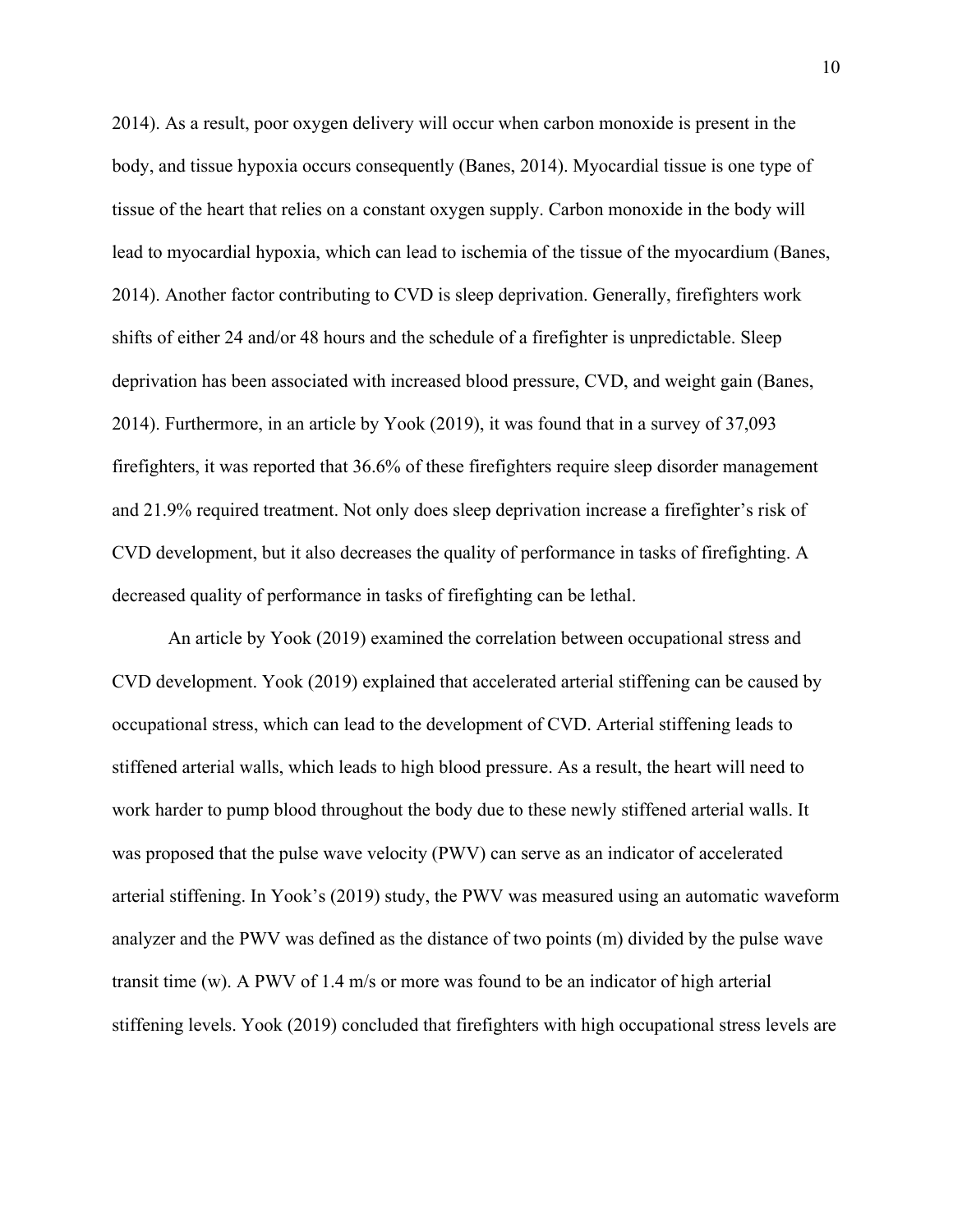at an increased risk of a PWV value of 1.4 m/s or more compared to firefighters with low occupational stress levels. A high value of the PWV is a risk factor for CVD.

A primary predictor of CVD is obesity. A review of cardiovascular events experienced by firefighters while on duty found that 90% of fatalities and 89% of survivors were considered to be obese or overweight (Banes, 2014). Being obese is a primary risk factor for CVD due to the conditions that go along with it. "Obese firefighters are more likely to suffer from arterial stiffness, hypertension, low HDL cholesterol, high LDL cholesterol, high triglycerides, and more frequent fatal cardiac events (Poston et al., 2013)." Another study by Baur (2012) examined the weight perception of 786 career firefighters. It was found that a high amount of obese and overweight firefighters underestimated their weight categories (Baur et al., 2012). As a result, these firefighters will be at risk of CVD due to the fact that they are unaware that they may be obese or overweight. It was found that a small amount of weight loss can decrease the risk of CVD factors (Baur et al., 2014). A different study by Yang (2013) also associated obesity with an increased chance of sudden cardiac events in firefighters. Furthermore, a study by Fernhall (2012) found that approximately 90% of firefighters are obese or overweight and firefighters who experienced fatal and nonfatal cardiac events had an average body mass index (BMI) above 30. Another study by Korre (2016) found obesity to be a factor of left ventricular (LV) hypertrophy. LV mass is a strong predictor of CVD events (Korre et al., 2016). LV hypertrophy relates to firefighters as an increased LV mass is common among firefighters (Korre et al., 2016). The prevalence of an increased LV mass among firefighters can be reduced by firefighters losing weight. Most risk factors for CVD arise by a firefighter being obese.

Cardiorespiratory fitness (CRF) evaluates the health of the cardiovascular system. CRF refers to the capability of the heart to supply blood throughout all parts of the human body. CRF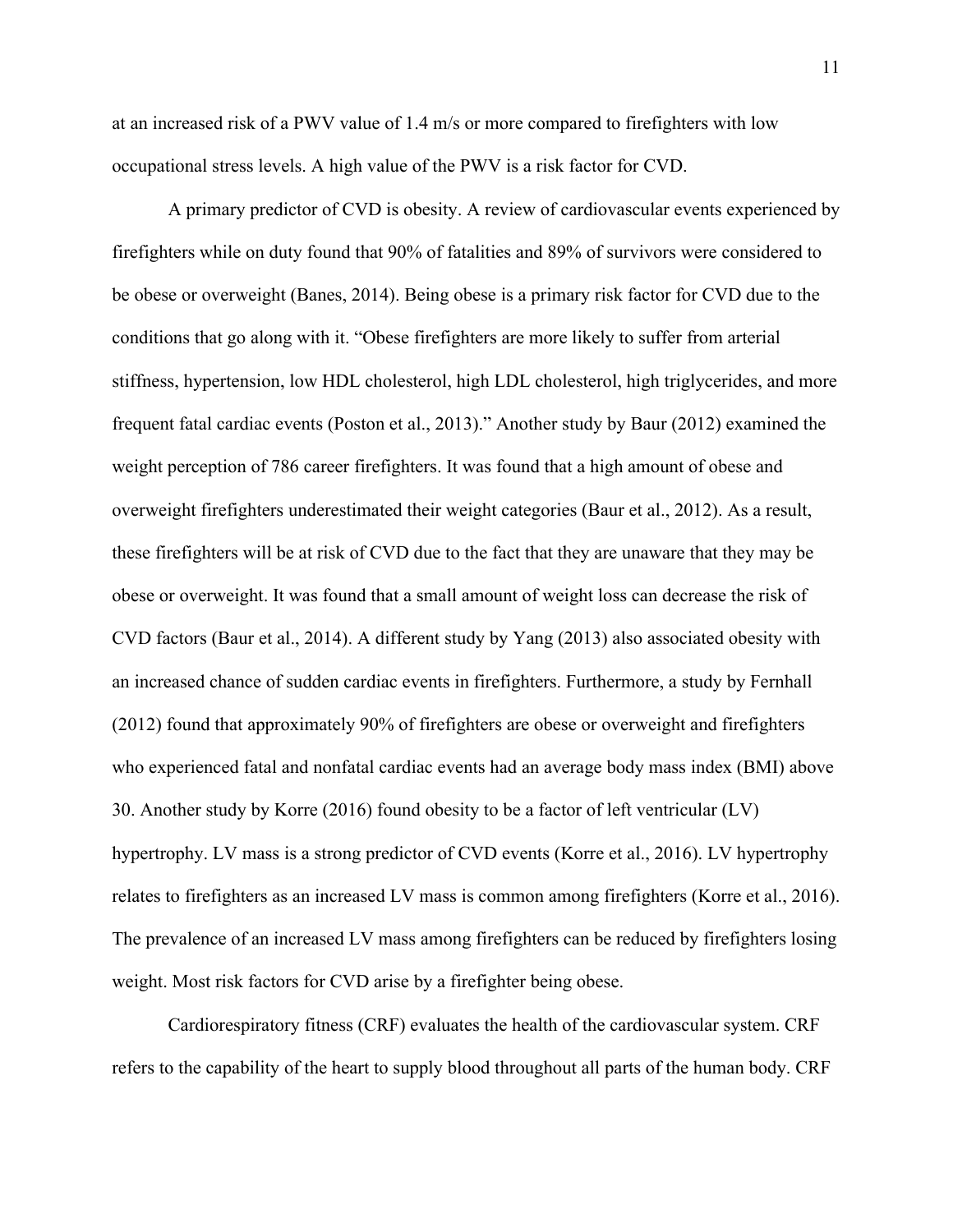is usually measured through VO2 max. As stated earlier in this review of literature, the NFPA has the standard of a VO2 max of at least 42 kg/mL/min for firefighters, however, it was found by Hollerbach (2019) that only 38.7% of career firefighters and 23.6% of volunteer firefighters met this standard. In a study by Cameron (2018), it was found that there is a decline in CRF in firefighters as they age. This is of importance because the energy demands of firefighting do not decrease with age (Cameron et al., 2018). Also, not only is an increase in age associated with poor CRF, but also an increase in age is associated with significant weight gain. Hollerbach (2019) found that the weight gain over a 25-year career for a firefighter can range between 29-85 pounds gained. Accordingly, low CRF and significant weight gain increases the risk of CVD (Yook, 2019). Improvements in CRF and weight can reduce the prevalence of other risk factors for CVD such as hypertension and obesity.

Metabolic syndrome (MetSyn) is a group of different states that increases the risk of CVD. A firefighter can be categorized as having MetSyn if he displays any three or more of the following states: a BMI above 30, elevated blood pressure, hypertriglyceridemia, reduced HDLchol, and/or hyperglycemia (Baur et al., 2012). Using this information as criteria for MetSyn, Baur (2012) assessed the prevalence of MetSyn and its association with CRF in a sample of 957 firefighters. The average age and BMI in this sample was 39.6 and 29.3 respectively. It was found that 28.3% of firefighters from this sample met the criteria for MetSyn, 21.7% did not meet any of the criteria for MetSyn, 28.2% met one of the criteria for MetSyn, and 21.7% met two of the criteria for MetSyn (Baur et al., 2012). From this data, Baur (2012) established that the more criteria for MetSyn that the firefighters met, the more likely of a lower CRF level in these firefighters. Also, Baur (2012) examined the prevalence of MetSyn among the different ages of firefighters and found that the youngest group of firefighters had a prevalence of MetSyn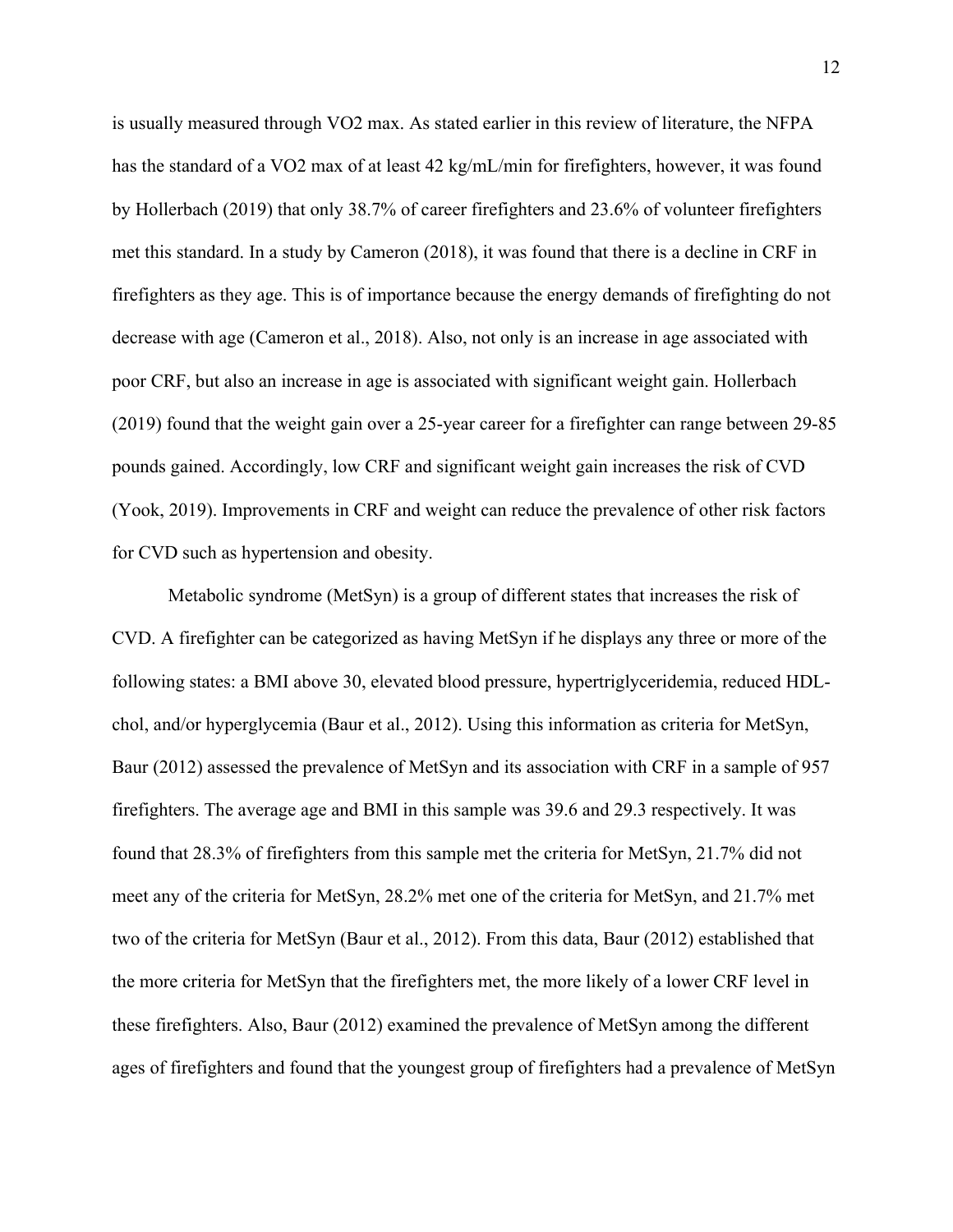at 15.1%, while the oldest group of firefighters had a prevalence of MetSyn at 34.9%. While an increase in age is a contributor to the prevalence of MetSyn, low CRF has a greater influence on the prevalence of MetSyn than an increase in age has. Improvements in CRF serve as a method of treatment for decreasing the prevalence of MetSyn experienced by firefighters.

The potential of a thrombotic event is greatly increased during tasks of firefighting. Smith (2016) explains that strenuous physical activity can increase platelet numbers and platelet function and activates both coagulation and fibrinolysis. A procoagulant state is associated with the increased incidence in cardiovascular events during and after physical activity (Smith et al., 2016). Two procoagulant states that a firefighter can experience is an increase in body heat and dehydration. "Heat stress and fluid losses can result in decreases in cardiac output of firefighters (Holsworth et al., 2013)." Among other states, firefighters can also exhibit an increase in heart rate while experiencing heat stress and dehydration. With these states combined, the chance of a cardiovascular event is greatly increased due to the increases in demand on the cardiovascular system. Heat stress experienced by firefighters can result in elevated core temperatures and near maximal heart rates (Smith et al., 2016). Decreased stroke volume can transpire when these events occur in firefighters. When this occurs, the left ventricle of the heart is not able to pump as much blood out to the body as usual. When firefighters exhibit heat stress, an elevated core temperature, and dehydration, stroke volume can be decreased by 20% of normal stroke volume (Fernhall et al., 2012).

A study by Holsworth (2013) examined the association between dehydration and rehydration after a physically demanding firefighter simulation on whole blood viscosity (WBV). Dehydration from the simulation resulted in elevated WBV levels, and rehydration 45 minutes after the simulation improved WBV levels but these levels did not return to baseline values.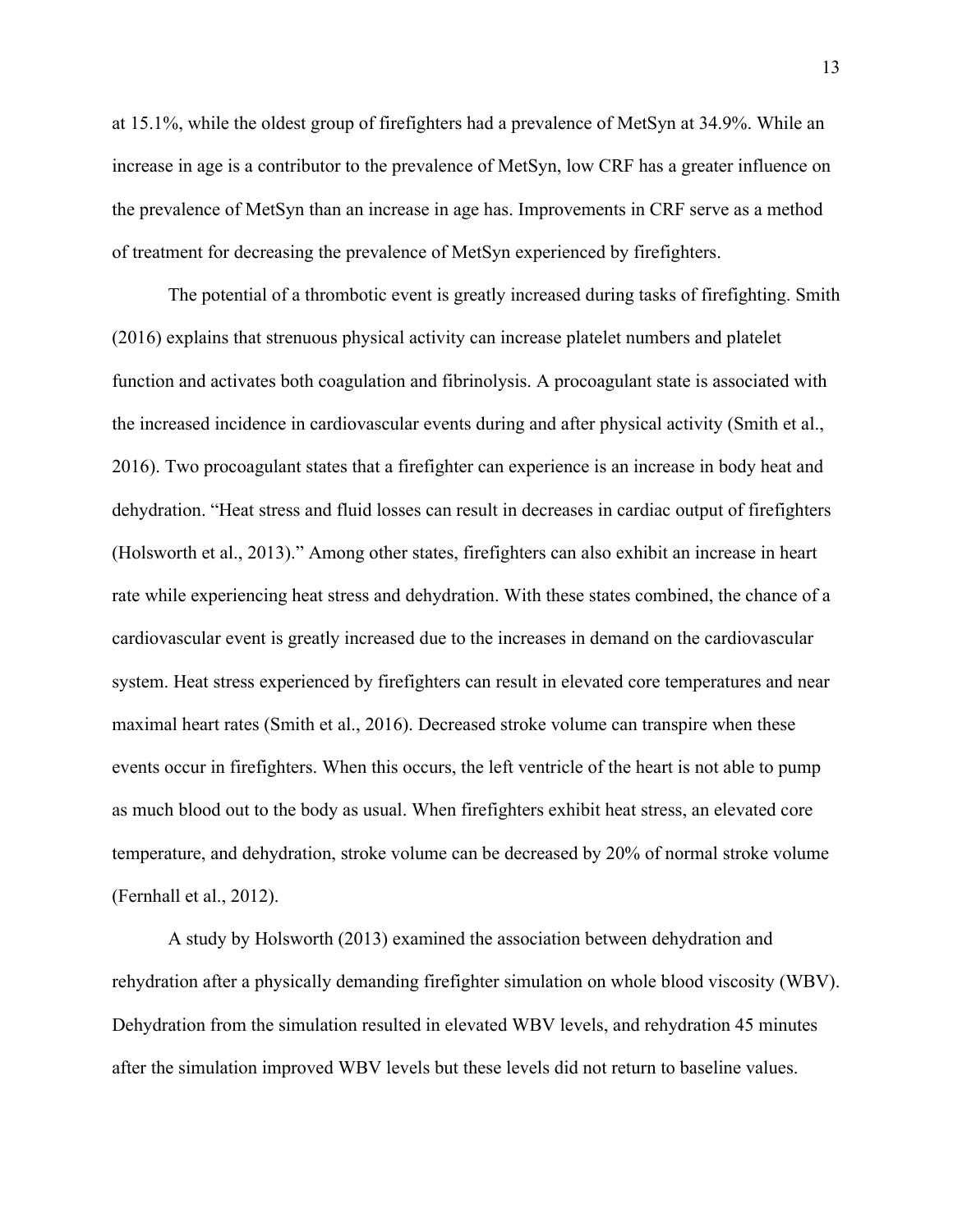WBV levels during dehydration and after rehydration are of importance due to the viscosity of blood having an influence on the level of intensity that the heart needs to pump so that perfusion can continue throughout all regions of the body. A heart that needs to consistently pump blood at intense rates will be prone to congestive heart failure (Holsworth et al., 2013).

Energy drinks are frequently consumed by firefighters who desire an increase in energy levels. While energy drinks do provide this increase in energy levels, they also can lead to significant dehydration and hypertensive states (Dennison et al., 2013). Combined with the other conditions that a firefighter may experience while performing their tasks of duty, consumption of energy drinks can significantly increase the chance of occurrence of a cardiovascular event. It is important for firefighters to not confuse energy drinks as drinks used to replace electrolytes and fluids lost during physical activity (Dennison et al., 2013). Firefighters should aim to stay away from energy drinks so that their risk of CVD can be minimized.

In 2010, the American Heart Association (AHA) listed criteria for ideal cardiovascular health. This criterion is a presence of four health behaviors and three health factors. These four health behaviors are: non-smoking, BMI less than 25, physical activity at recommended levels, and a diet consistent with current guidelines (Banes, 2014). These three health factors are: total cholesterol, untreated blood pressure, and fasting blood glucose (Banes, 2014). The presence of one of the criteria for ideal cardiovascular health is associated with a decreased risk of CVD. The more criteria for ideal cardiovascular health that an individual exhibits, the less likely CVD will occur.

#### **An Overview of the Candidate Physical Ability Test**

Before an individual can become a firefighter, the individual will first have to pass the CPAT. The CPAT is a nationally required assessment for individuals who want to become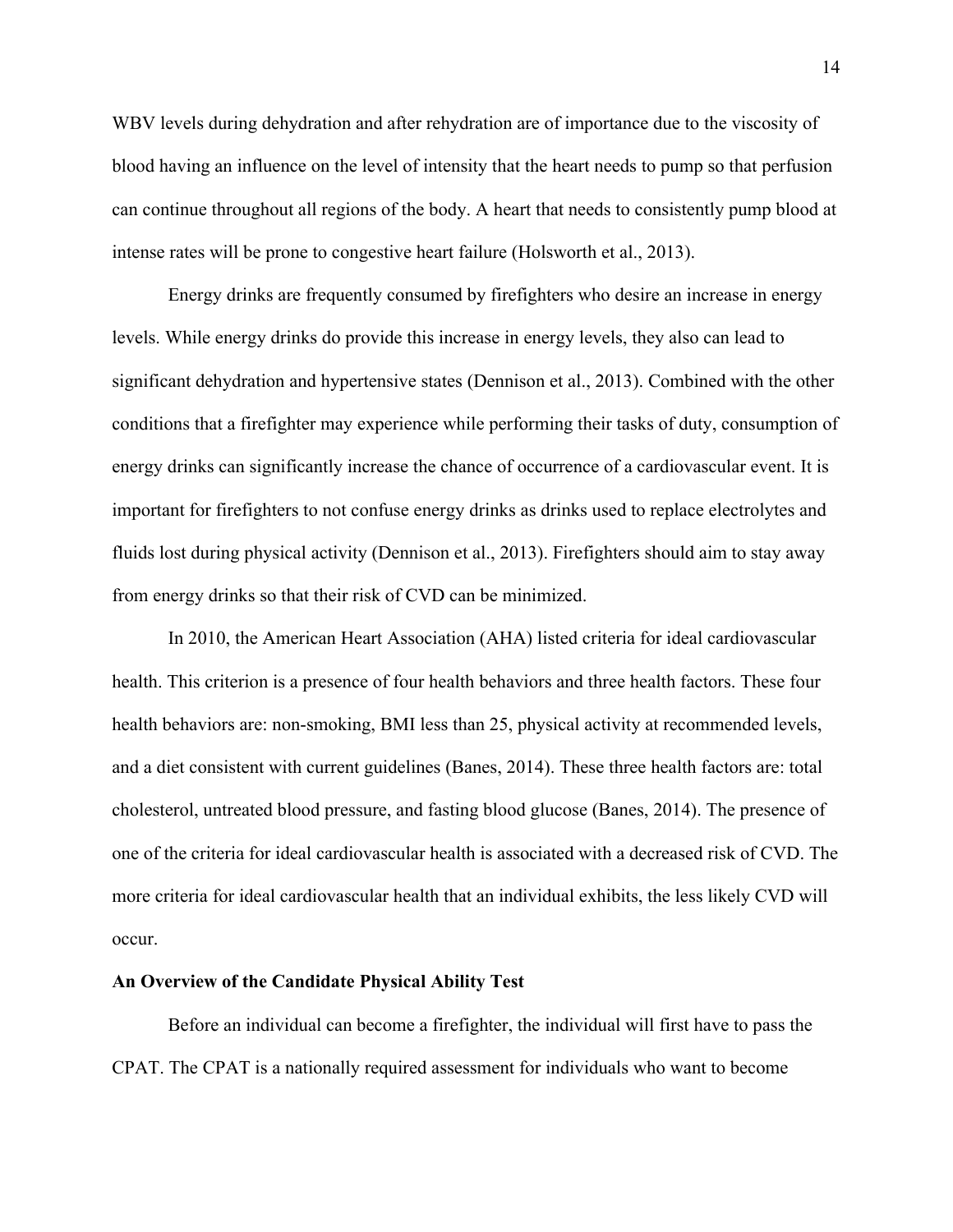firefighters. An individual cannot become a firefighter if they do not pass the CPAT. This test consists of eight exercises that are common in the profession of firefighting. Each exercise must be completed as prescribed. There are two circumstances that can occur which would result in the failure of completion of the CPAT. These two circumstances are if a candidate fails any one exercise of the eight exercises, then they will fail the test and if the candidate does not complete the CPAT in the required time of ten minutes and thirty seconds, then they will fail the test (Firefighter Candidate Testing Center, 2020).

The importance of the CPAT for firefighters is that it assesses if firefighter candidates would be able to physically handle the many tasks of the firefighting profession. It is no secret that firefighting is a physically demanding profession. A firefighter can expect a highly unpredictable work schedule that can result in deprivation of sleep and physical and mental stress. Firefighters need to display great physical health if they are to complete the roles of their profession to a high level. The CPAT will determine if a firefighter candidate displays the physical health components necessary for firefighting. As stated previously, firefighter candidates can only become firefighters if they pass the CPAT. However, while the CPAT is a great method for establishing a candidate's entry into firefighting, there is no requirement of annually passing the CPAT for each year of firefighting. As a result, the epidemic of poor health in firefighters has been prevalent. The profession of firefighting would be improved if the requirement of passing the CPAT for each year of firefighting was instituted. Further consideration to this point should be taken by the IAFF. A mandatory requirement of an annual CPAT would not only improve the quality of performance of firefighters, but it would also improve the quality of physical health of firefighters. This would be due to the fact that firefighters would need to stay physically active in order to pass the CPAT each year.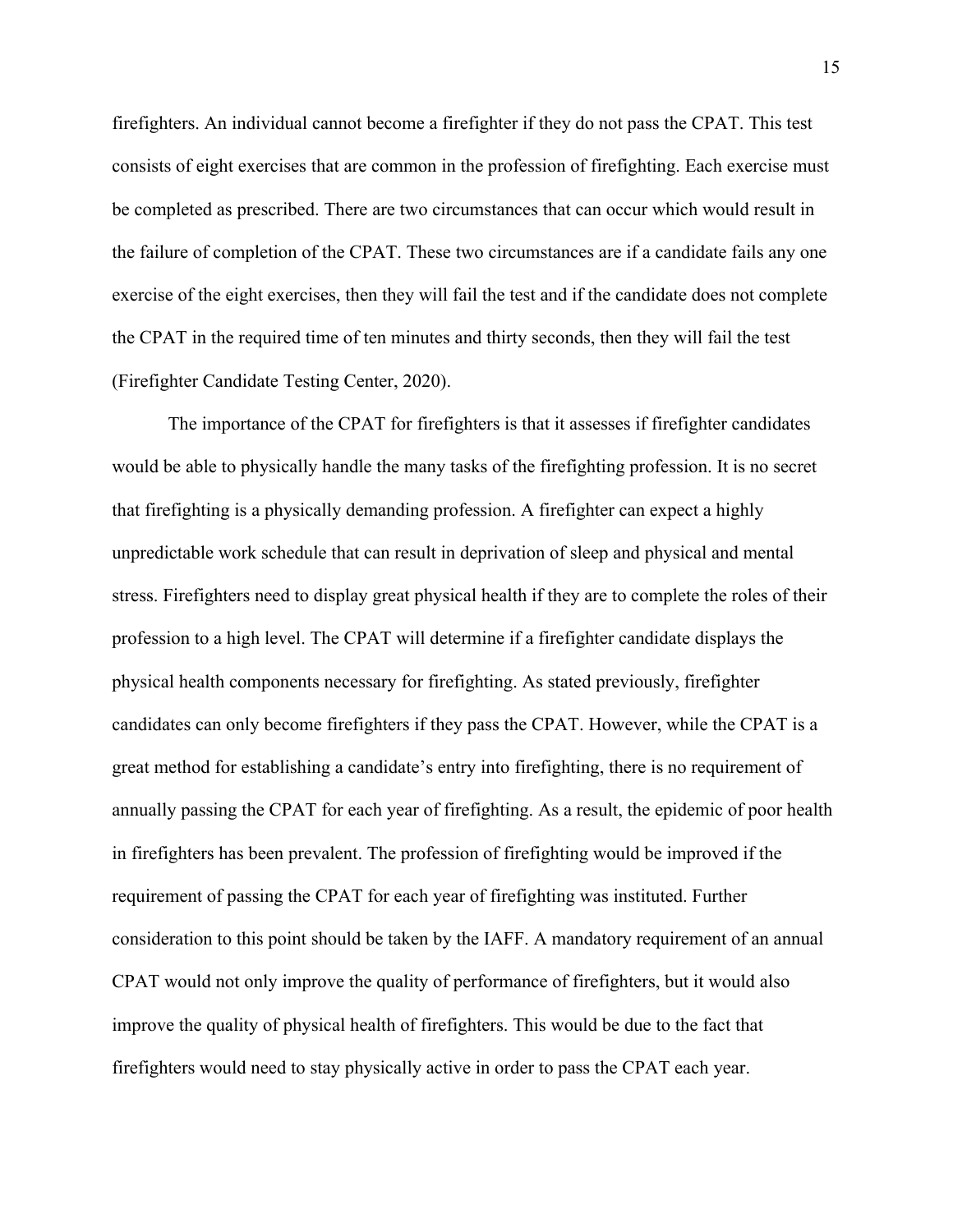The CPAT consists of eight exercises that are separated by 25.9 m. While performing these exercises, the firefighter candidate will be wearing a 50-pound weight vest. This weight vest simulates the breathing apparatus that a firefighter wears during live fire events. The first exercise is the stair climb. The goal of the stair climb is to assess a candidate's aerobic capacity, lower body muscular endurance and ability to balance (International Association of Firefighters (IAFF), 2007). The stair climb is performed by a StepMill machine. During this exercise, the firefighter candidate will wear an additional 25 pounds of weight in the form of a hose bundle (IAFF, 2007). The candidate is required to walk on the StepMill for three minutes at a rate of sixty steps per minute (IAFF, 2007). The candidate is not allowed to grasp the handrails of the StepMill during this time. Completion of the three minutes on the StepMill indicates the conclusion of this exercise. Reasons for failure of the stair climb exercise would be if the candidate fell during the exercise and/or if the candidate grasped the handrails at any point during the three-minute interval (IAFF, 2007). These circumstances indicate failure because falling demonstrates poor balance and/or muscular endurance and grasping the handrail gives a mechanical advantage that may not be available during a live firefighting event (IAFF, 2007).

The second exercise is the hose drag. The goal of the hose drag is to assess a candidate's aerobic capacity, lower body muscular strength and endurance, upper back muscular strength and endurance, grip strength and endurance, and anaerobic endurance (IAFF, 2007). The purpose of the hose drag is to simulate the critical tasks of dragging an uncharged hose line from the fire apparatus to the fire occupancy and pulling an uncharged hose line around obstacles while remaining stationary (IAFF, 2007). The candidate will begin this exercise by grasping an automatic nozzle attached to 200 feet of a hose (IAFF, 2007). The candidate will place the hoseline over the shoulder and begin to either walk or run 75 feet of the hose to a prepositioned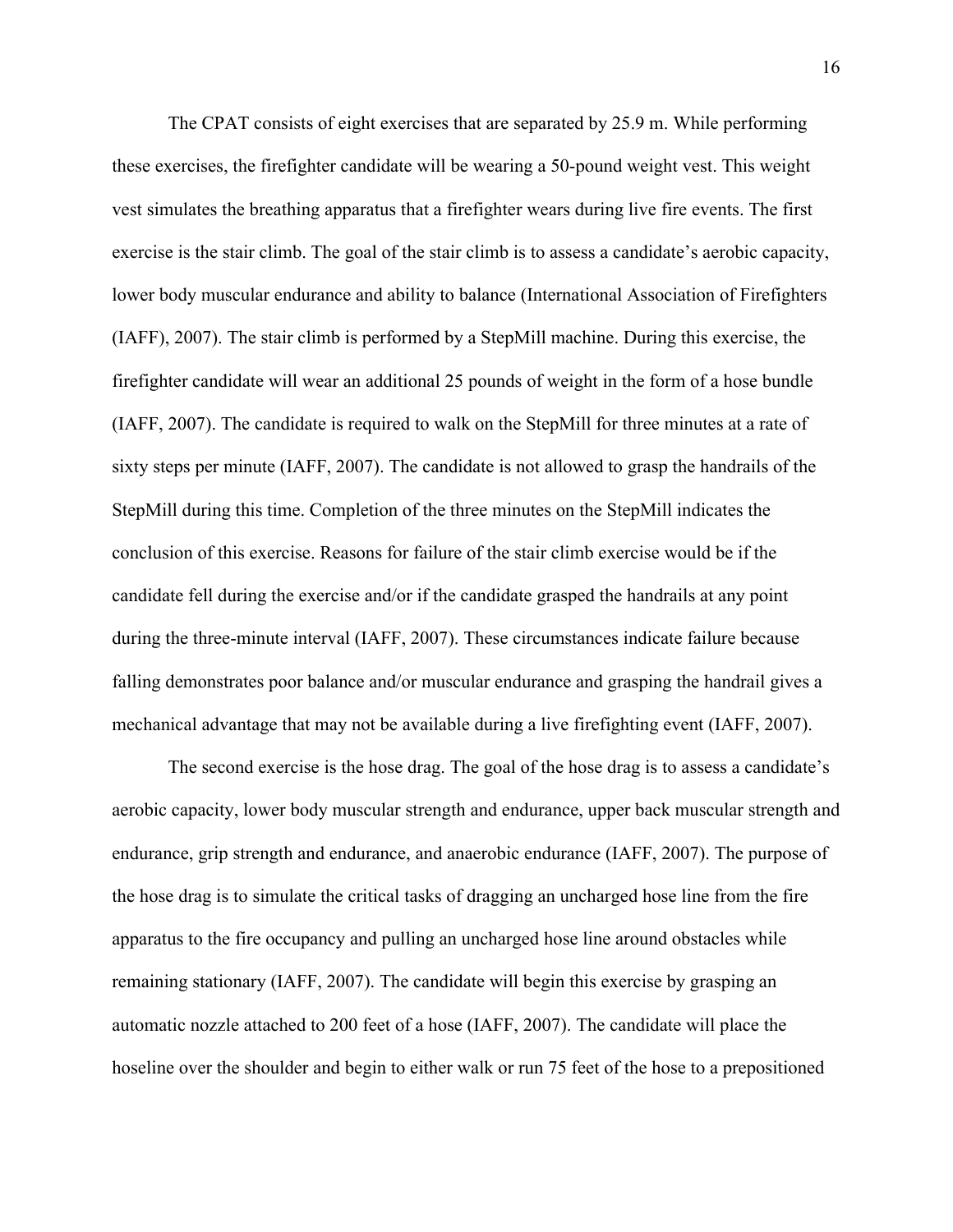drum (IAFF, 2007). Once the candidate reaches the drum with the hose, a 90 degree turn around the drum will immediately be conducted for 25 feet (IAFF, 2007). At this point, the candidate will get on at least one knee and pull 50 feet of the hose across the finish line (IAFF, 2007). Once 50 feet of hose is pulled across the finish line, the hose drag exercise will be concluded (IAFF, 2007). Reasons for failure include the candidate failing to go around the drum, not keeping at least contact of one knee with the ground during the hose pull, and traveling out of the marked path (IAFF, 2007). These circumstances indicate failure due to traveling out of the marked path can decrease the required distance traveled and not keeping one knee in contact with the ground can decrease grip and upper body strength activity (IAFF, 2007).

The third exercise is the rescue circular saw carry. This exercise assesses the candidate's aerobic capacity, upper body muscular strength and endurance, lower body muscular endurance, grip endurance, and balance (IAFF, 2007). The purpose of the rescue circular saw is to simulate the critical tasks of removing power tools from a fire apparatus, carrying them to the emergency scene, and returning the equipment to the fire apparatus (IAFF, 2007). The candidate will begin this exercise by removing two saws from a designated area, and with each saw in one hand, the candidate will walk with the saws for 75 feet around the drum and back to the starting position (IAFF, 2007). Once the candidate reaches the start position, the candidate will place each saw back into their designated position (IAFF, 2007). This signifies the end of this exercise. Reasons for failure would be if the candidate drops a saw and/or runs with the saws (IAFF, 2007). These circumstances indicate failure due to dropping a saw demonstrates poor grip strength and/or muscular endurance and running with the saws could lead to injury if the candidate trips at any point (IAFF, 2007).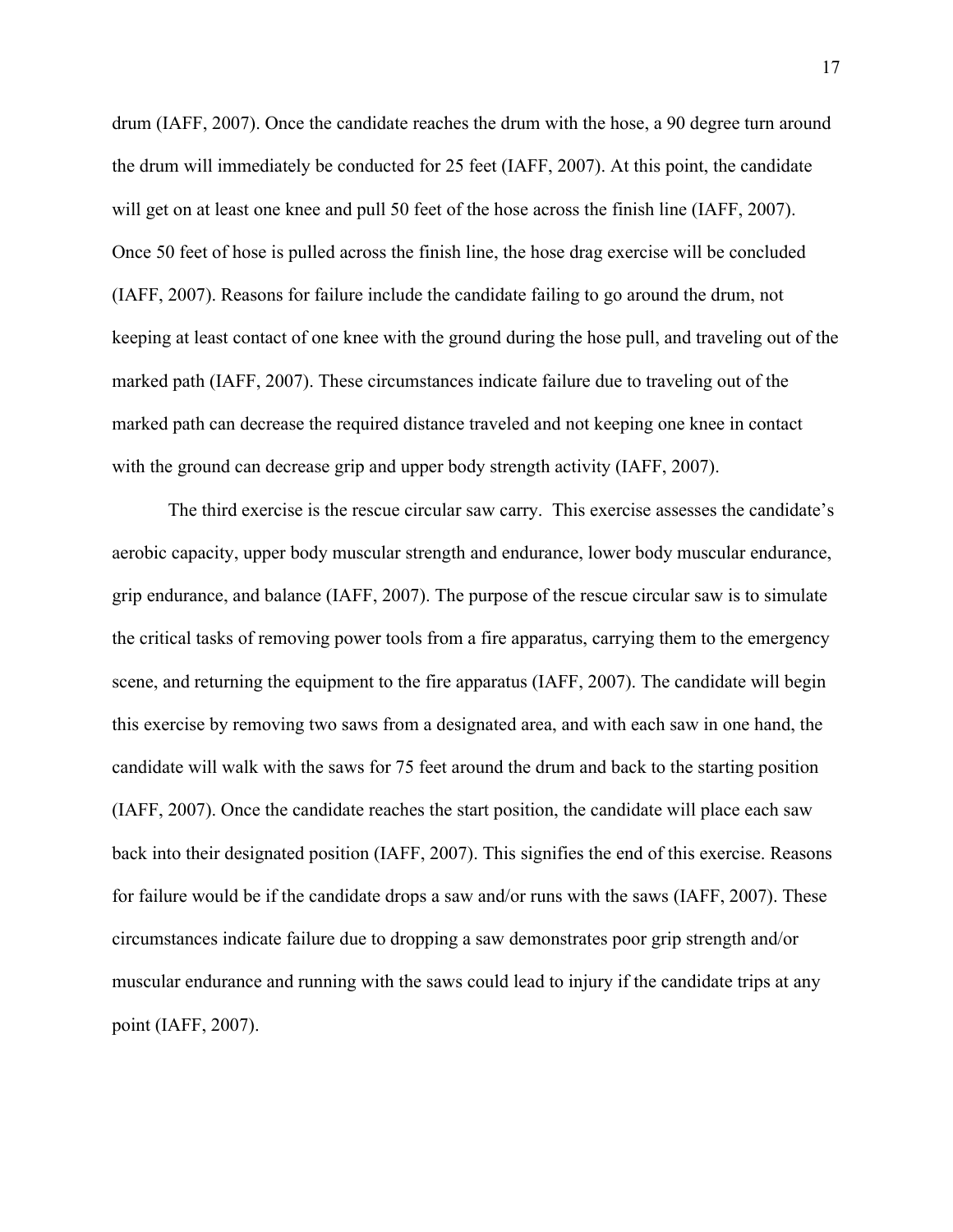The fourth exercise is the ladder extension and raise. The ladder extension and raise assesses a candidate's aerobic capacity, upper body muscular strength, lower body muscular strength, balance, grip strength, and anaerobic endurance (IAFF, 2007). The purpose of the ladder extension and raise is to simulate the critical tasks of placing a ground ladder at a fire structure and extending the ladder to the roof or window (IAFF, 2007). The candidate will begin this exercise by walking to the top rung of a 24-foot extension ladder (IAFF, 2007). From here, the candidate will lift the fist rung at the unhinged end from the ground and walk it up until it is stationary against the wall (IAFF, 2007). The candidate is not allowed to use the ladder rails to raise the ladder (IAFF, 2007). The candidate will extend the fly section of the ladder hand over hand until it hits the stop (IAFF, 2007). Once the stop is reached, the candidate will lower the fly section of the ladder hand over hand until the starting position is reached (IAFF, 2007). This completion of movement concludes this exercise. Reasons for failure include the candidate dropping the ladder, the ladder falling to the ground during raise, and failure to complete the raise (IAFF, 2007). These circumstances indicate failure due to these types of events for failure demonstrates poor upper body muscular strength and grip strength (IAFF, 2007).

The fifth exercise involves forcible entry. This exercise assesses the candidate's aerobic capacity, upper body muscular strength and endurance, lower body muscular strength and endurance, balance, grip strength and endurance, and anaerobic endurance (IAFF, 2007). The purpose of this exercise is to simulate the critical tasks of using force to open a locked door or to breach a wall (IAFF, 2007). This exercise begins by the candidate using a 10-pound sledgehammer and striking a measuring device until a buzz signal is activated (IAFF, 2007). After the buzzer is activated, the candidate will place the sledgehammer on the ground (IAFF, 2007). Once the buzzer goes off and the sledgehammer is on the ground, this exercise is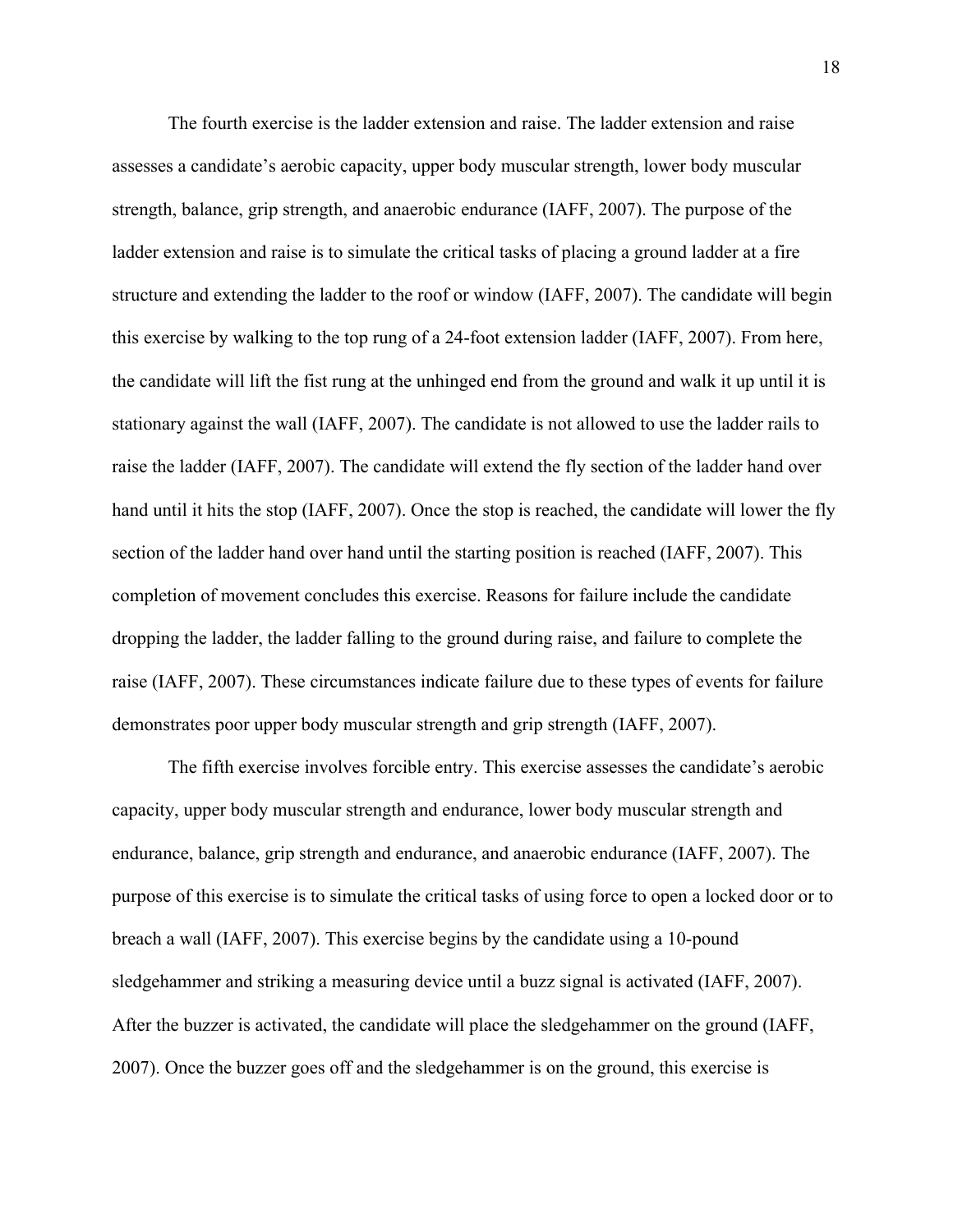completed. A reason for failure is if the candidate fails to maintain control of the hammer while swinging (IAFF, 2007). This circumstance indicates failure because it indicates poor grip strength and muscular endurance (IAFF, 2007).

The sixth exercise is the search maze. The search maze assesses the candidate's aerobic capacity, upper body muscular strength and endurance, agility, balance, anaerobic endurance, and kinesthetic awareness (IAFF, 2007). The purpose of this exercise is to simulate the critical task of searching for a fire victim with limited visibility in an unpredictable area (IAFF, 2007). The candidate will begin this exercise by crawling on their hands and knees through a tunnel maze. The maze is 3 feet high, 4 feet wide, and 64 feet in length with two 90-degree turns (IAFF, 2007). During the maze, the candidate will need to navigate around, over, and under obstacles (IAFF, 2007). At two locations, the space in the maze will be narrowed and the candidate will need to crawl through these two spaces (IAFF, 2007). Once the candidate reaches the exit of the maze, the exercise is completed. A reason for failure would be if the candidate needs help out of the maze at any point (IAFF, 2007). This circumstance indicates failure due to needing help out of the maze demonstrates a lack of confidence in dark and/or confined spaces (IAFF, 2007).

The seventh exercise is rescue. The rescue exercise assesses a candidate's aerobic capacity, upper and lower body muscular strength and endurance, grip strength and endurance, and anaerobic endurance (IAFF, 2007). The purpose of this exercise is to simulate the critical task of removing a victim or injured partner from a fire scene (IAFF, 2007). This event will begin by the candidate grasping a 165-pound mannequin by the handle on the shoulder of the harness (IAFF, 2007). While grasping the mannequin, the candidate will drag the mannequin 35 feet to a pre-positioned drum, make a 180-degree turn around the drum, and continue for 35 feet to the finish line (IAFF, 2007). Once the entire mannequin crosses the marked finish line, the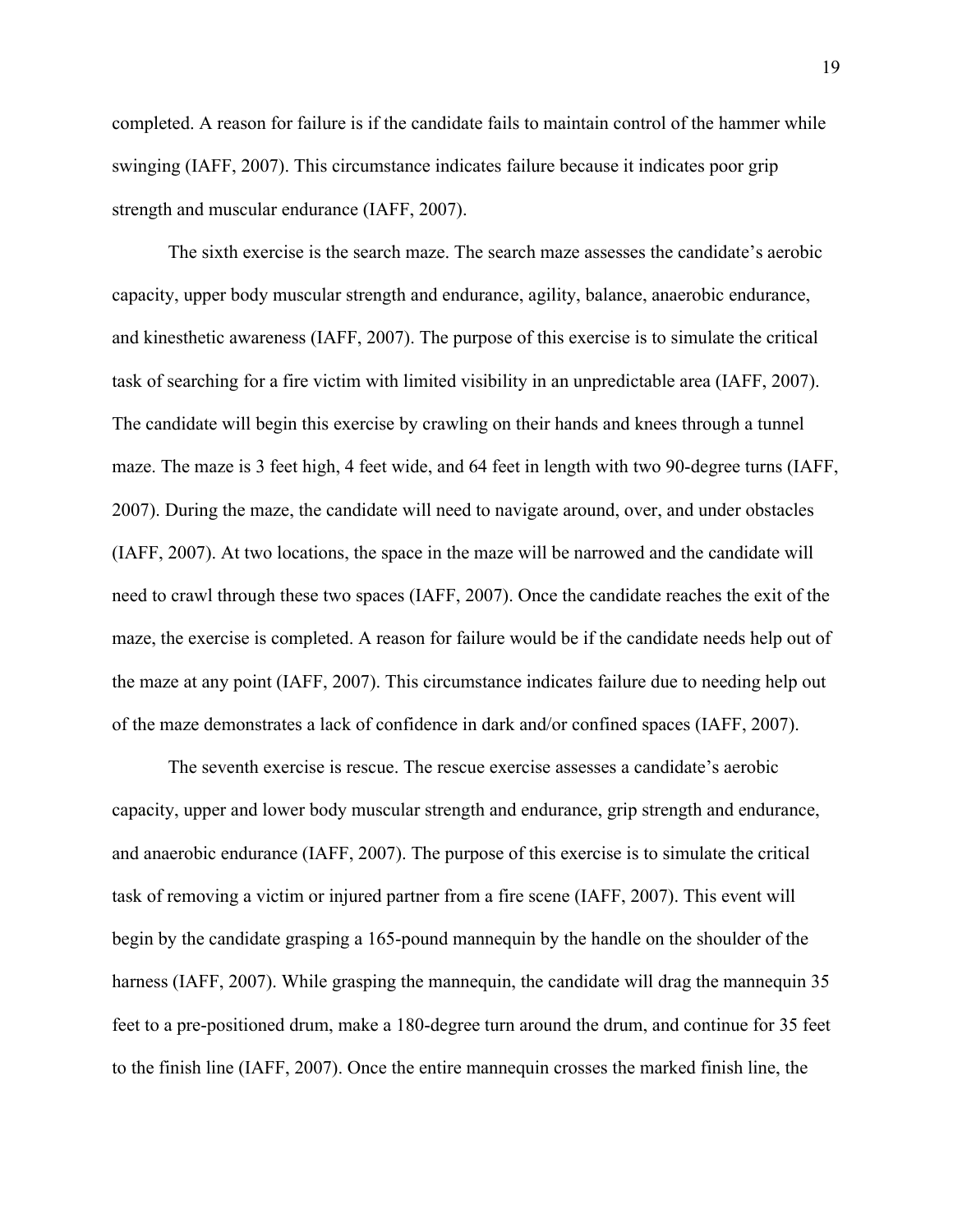exercise is finished. A reason for failure would be if the candidate rests on the drum at any point and/or the mannequin after a warning was already given (IAFF, 2007). These two circumstances indicate failure due to these events indicating a candidate's lack of muscular strength and endurance (IAFF, 2007).

The eighth exercise is the ceiling breach and pull. The ceiling breach and pull exercise assesses the candidate's aerobic capacity, upper and lower body muscular strength and endurance, grip strength and endurance, and anaerobic endurance (IAFF, 2007). The purpose of this exercise is to simulate the critical task of breaching and pulling down a ceiling to check for fire extension (IAFF, 2007). This exercise begins by the candidate picking up a pike pole and placing the tip of the pole on the hinged door in the ceiling (IAFF, 2007). The candidate will fully push on the 60-pound hinged door three times (IAFF, 2007). The candidate will then hook the pike pole to the 80-pound ceiling device and pull the pole down five times (IAFF, 2007). The candidate will repeat these movements for four sets of three pushes and five pulls (IAFF, 2007). The exercise and total time for the CPAT will end when the candidate completes the last push of the fourth set (IAFF, 2007). A reason for failure would be if the candidate is unable to stay in bounds during the pushes and pulls (IAFF, 2007). This circumstance indicates failure due to this event indicating poor grip strength and muscular strength of the candidate (IAFF, 2007). If the candidate completes all exercises without failure and in a time that is under ten minutes and thirty seconds, the candidate is now qualified to become a firefighter.

#### **Cardiovascular Health Interventional Programs**

Promoting fitness is vital in eliminating the number of deaths due to cardiovascular events prevalent in the profession of firefighting. Currently, there are no exercise programs required to be done by firefighters at both the national and local level. The only exercise required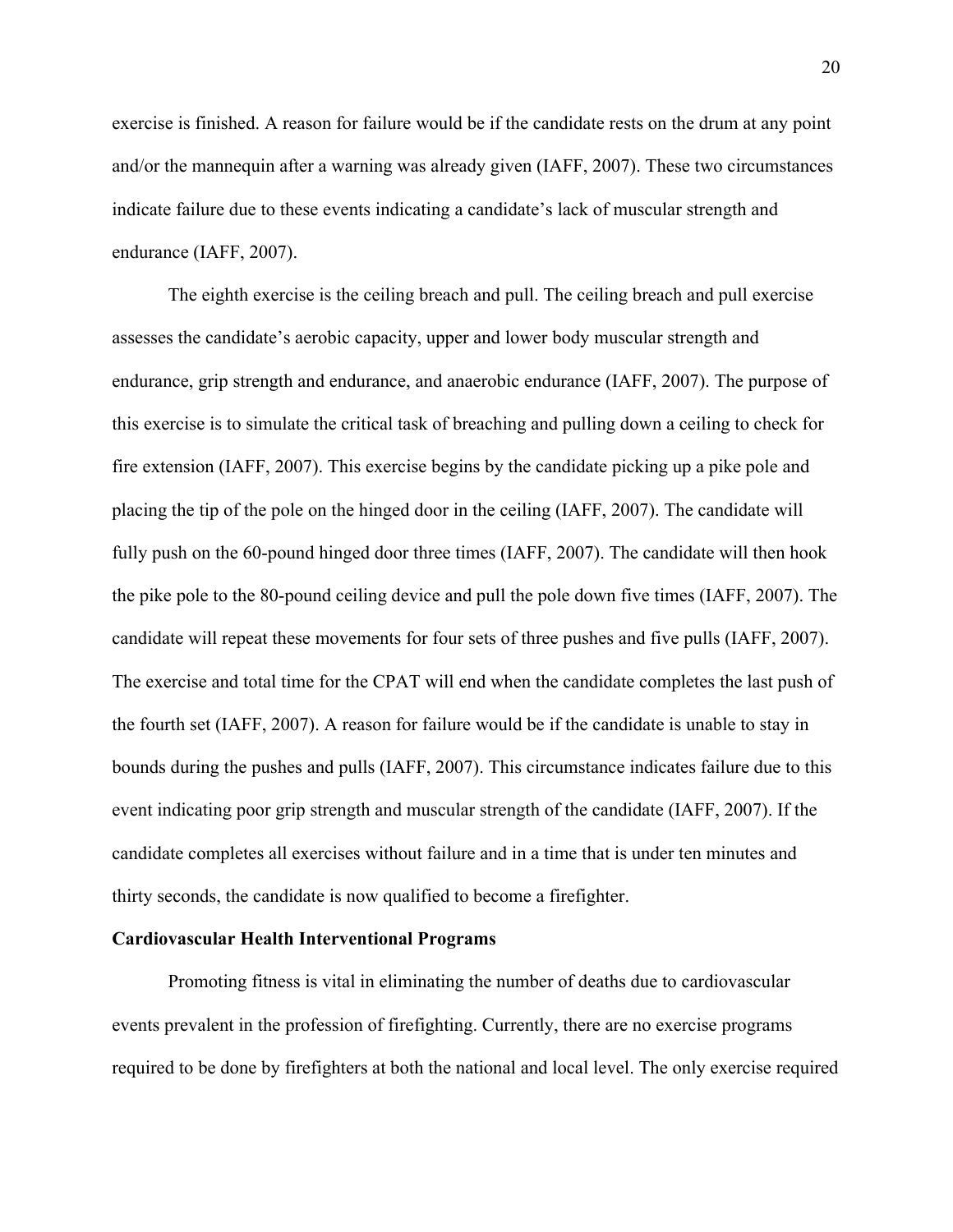by a firefighter is the passing of the Candidate Physical Ability Test (CPAT). However, the CPAT is conducted by an individual who wants to become a firefighter. Once this firefighter candidate passes the CPAT, the candidate can now become a firefighter and will never have to experience the CPAT ever again during the entirety of their firefighting career. To diminish the prevalence of CVD in the profession of firefighting, CVD risk assessment should begin as soon as a new firefighter enters a department (Ratchford et al., 2014). By doing this, firefighters who have an increased risk of CVD can be identified and targeted for preventive strategies (Ratchford et al., 2014).

Knowledge of risks of CVD by educational programs is a method of treatment for decreasing the risks of CVD experienced by the firefighting profession. A study by Palmer and Yoos (2019) examined the knowledge of CVD before and after cardiovascular health training in a sample of firefighters. Post training, it was found that these firefighters demonstrated an increase in knowledge of CVD, in that they were able to identify risk factors of CVD more easily than before the training (Palmer and Yoos, 2019). In another study by Han (2019), it was found that an individual's greater knowledge of symptoms and signs of CVD are associated with quicker access to emergency care, which can lead to a better outcome and a higher survival rate. These results from both studies indicate that all firefighters would benefit from cardiovascular health training. A simple educational intervention can end up saving the lives of many firefighters. These educational interventions do not only have to focus on cardiovascular health, but they can also focus on the components of exercise.

As mentioned previously, firefighters can experience low CRF for three main reasons. The first reason being that most firefighters do not meet the requirement of a VO2 max of at least 42 kg/mL/min set forth by the IAFF (Hollerbach et al., 2019). The second reason is that CRF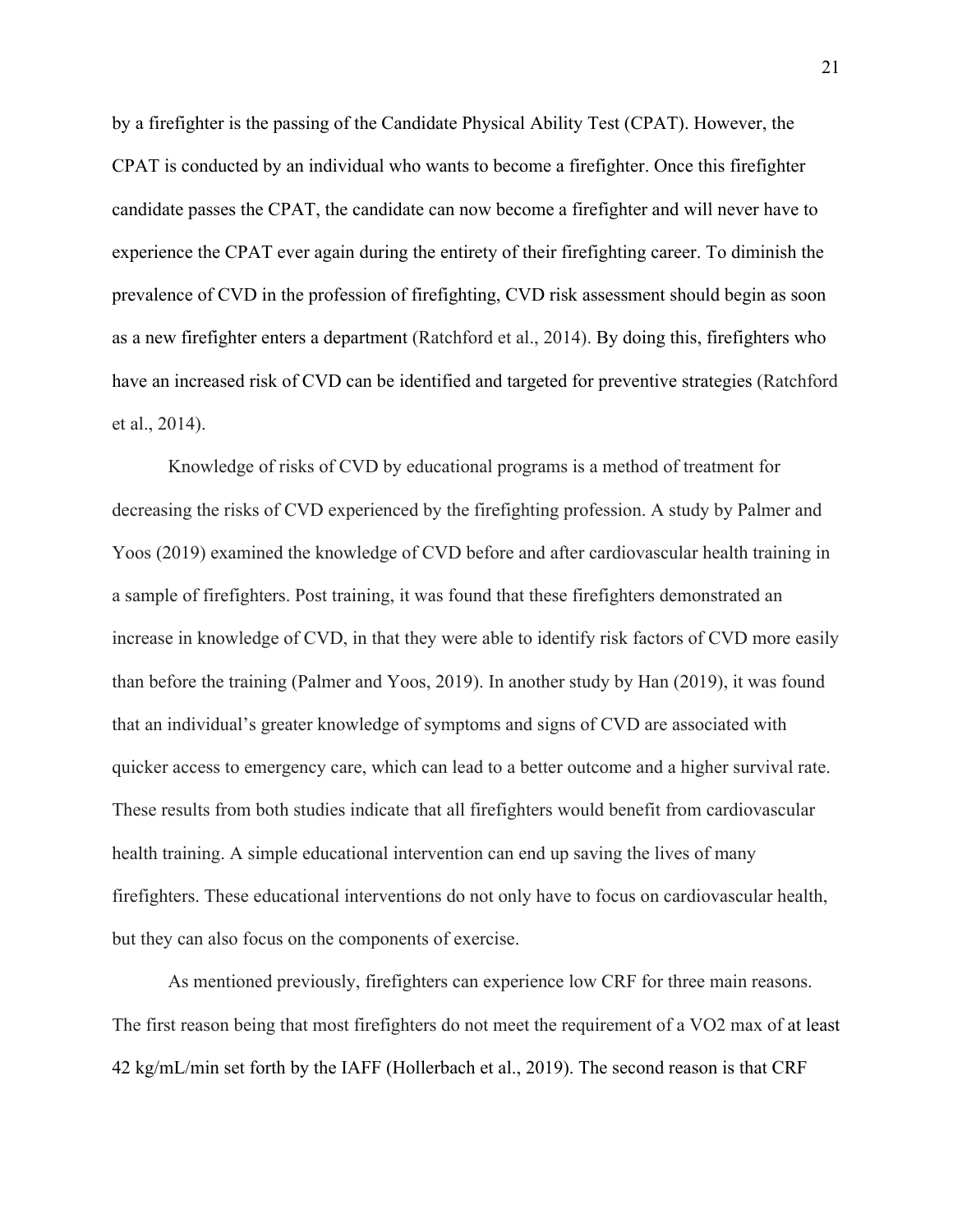usually decreases as a firefighter ages (Cameron et al., 2018). The third reason is that firefighters can experience significant weight gain throughout their career (Hollerbach et al., 2019). Fire departments must understand the components that can lead to low CRF and institute programs that encourage fitness among all firefighters (Cameron et al., 2018). However, fewer than 30% of fire departments require any health or wellness programs (Cameron et al., 2018). As a result, not only will a firefighter's CRF get lower over time, but also their risk for the factors of CVD will increase. Fire departments who already had a firefighter die from a cardiovascular event do not exhibit any variability in institutions of health or wellness programs compared to other fire departments without fatal firefighter deaths due to cardiovascular events. Only 39% of such departments report voluntary fitness programs and only 8% set mandatory fitness standards (Banes, 2014). Department emphasis on the importance of physical activity may be valuable in eliminating the number of firefighter deaths by a cardiovascular event each year. Exercise can reduce stress and enhance CRF of firefighters (Yook, 2019). As a general rule, firefighters should aim to get five minutes of exercise per every hour awake (Lovejoy et al., 2015).

Two types of prevention commonly used against CVD are primary prevention and secondary prevention. Primary prevention aims to prevent initial clinical events in individuals who are at risk of CVD, while secondary prevention aims to prevent the recurrence of clinical events in individuals with CVD (Banes, 2014). A new prevention strategy called primordial prevention has been identified by the AHA as a new method of treatment for the risk factors of CVD. This type of prevention aims to prevent the development of risk factors of CVD (Banes, 2014). These three types of prevention can be put into practice by educating firefighters on the behaviors of ideal cardiovascular health (Banes, 2014). As in the study by Palmer and Yoos, it was also identified by Banes (2014) that education is an essential component in reinforcing ideal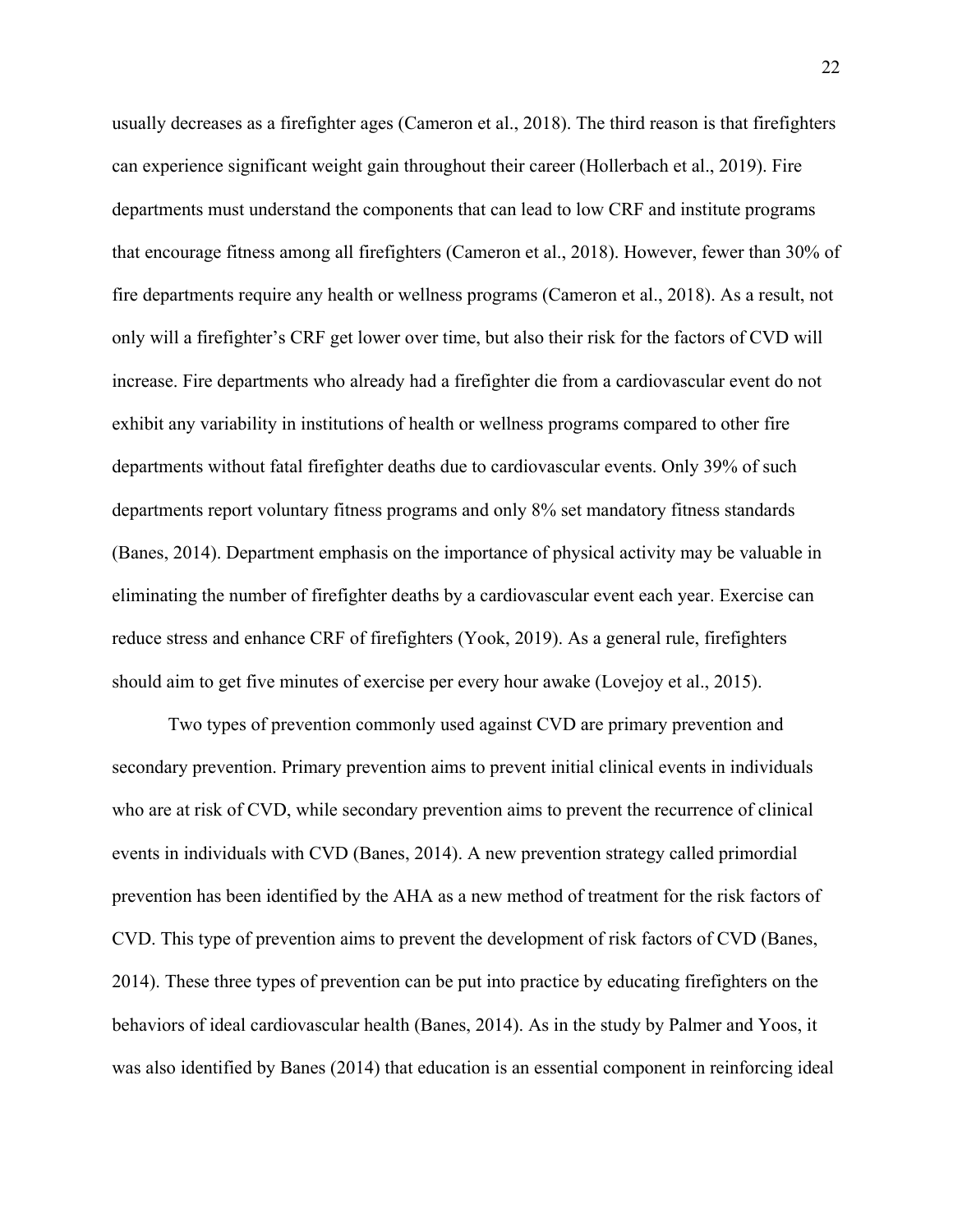cardiovascular health behaviors. Health care personnel have many opportunities to promote ideal cardiovascular health behaviors through primary and primordial prevention. The number of cardiovascular events experienced by firefighters can be reduced with the previous information put into practice.

A possible method of exercise for firefighters is exercise with peer support. In an article by Lovejoy (2015), a sample of firefighters were surveyed to identify motivators to physical health in their profession. These firefighters identified competition, group workouts, and a desire to perform more efficiently in the tasks of firefighting as their primary motivators to physical health (Lovejoy et al., 2015). As a result, future exercise programs for firefighters should contain components that require group cohesion. It was found in an article by Banes (2014) that group cohesion leads to less accidents and fatalities in the profession of firefighting because familiarity, awareness, and interpersonal harmony enhance safety among firefighters. These exercise programs that require group cohesion will not only allow for the improval of physical health of firefighters, but they will also lead to better and safer work performance by firefighters (Banes, 2014). Also, in the same article by Lovejoy (2015), the firefighters that were sampled also responded that department-required health screenings could be a motivator for improving their physical health. However, currently, there are no such department-required health screenings in this profession. A future implementation of a department-required health screening by the IAFF could assist in eliminating the amount of fatal cardiovascular events experienced by firefighters.

A study by Stone (2020) examined the effects of an eleven-week strength and conditioning program on the physical fitness characteristics of firefighter trainees. The number of firefighter trainees that participated in this study was twenty-three (Stone et al., 2020). The firefighter trainees' body mass, BMI, upper body strength, lower body strength, and aerobic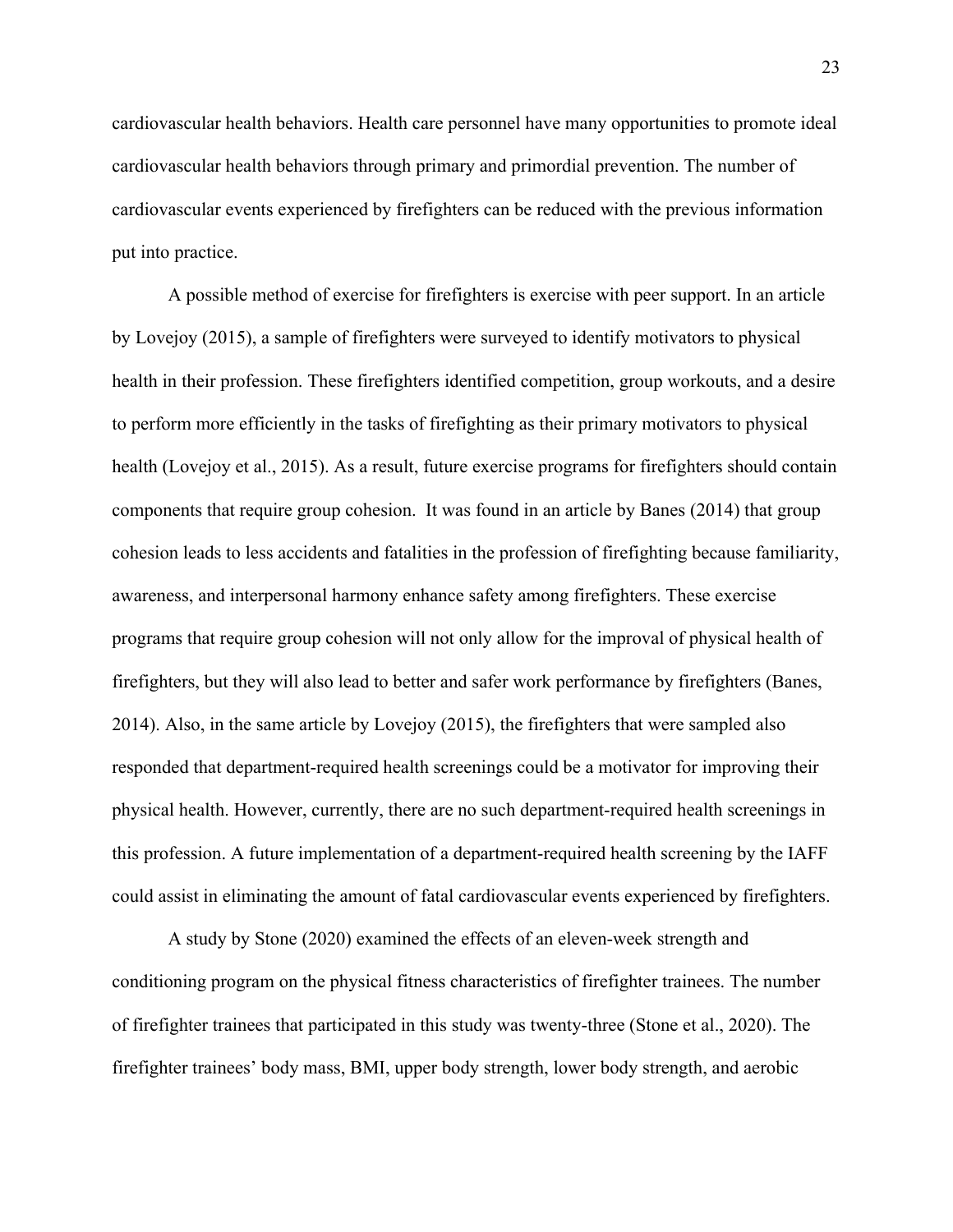fitness were measured before the program and after the program. The exercise program consisted of a dynamic warmup, agility training, speed and power training, strength training, mobility and conditioning, and a cooldown. This part of the program was performed on two of the four days that the firefighter trainees were at the academy each week. Aerobic fitness training was performed separately on a different day of the week by the trainees as a group. Upon completion of the eleven-week training program, it was determined by a comparison of measurements before and after the program that there were decreases in body mass and BMI and significant increases in upper and lower body strength and aerobic fitness in these firefighter trainees (Stone et al., 2020). Additionally, a study by Hollerbach (2019) examined BMI and VO2 max between a control group of firefighters and an experimental group of firefighters. The control group exercised as normal for ten weeks, while the experimental group participated in a ten-week training program. At the end of the ten weeks, it was found that the experimental group's BMI decreased and VO2 max levels increased. In a post-training survey, the experimental group noted that having a structured exercise program with a trained person to lead them through may be more beneficial than doing the program alone (Hollerbach et al., 2019). Using the above information as applicable, future exercise programs can incorporate the same components of the training program used in Stone's and Hollerbach's study to help reduce a firefighter's risk of developing CVD. Furthermore, firefighters need to display an ideal combination of muscular strength and endurance in order to perform tasks of firefighters to their fullest potential (Stone et al., 2020). By the IAFF implementing a mandatory exercise program for firefighters, it will not only allow firefighters to reach an ideal combination of muscular strength and endurance, but it will also allow firefighters to decrease their BMI, which is a primary indicator of risk of development of CVD.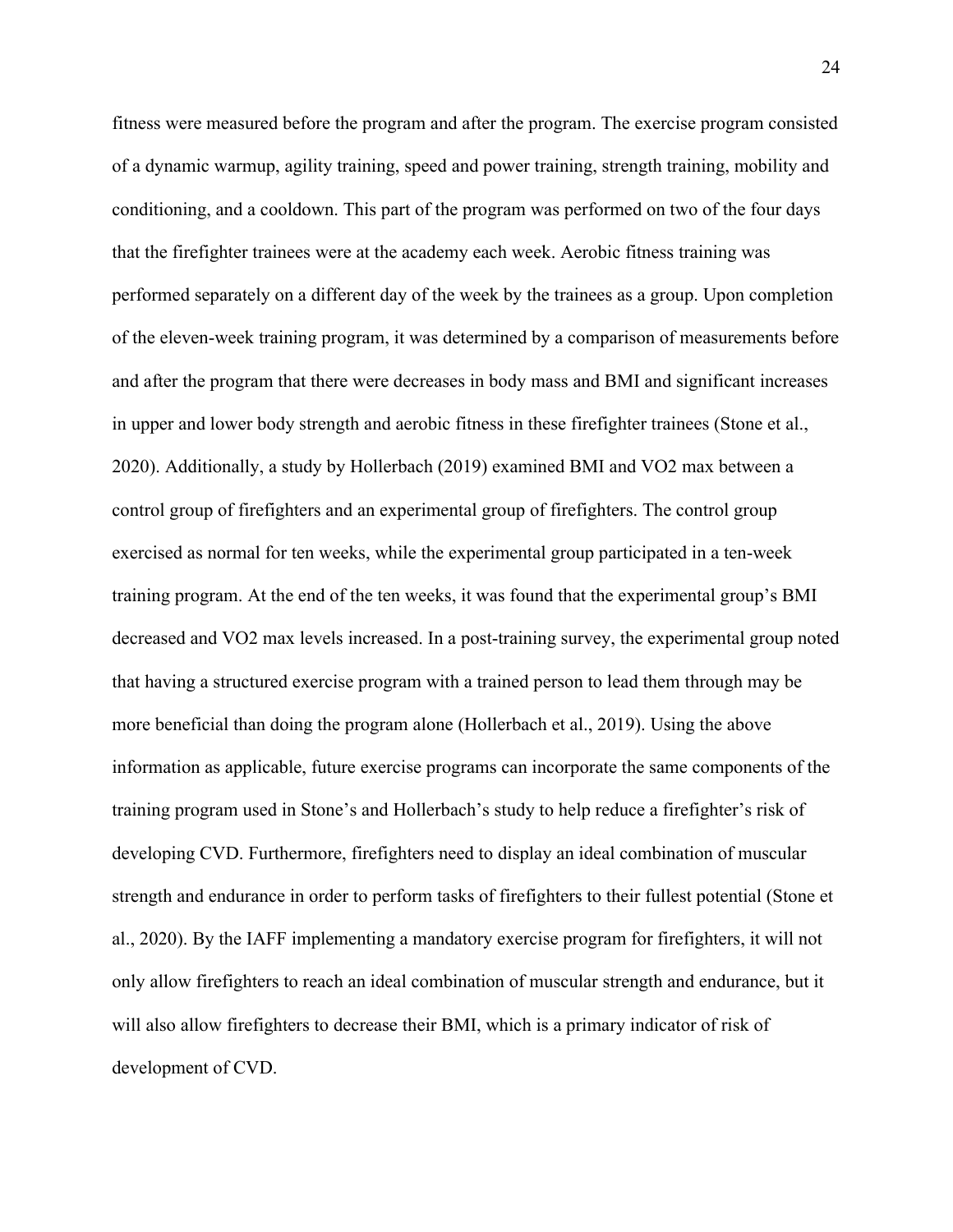A study by Poston (2013) evaluated the health of firefighters in fire departments who require their firefighters to participate in health programs (FDYHP) and fire departments who do not require their firefighters to participate in such programs (FDNHP). The results of this study are intriguing because it demonstrated that firefighters would be better off physically if they were required to participate regularly in a health program. Firefighters from FDYHPs were healthier than firefighters from FDNHPs. These firefighters from FDYHPs were less likely to be obese, displayed higher levels of self-reported physical activity, and exhibited a higher estimated VO2 max (Poston et al., 2013). Not only did firefighters from FDYHPs show superior physical health when compared to firefighters from FDNHPs, but they also were more likely to report greater optimism and job satisfaction when compared to firefighters from FDNHPs (Poston et al., 2013). This study by Poston (2013) demonstrated that requiring a health program among all fire departments can greatly increase a firefighter's physical health and occupation satisfaction. This is of importance because it has already been stated in earlier parts of this review of literature that poor physical health and high occupational stress levels increase the risk of development of factors for CVD. Also, educating firefighters on their BMI and associated CVD risk factors can serve as a mechanism for decreasing the development of these CVD risk factors. It was proposed by Yang (2013) that the profession of firefighting should impose an entry-level obesity standard due to the fact that obesity is so prevalent in the firefighting profession and is strongly associated with CVD.

A study by Sell (2018) wrote out components of an effective training program for firefighters. The Health Belief Model and the Reasoned Action Approach advise that an individual's level of physical activity is influenced by the individual's perception of need or severity of harm that may occur if physical activity action is not taken (Sell et al., 2018).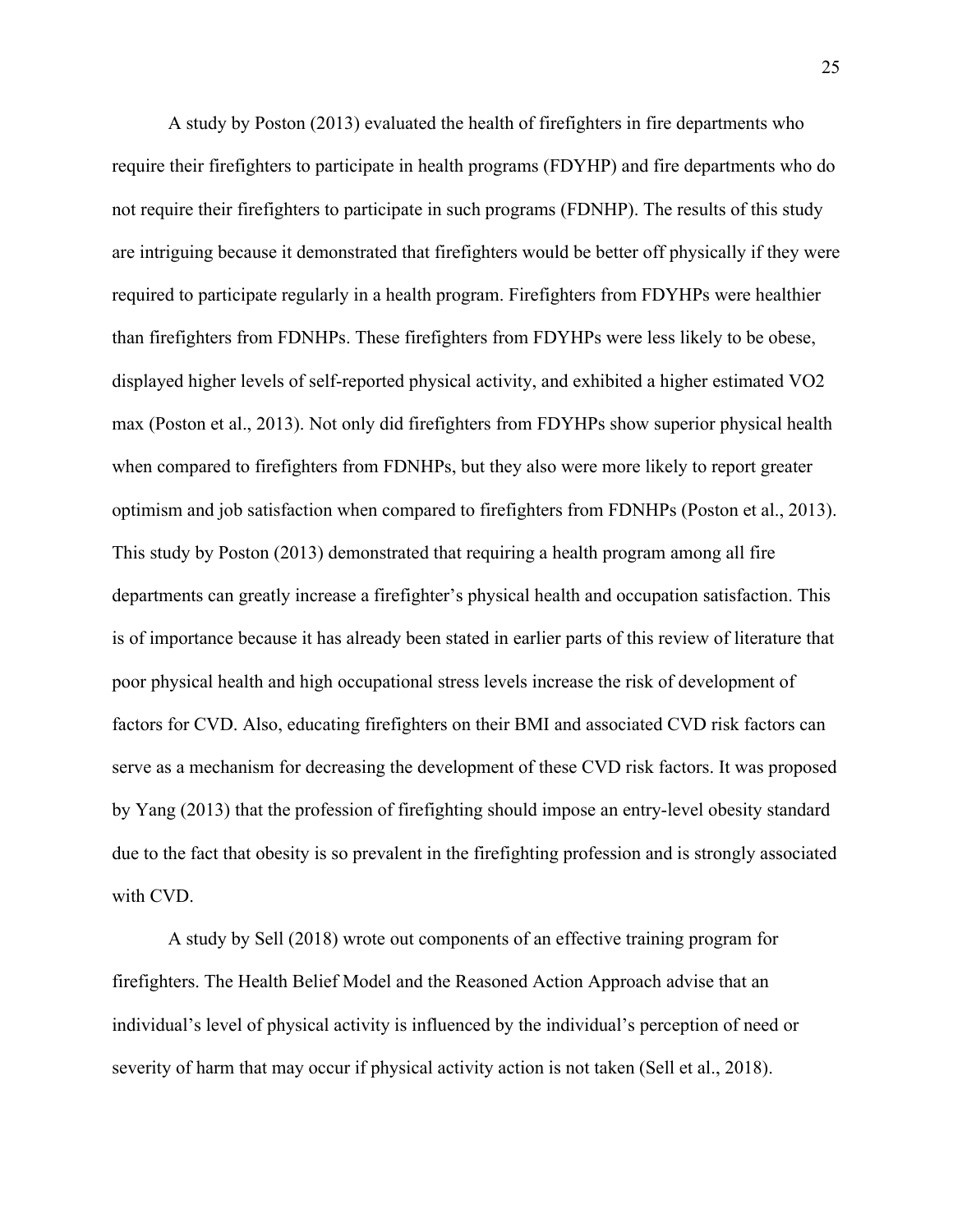Individuals who acknowledge their low fitness levels as negatively affecting their physical health are more likely to participate in physical activity so that they can improve upon their low fitness levels. As a result, the first step in getting firefighters to participate in daily physical activity is to educate them on if they exhibit poor fitness levels and how these poor fitness levels are detrimental to their health and increase their chance of CVD. The NFPA Standard 1583 recommends that a training program should incorporate recurring fitness assessments, a professional head of the program, and educational efforts for all participants (Sell et al., 2018). While most fire departments give their firefighters autonomy when it comes to physical activity and its frequency, based on the poor health frequently experienced by firefighters, there needs to be a fitness program implemented by the IAFF that mandates firefighters to participate in it regularly.

Earlier in this literature review, the hydration states of firefighters were examined. It was found that dehydration can lead to thrombotic events, which increases the chance of a cardiovascular event. During intense tasks of firefighting, dehydration can quickly occur. One method to combat this is enhanced access to water and fluid intake during such tasks (Walker et al., 2016). One predictor of dehydration in firefighters is the measurement of WBV. When dehydration occurs, the cells of the body become thickened, which can lead to a clot. Future physical assessments of firefighters need to incorporate measurements of WBV in order to evaluate the hydration status of firefighters. Adequate hydration in firefighters will decrease the chance of a cardiovascular event.

For many years, aspirin has been thought of as a treatment option in the prevention of CVD, however, the role of aspirin as primary prevention for CVD is controversial. The Food and Drug Administration (FDA) has never labeled aspirin as a method of primary prevention for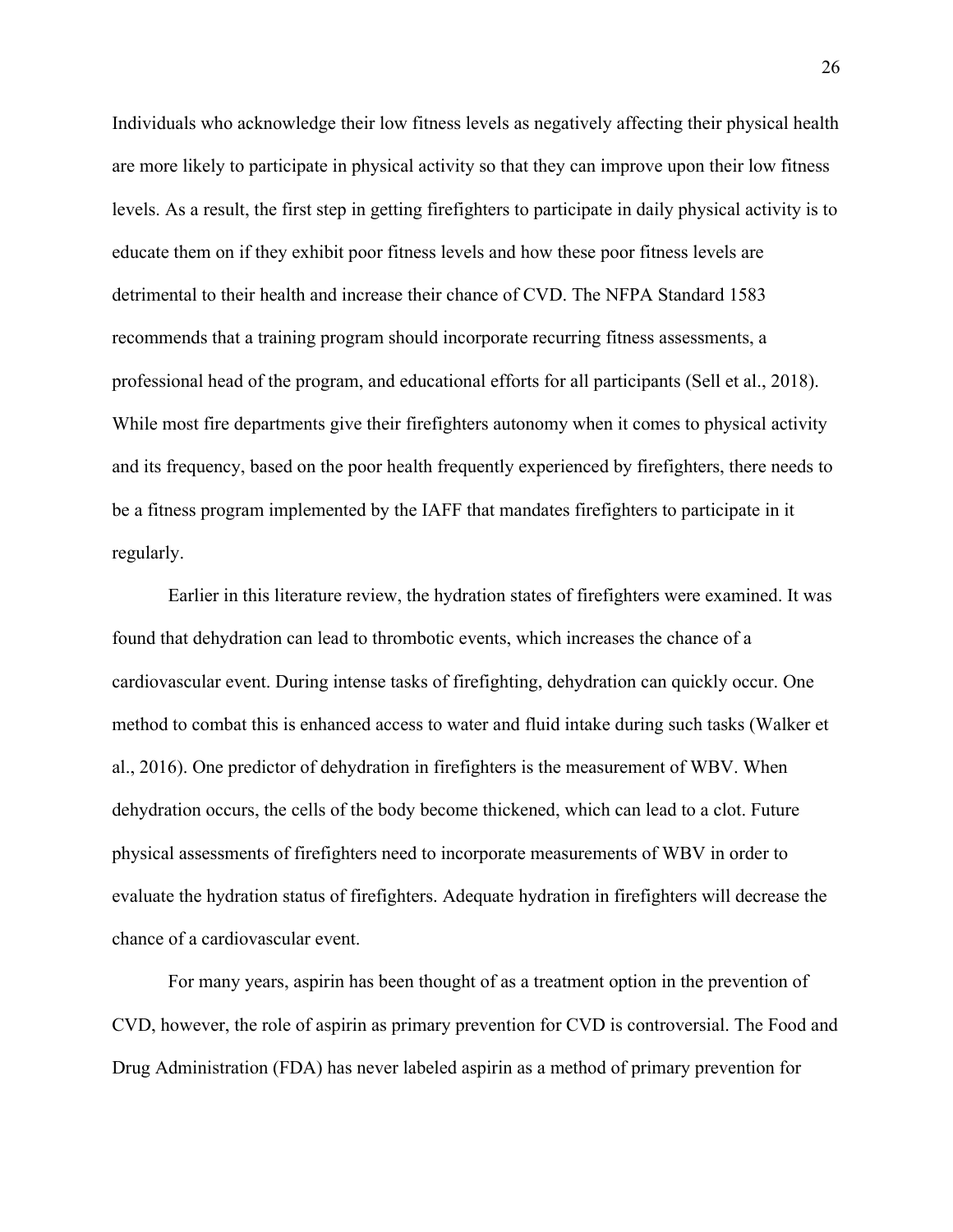CVD (Raber et al., 2019). The mechanism of aspirin is that once it is consumed, it inhibits cyclooxygenase (COX), which exists as two isoforms: COX-1 and COX-2 (Raber et al., 2019). COX-1 is involved in platelet aggregation and COX-2 is involved in the upregulation of prostaglandins that have vasodilators and anti-aggregatory actions (Raber et al., 2019). Also, just as important, both isoenzymes are associated with protection of the gastric mucosa (Raber et al., 2019). Low-dose aspirin inhibits COX-1, reducing platelet aggregation and formation of a thrombus (Raber et al., 2019). "Higher aspirin doses inhibit COX-2, leading to reduced production of prostacyclin and prostaglandin, which are responsible for aspirin's analgesic and antipyretic effects (Raber et al., 2019)." Due to aspirin inhibiting COX-1 and COX-2 when consumed, the risk of gastrointestinal bleeding is increased. When it comes to aspirin being used as a method of primary prevention for CVD, the conclusions of different studies are conflicting. The 2016 European Society of Cardiology suggests that aspirin should not be used in individuals without CVD, while the 2016 US Preventive Task Force and 2015 AHA recommends that aspirin should be thought of as a method for primary prevention in individuals with a 10% or greater CVD risk and a low risk of bleeding (Raber et al., 2019). A study by Raber (2019) concluded that aspirin does not reduce fatal cardiovascular events in individuals who have not yet had a first event, but it does increase the risk of bleeding. However, a different study by Stegeman (2015) concluded that aspirin is effective as primary prevention for CVD and its benefits are greater than its harms. Due to the uncertainty surrounding aspirin as a method for primary prevention for CVD, it may be best to treat aspirin as a method for secondary prevention of CVD until further research is able to reliably determine the association between aspirin and primary prevention of CVD.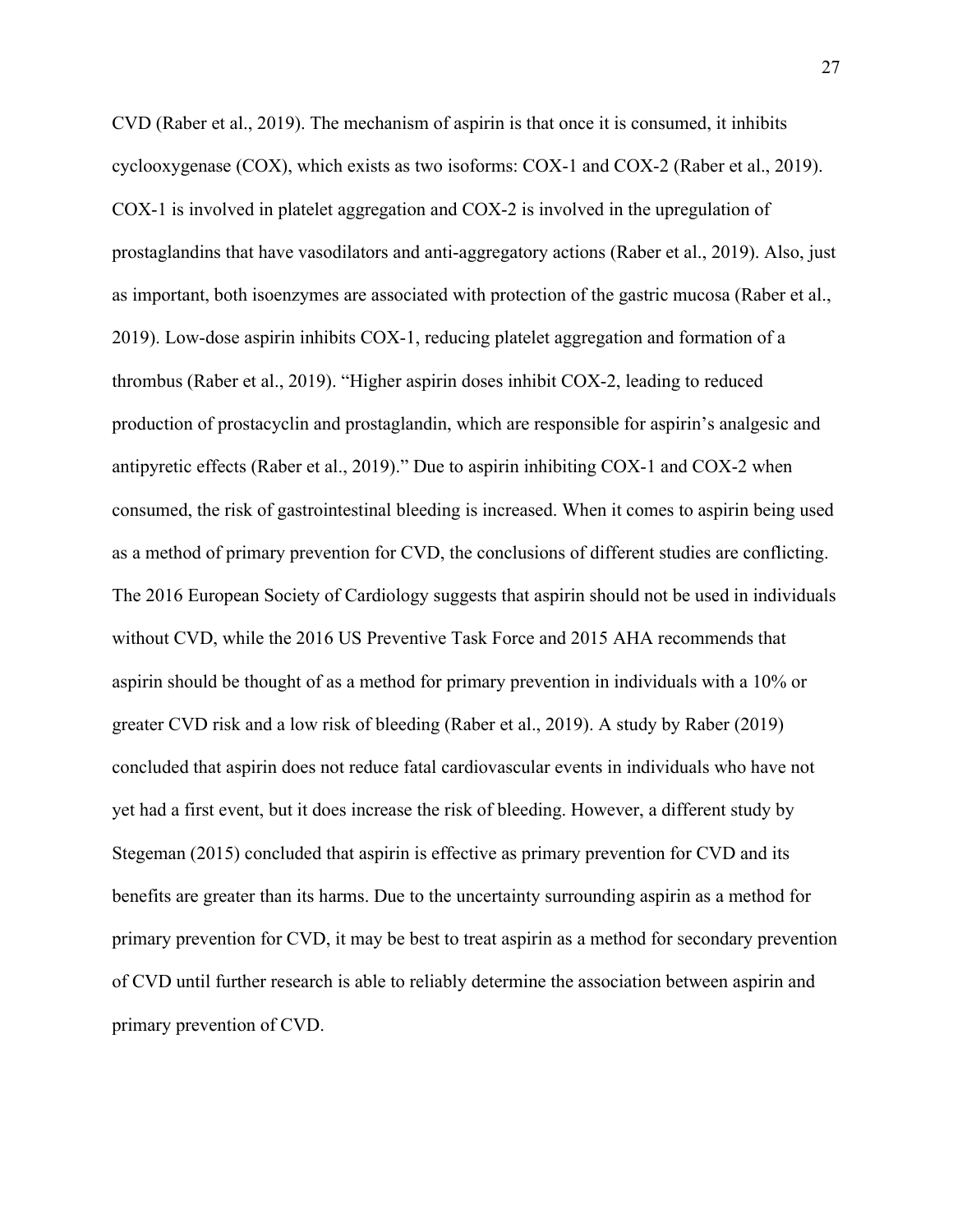The effect of aspirin supplementation on hemostatic function before and after live firefighting events in older firefighters was evaluated in a study by Smith (2016). It was hypothesized that aspirin supplementation would have an antiplatelet effect at rest and that aspirin supplementation would potentially prevent procoagulant events from occurring in firefighters during live firefighting events (Smith et al., 2016). Results from the study found that aspirin supplementation had an antiplatelet effect that decreased platelet aggregation at rest and during live firefighting events (Smith et al., 2016). From this study, it was concluded that aspirin can be effective in reducing fatal cardiovascular events. Although, the US Preventive Services Task Force has recommended against the use of aspirin for CVD prevention in individuals younger than 45 years old and for its use in men aged 45 to 79 years old only when the potential benefit of reducing a fatal cardiovascular outweighs the potential risk of gastrointestinal bleeding (Smith et al., 2016). As a result, aspirin as a means of prevention of CVD in firefighters needs to carefully be considered between firefighters and their physicians.

In a study by Behzadi (2020), the feasibility of an Apple Watch Series 4 obtaining 3-lead ECG measurements was evaluated. The first lead of the ECG was recorded for thirty seconds from the left wrist and right index finger (Behzadi et al., 2020). The second lead of the ECG was recorded for thirty seconds from the lower abdomen and the right index finger (Behzadi et al., 2020). The third lead of the ECG was recorded for thirty seconds from the left index finger (Behzadi et al., 2020). In this study by Behzadi (2020), 300 smartwatch ECG tracings were obtained and compared to the tracings of a standard ECG. It was found that the smartwatch ECG's tracings had a similar duration, amplitude, and polarity when compared to a standard ECG (Behzadi et al., 2020). These results show that the Apple Watch Series 4 can effectively obtain a 3-lead ECG. As a result, the ECG technology of smartwatches can be used as a method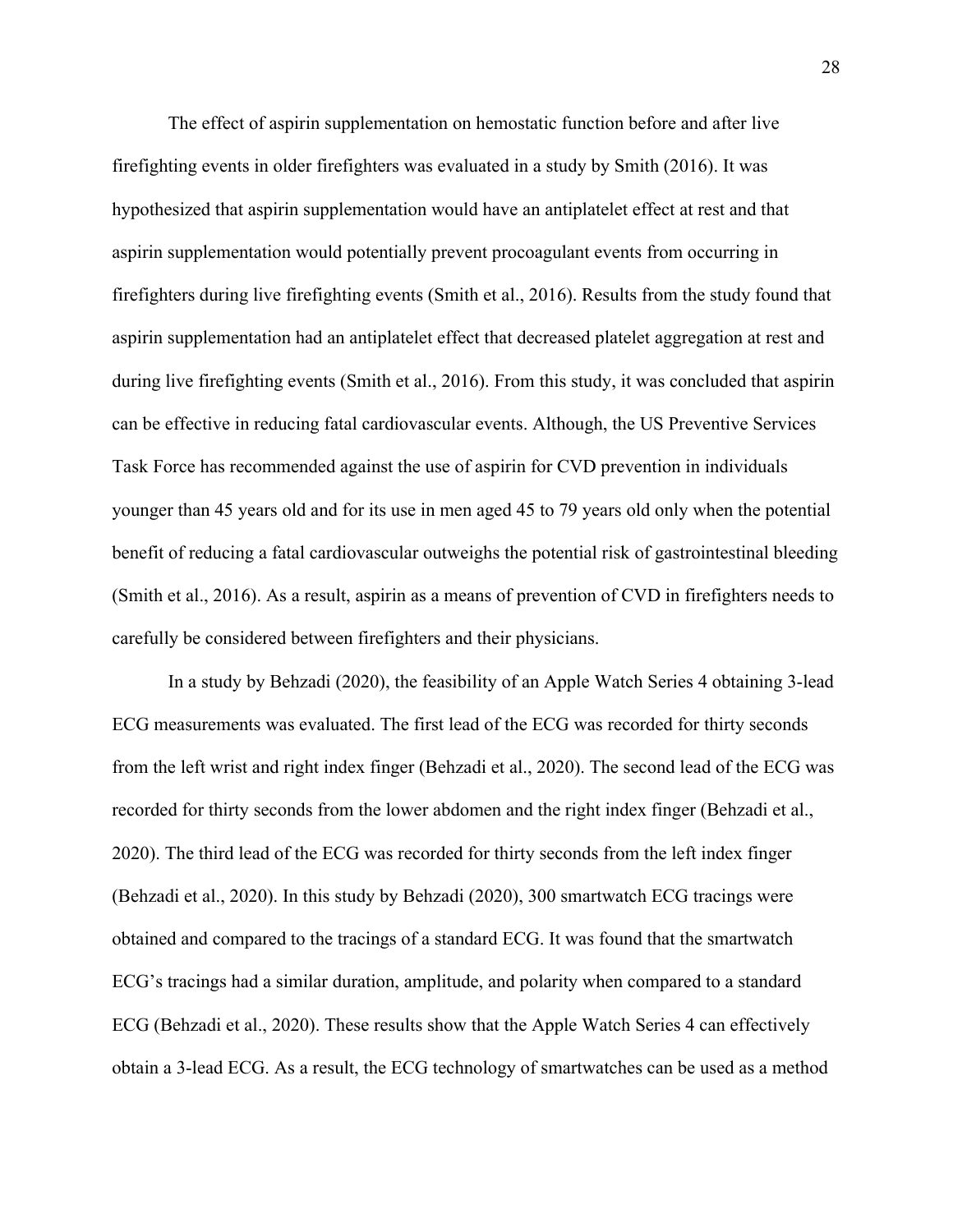of identifying CVD in firefighters who do not have regular access to standard ECG facilities (Behzadi et al., 2020). While the 12-lead ECG is the most commonly used procedure used in early diagnosis of CVD, the 12-lead ECG needs to be conducted by trained personnel and specialized equipment (Behzadi et al., 2020). As a result, smartwatches can provide immediate access to tracings of a 3-lead ECG to individuals who do not have access to a 12-lead ECG. In another study by Hernando (2018), it was also found that an Apple Watch can reliably detect HRV. This is of importance because a low HRV has been associated with an increased risk of CVD. To note, HRV is the time period between heart beats. Furthermore, HRV measurements are necessary in the firefighting profession because HRV is known to decrease in occupations that are susceptible to high stress situations (Shin et al., 2016). One such high stress situation in the profession of firefighting is exposure to intense heat.

#### **Conclusion**

Because of the clear association between firefighters and cardiovascular health, the purpose of this review of literature was to first establish the poor association between firefighters and cardiovascular health. Throughout a wide range of articles and studies, this association was accurately displayed. It was found that the majority of firefighter deaths annually are due to a fatal cardiovascular event. The second aim of this literature review was to discuss risk factors that can increase the likelihood of a fatal cardiovascular event. It was determined that, among the various risk factors for a fatal cardiovascular event, obesity was the primary indicator for CVD. The third topic of interest in this review was an overview of the CPAT. The CPAT is an assessment of eight exercises common to the firefighting profession that must be completed without failure. This was of importance because an individual cannot become a firefighter until he/she passes the CPAT. The CPAT is an excellent analysis in determining if an individual is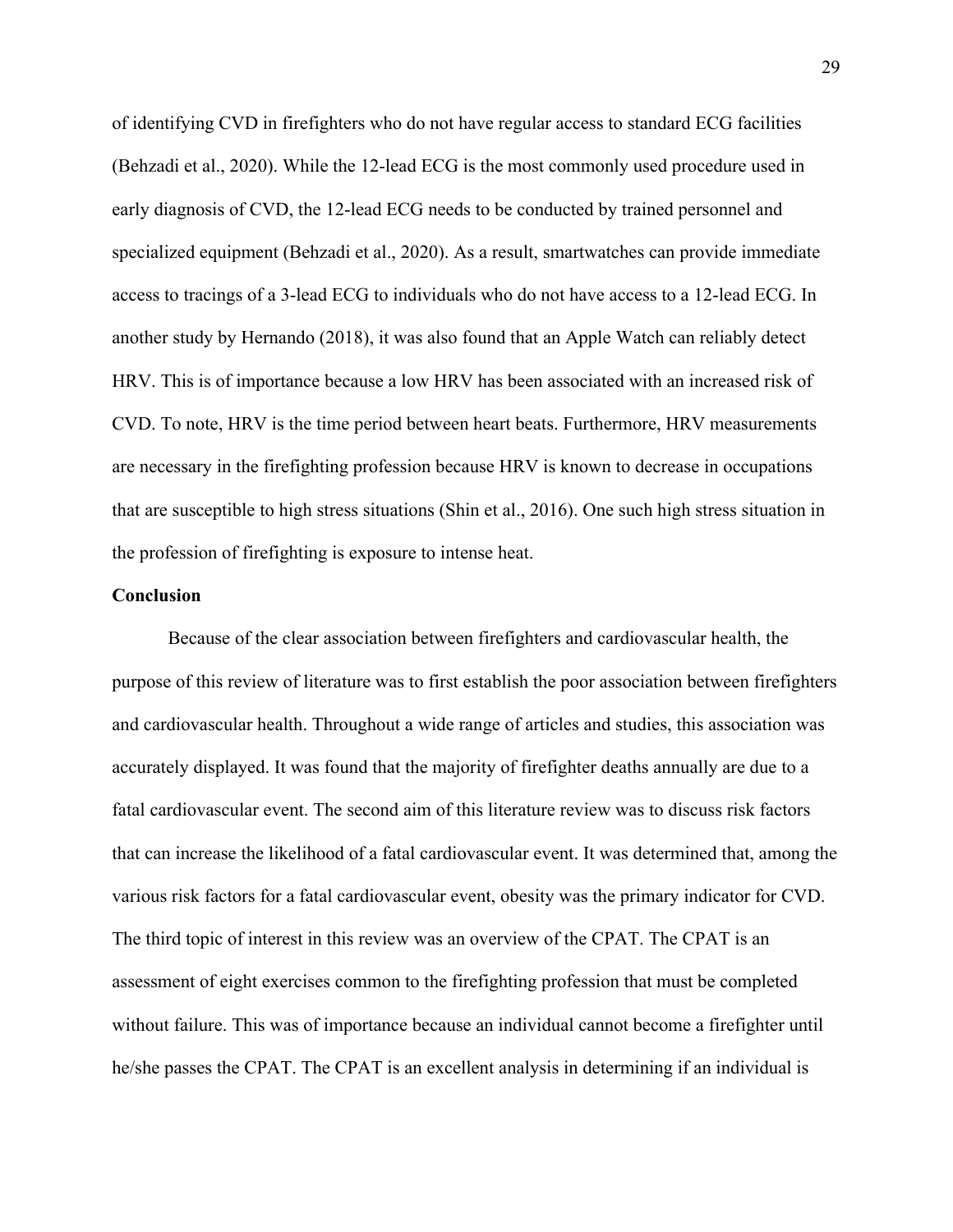physically fit enough to become a firefighter. However, the problem within the institution of the CPAT is that once an individual passes it to become a firefighter, the individual is not required to take it ever again throughout their firefighting career. It was proposed that the CPAT should be required annually to ensure that firefighters remain physically fit. The last focus of this paper was on possible prevention programs and/or protocols that can be implemented that target firefighters' cardiovascular health. Educational programs on proper cardiovascular health were identified as a simple and effective method of treatment. One interesting piece of information that came from this section was the comparison of fire departments who required their firefighters to participate in health programs and those who did not. It was found the firefighters that were required to participate in such programs were less likely to be obese and demonstrated a higher VO2 max when compared to firefighters who were not required to participate in any health program. The hydration status of firefighters and the use of aspirin as a means of primary or secondary prevention to CVD was also discussed.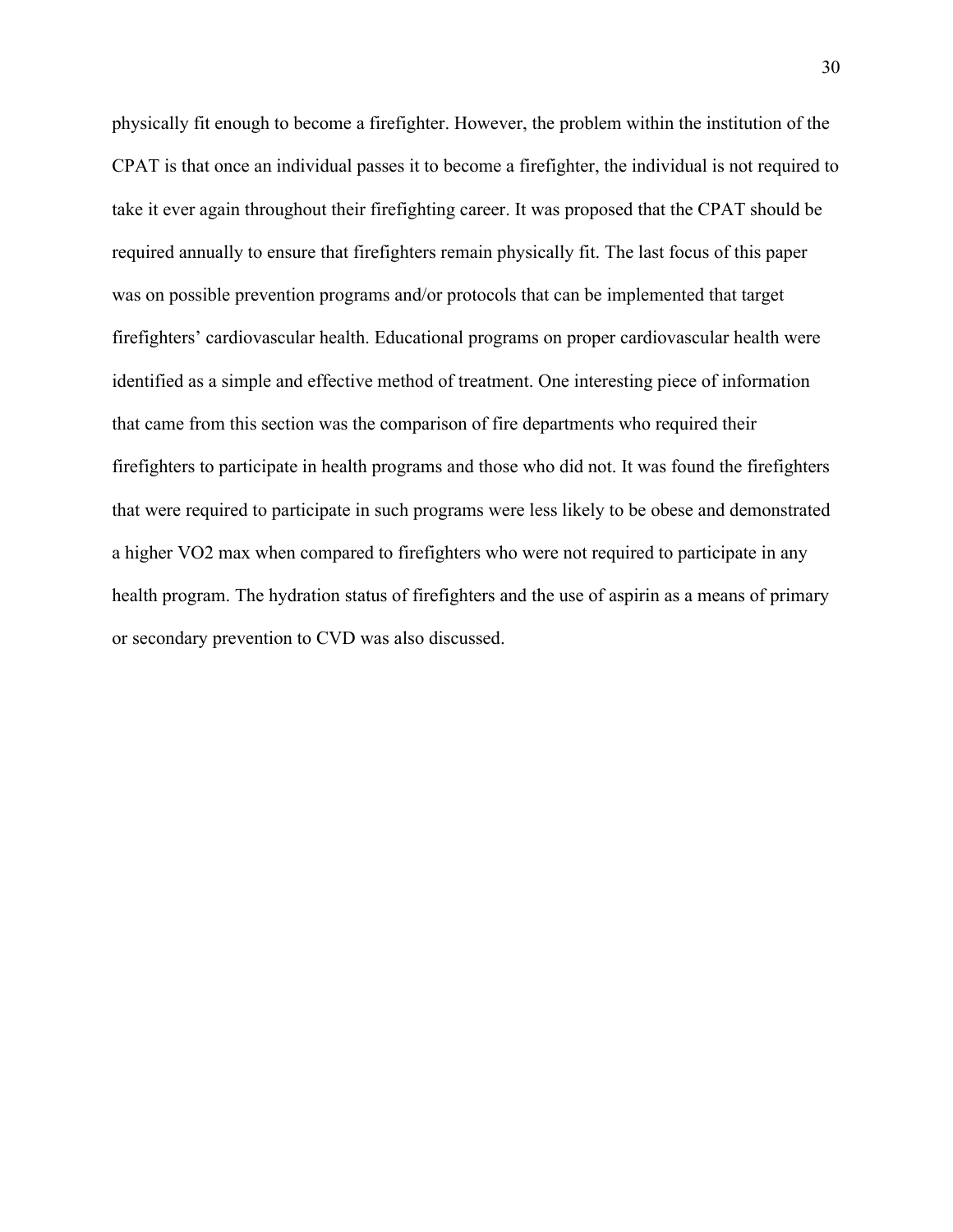#### **Methodology**

The study's topic was addressed using a non-experimental, quantitative research design. The researched methodology used in this study was a survey by a specific research approach. The study's sample was accessed through a non-probability, convenient sampling technique.

The methodology of this thesis consisted of surveying firefighters of Hernando County Fire Department. The survey was composed of 33 questions. The questions consisted of openended, Likert scale, and yes or no questions. The questionnaire can be found in Appendix C. The main focus of the survey was to obtain demographic information relating to the surveyed firefighters and the state of the firefighters' cardiovascular health. The only criteria for this study was the individual answering the survey must be an active duty firefighter. With the answers from this survey, the cardiovascular health of the surveyed firefighters was assessed.

The researcher chose to conduct a survey to make it convenient and easy for the firefighters to participate. The survey was created by the researcher to collect qualitative and quantitative data on firefighters. After gaining IRB approval, the firefighters were contacted through the Fire Chief of Hernando County who then sent out the survey to all of the firefighters of each station. The survey was expected to take no more than fifteen minutes to complete. Out of the 296 firefighters of Hernando County, 25 responses were received.

The study's data were analyzed and reported using descriptive and inferential statistical techniques. Although study data were originally recorded and coded through Excel spreadsheet format, the analysis and reporting of study data were conducted using the 28th version of IBM's Statistical Package for the Social Sciences (SPSS).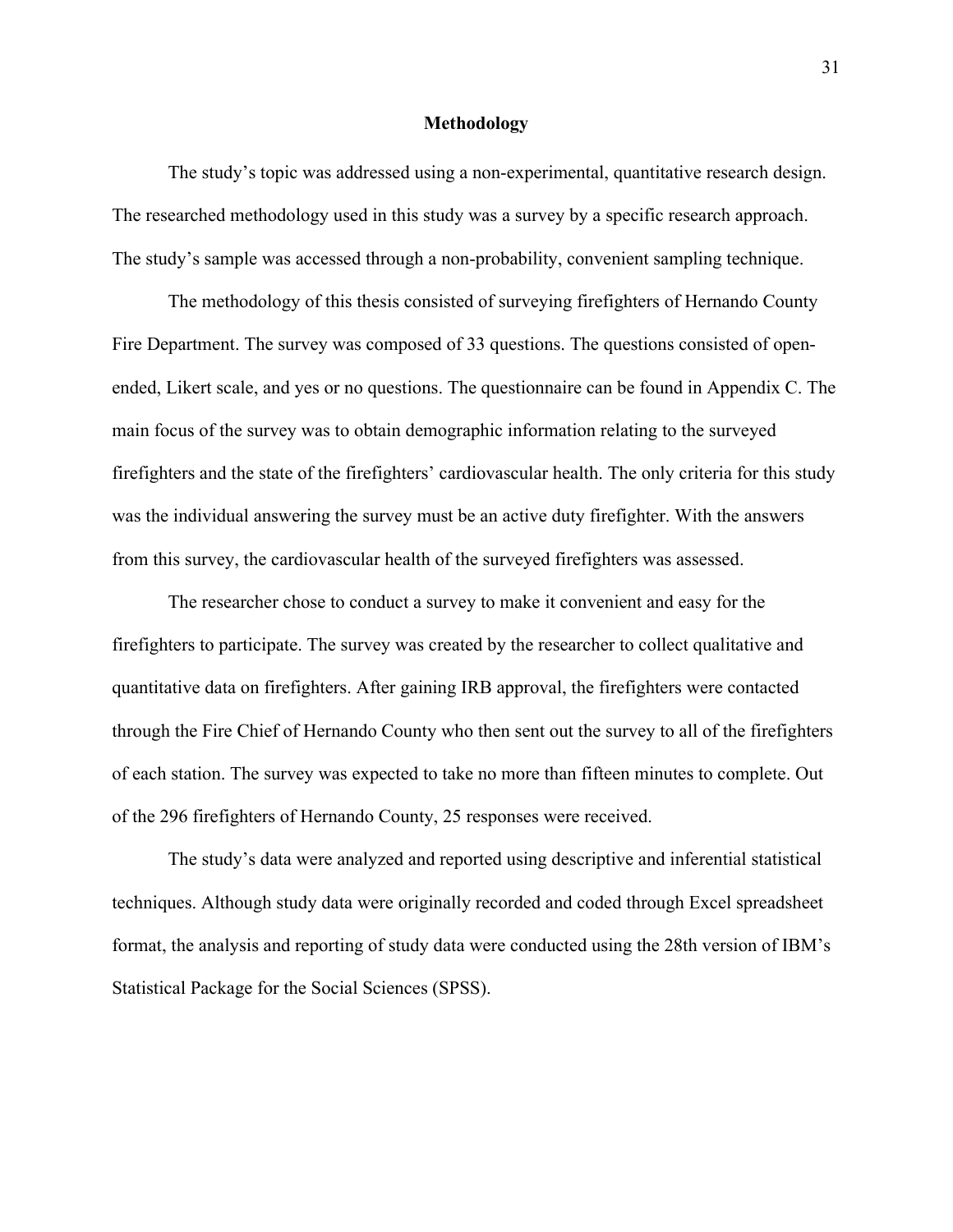#### **Data**

### **Introduction**

The study was conducted to evaluate factors associated with fatal cardiovascular events and CVD in professional firefighters. A non-experimental, quantitative research design (Edmonds & Kennedy, 2017) was used to address the study's topic. A survey research methodology represented the specific research approach adopted to address the study's problem statement. The study's sample of participants, 25, was accessed on a non-probability basis, and was convenient and purposive by definition (Fraenkel, Wallen, & Hyun, 2019). The study's data were analyzed and reported using the 28<sup>th</sup> version of IBM's Statistical Package for the Social Sciences (SPSS).

### **Preliminary Findings**

Foundational analyses of a preliminary nature were conducted in advance of the formal analysis and reporting of findings associated with the study's research questions. Descriptive statistical techniques were used in the preliminary, foundational analyses for comparative and illustrative purposes. The following represents findings for the descriptive statistical analyses conducted on the study's data in advance of the analyses associated with the research questions:

#### *Descriptive Statistics; Demography & Nominal Level Data*

Descriptive statistical techniques were used to assess the study's primary demographic identifying information and additional nominal level variables. Frequencies (n) and percentages (%) represented the descriptive statistical techniques used to address the study's demography and other nominal level variables.

Table 1 contains a summary of finding for the descriptive statistical findings for the study's demography and other nominal-level variables featured in the study: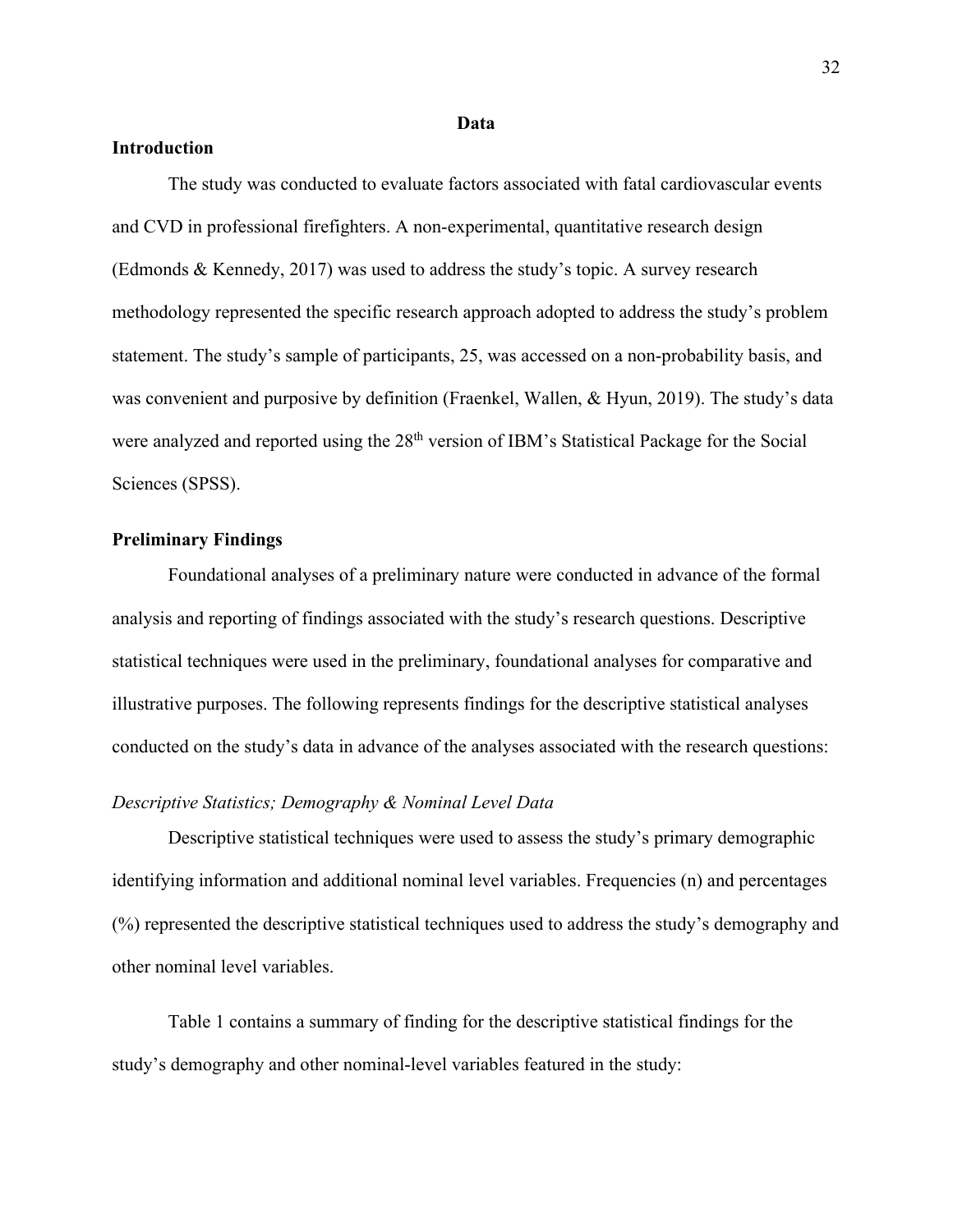| Variable                           | $\boldsymbol{n}$ | $\%$     | Cumulative % |
|------------------------------------|------------------|----------|--------------|
| Gender                             |                  |          |              |
| Male                               | 24               | 96.00    | 96.00        |
| Female                             | $\mathbf{1}$     | 4.00     | 100.00       |
| Missing                            | $\boldsymbol{0}$ | $0.00\,$ | 100.00       |
| Ethnicity                          |                  |          |              |
| White/Caucasian                    | 23               | 92.00    | 92.00        |
| Hispanic                           | $\mathbf{1}$     | 4.00     | 96.00        |
| Asian                              | $\mathbf 1$      | 4.00     | 100.00       |
| Missing                            | $\boldsymbol{0}$ | 0.00     | 100.00       |
| Perceptions of Cardiovascular Risk |                  |          |              |
| No                                 | 23               | 92.00    | 92.00        |
| Yes                                | $\overline{2}$   | 8.00     | 100.00       |
| Missing                            | $\boldsymbol{0}$ | $0.00\,$ | 100.00       |
| Perceptions as Healthy and Fit     |                  |          |              |
| No                                 | $\tau$           | 28.00    | 28.00        |
| Yes                                | 18               | 72.00    | 100.00       |
| Missing                            | $\boldsymbol{0}$ | $0.00\,$ | 100.00       |
| <b>Dehydration During Service</b>  |                  |          |              |
| No                                 | 15               | 60.00    | 60.00        |
| Yes                                | 10               | 40.00    | 100.00       |
| Missing                            | $\boldsymbol{0}$ | $0.00\,$ | 100.00       |

*Descriptive Statistics: Demography and Nominal-Level Variables*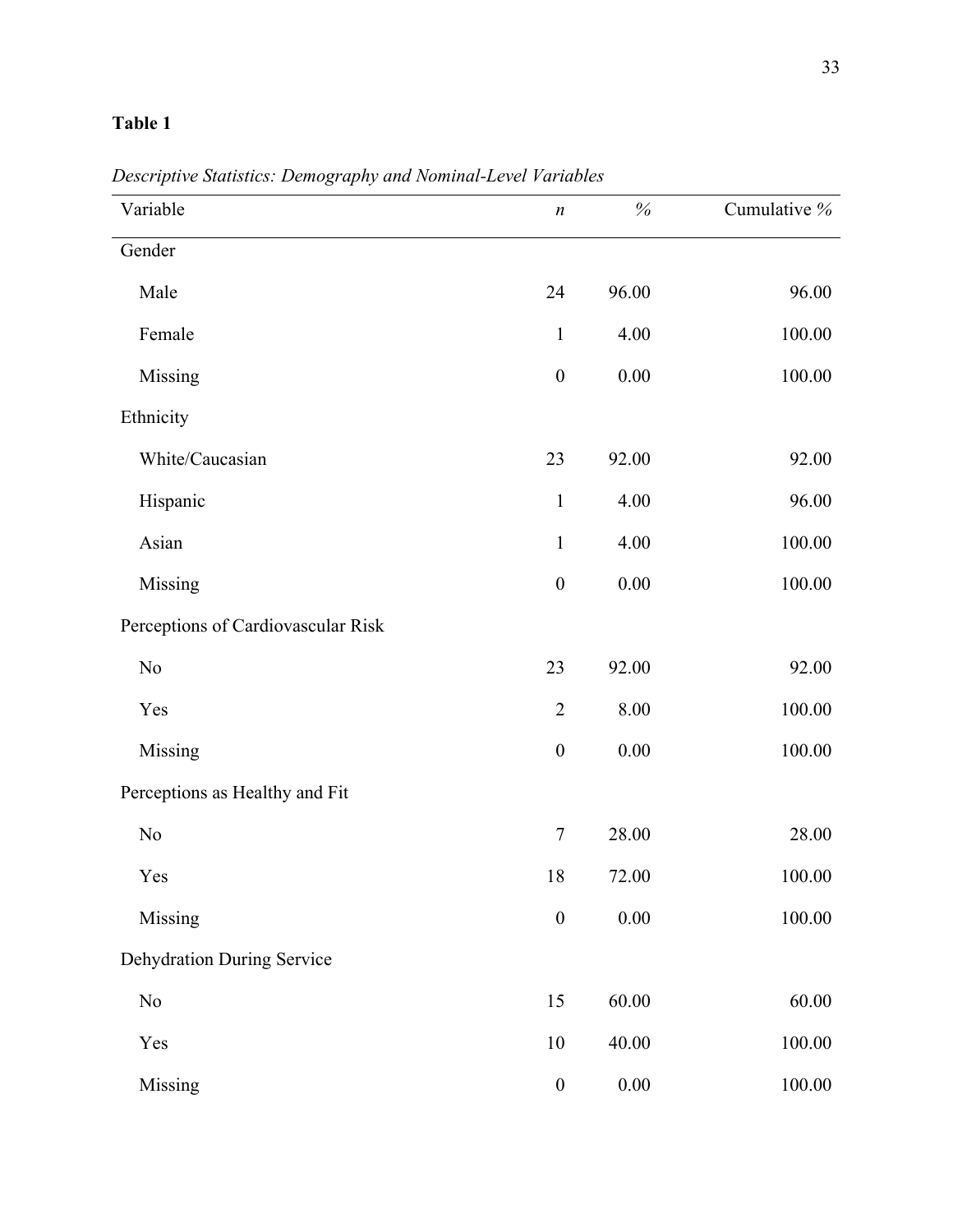| N <sub>o</sub>         | 9                | 36.00 | 36.00  |
|------------------------|------------------|-------|--------|
| Yes                    | 16               | 64.00 | 100.00 |
| Missing                | $\boldsymbol{0}$ | 0.00  | 100.00 |
| <b>Heat Exhaustion</b> |                  |       |        |
| N <sub>o</sub>         | 16               | 64.00 | 64.00  |
| Yes                    | 9                | 36.00 | 100.00 |
| Missing                | $\boldsymbol{0}$ | 0.00  | 100.00 |
|                        |                  |       |        |

## *Descriptive Statistics; Demography & Scale-Level Data*

Dehydration After Service

Descriptive statistical techniques were used to assess a segment of the study's demographic identifying information and additional scale-level variables. Frequencies (n), measures of typicality (mean), variability (minimum/maximum; standard deviations), standard errors of the mean, and data normality (skew; kurtosis) represented the descriptive statistical techniques used to address a segment of the study's demography and other scale-level variables.

Table 2 contains a summary of finding for the descriptive statistical findings for the study's demography and other scale-level variables featured in the study:

| Variable              | M                  | SD. | $n$ SE <sub>M</sub> |                                |      | Min Max Skewness Kurtosis |         |
|-----------------------|--------------------|-----|---------------------|--------------------------------|------|---------------------------|---------|
| Age                   |                    |     |                     | 39.96 7.36 25 1.47 23.00 50.00 |      | $-0.63$                   | $-0.10$ |
| Years of Experience   | 14.92 8.58 25 1.72 |     |                     | $1.00 \quad 30.00$             |      | $-0.15$                   | $-1.01$ |
| On-Duty Sleep (Hours) |                    |     |                     | 4.11 1.31 23 0.27 2.00         | 7.00 | 0.20                      | $-0.30$ |

*Descriptive Statistics: Demography and Scale-level Variables*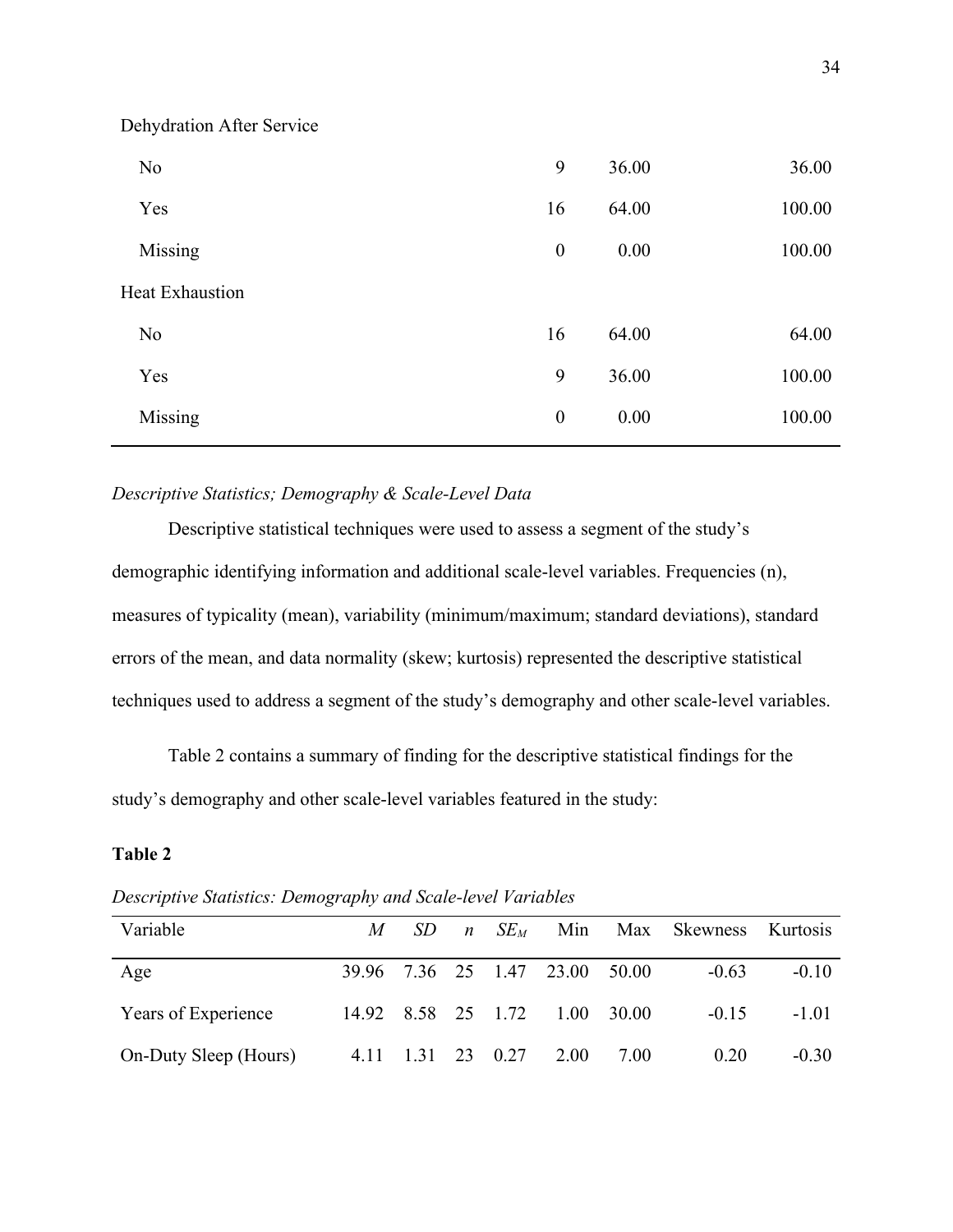| Off-Duty Sleep (Hours) |  | 7.16 0.90 25 0.18 6.00 10.00 |  | 1.14    | 2.06    |
|------------------------|--|------------------------------|--|---------|---------|
| Mandatory Exercise     |  | 4.36 0.86 25 0.17 2.00 5.00  |  | $-1.16$ | 0.47    |
| Non-Mandatory Exercise |  | 3.60 1.32 25 0.26 1.00 5.00  |  | $-0.33$ | $-1.30$ |

### *Descriptive Statistics; Primary Cardiovascular Risk Factors*

Descriptive statistical techniques were used to assess a segment of the study's scale-level cardiovascular risk factor variables. Frequencies (n), measures of typicality (mean), variability (minimum/maximum; standard deviations), standard errors of the mean, and data normality (skew; kurtosis) represented the descriptive statistical techniques used to assess the study's scalelevel cardiovascular risk factor variables.

Table 3 contains a summary of finding for the descriptive statistical findings for the study's scale-level cardiovascular risk factor variables featured in the study:

| Descriptive Statistics: Primary Cardiovascular Risk Factors |  |  |
|-------------------------------------------------------------|--|--|
|-------------------------------------------------------------|--|--|

| Variable             | $\overline{M}$ | SD    | $\boldsymbol{n}$ | $SE_M$ | Min    | Max    | <b>Skewness</b> | Kurtosis |
|----------------------|----------------|-------|------------------|--------|--------|--------|-----------------|----------|
| <b>Heart Rate</b>    | 72.06          | 9.81  | 24               | 2.00   | 50.00  | 90.00  | $-0.07$         | $-0.30$  |
| Systolic BP          | 123.04         | 8.45  | 25               | 1.69   | 105.00 | 140.00 | 0.04            | $-0.35$  |
| Diastolic BP         | 74.76          | 7.29  | 25               | 1.46   | 60.00  | 88.00  | $-0.34$         | $-0.84$  |
| Weight Gain (Pounds) | 19.00          | 20.72 | 25               | 4.14   | 0.00   | 80.00  | 1.47            | 2.14     |
| Weight Gain (Kg)     | 8.64           | 9.42  | 25               | 1.88   | 0.00   | 36.36  | 1.47            | 2.14     |
| Weight Gain CHD Risk | 12.95          | 14.12 | 25               | 2.82   | 0.00   | 54.55  | 1.47            | 2.14     |
| <b>BMI</b>           | 29.05          | 3.95  | 25               | 0.79   | 24.21  | 39.87  | 1.32            | 1.66     |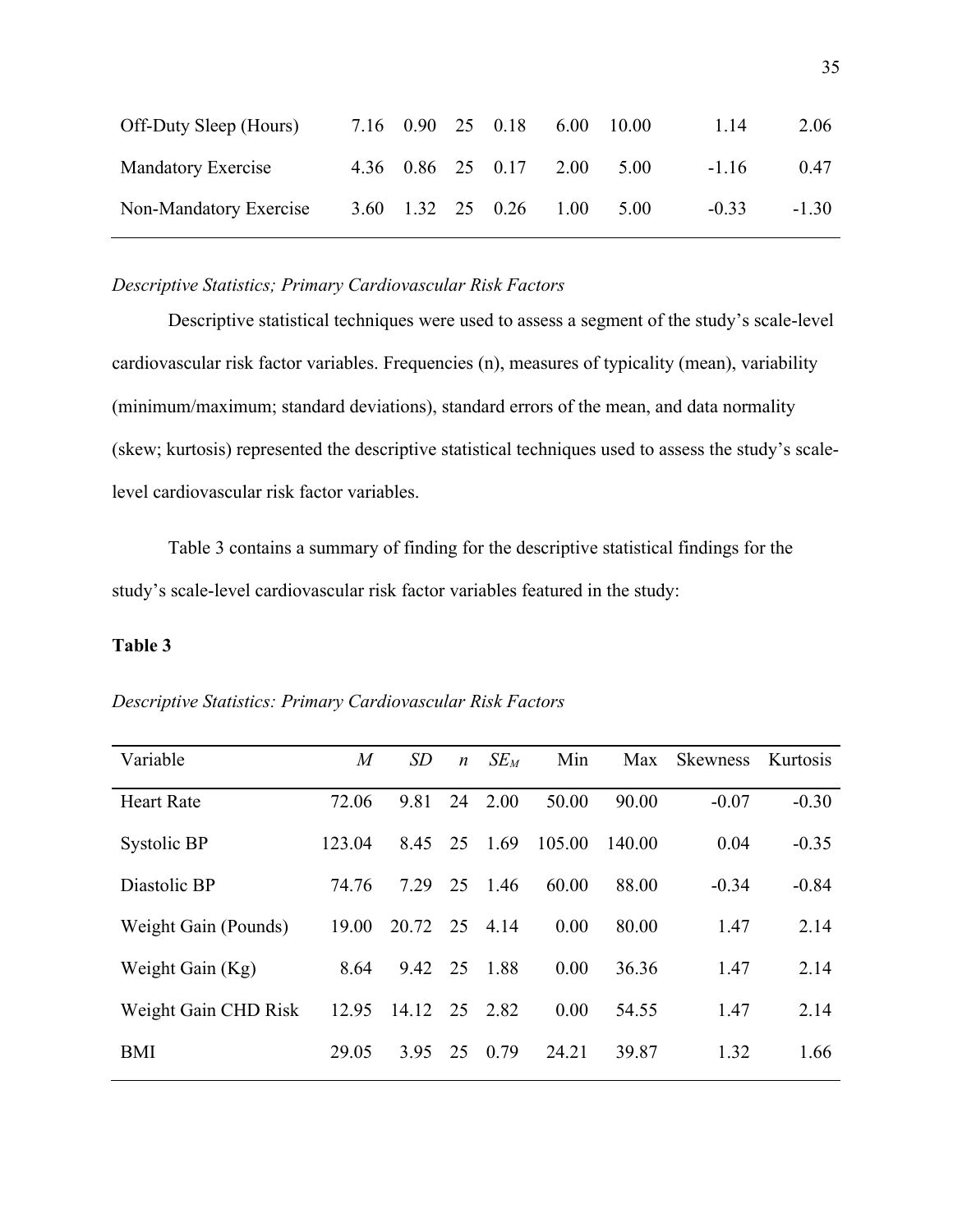#### **Findings by Research Question**

The study's research questions were addressed using descriptive and inferential statistical techniques. A statistically significant finding was defined as a probability level of  $p \le 0.05$ . Effect sizes achieved in respective analyses were interpreted using the conventions of Cohen (1988) and Sawilowsky (2009).

The following represents the reporting of finding by research question stated in the study:

#### *Research Question #1*

*Considering the study's sample of participants, to what degree were they officially informed that they were at-risk for cardiovascular disease?*

A minority of study participants  $(8.0\%; n = 2)$  stated that they were considered at-risk for cardiovascular disease. The statistical significance of the finding in research question one was addressed using the non-parametric binomial statistical technique. As a result, the proportion of study participants self-identifying as at-risk for cardiovascular disease was statistically significant ( $p < .001$ ) using the test proportion of .50.

Table 4 contains a summary of finding for the statistical significance of finding for study participants self-identifying as at-risk for cardiovascular disease:

|                |    | Cardiovascular Risk $n$ Observed Proportion Test Proportion |                  |        |
|----------------|----|-------------------------------------------------------------|------------------|--------|
| Yes            |    | 08                                                          | .50 <sub>1</sub> | < 0.01 |
| N <sub>0</sub> | 23 | .92 <sub>0</sub>                                            |                  |        |
| Total          |    | 1.00                                                        |                  |        |

*Cardiovascular Risk Summary*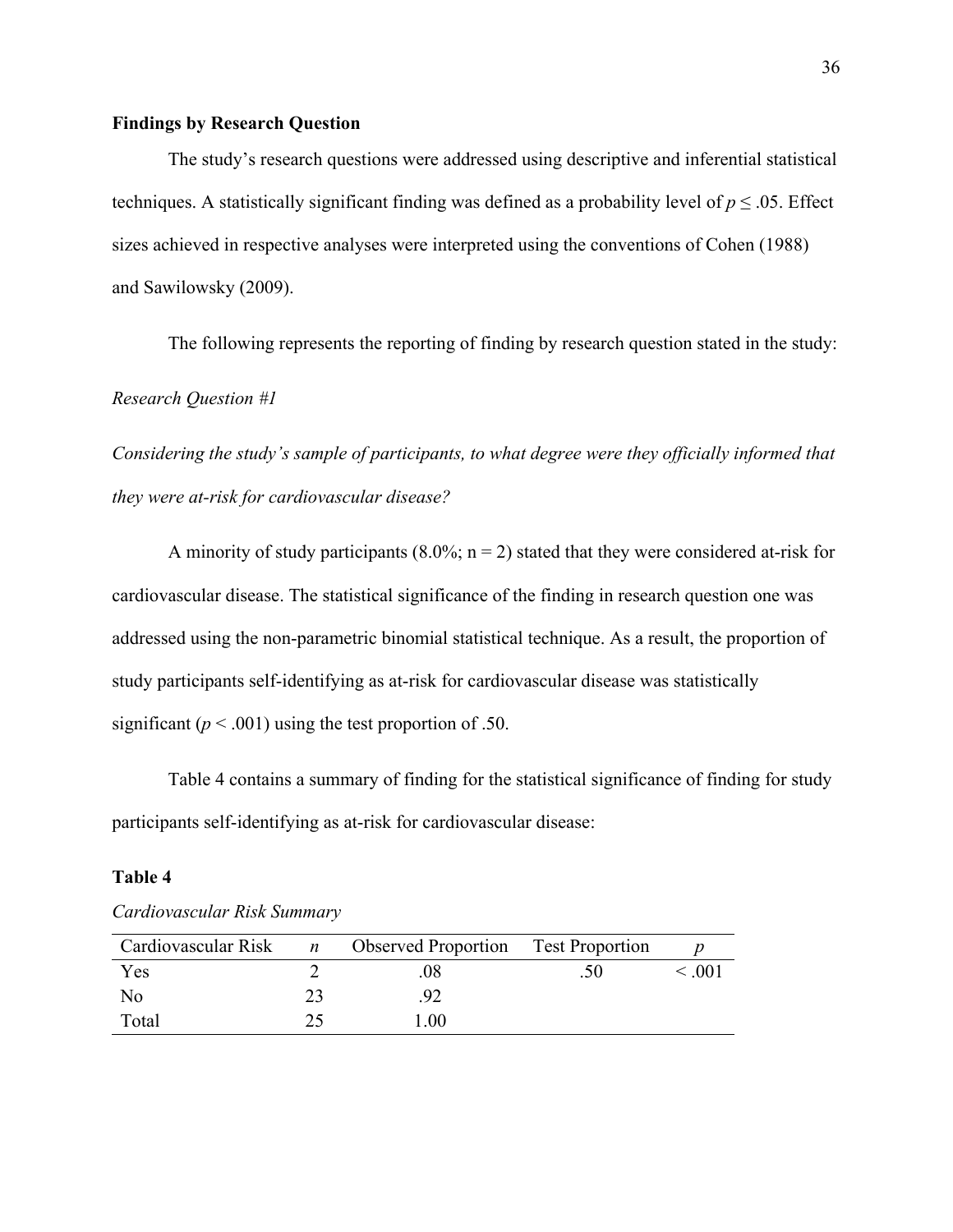#### *Research Question #2*

*Using respective BMI values of study participants, was the mean BMI within the normal range?*

The one sample *t* test was used to assess the statistical significance of finding in the comparison of BMI values for study participants and the general population. The normal range of BMI for health and cardiovascular at-risk purposes is 18.5 to 24.9. The mean BMI value for study participants was 29.05. Using the upper range value for normal BMI of 24.9, the mean value of BMI for study participants was statistically significantly higher than what is considered normal (*t* (24) = 5.26, *p* < .001).

Table 5 contains a summary of finding for the comparison of study participant BMI values against the customary upper range value for normal BMI:

#### **Table 5**

*BMI Comparison: Study Participant Mean and Upper Normal Value*

| Variable   | M     | SD   | u    |      |      | a    |
|------------|-------|------|------|------|------|------|
| <b>BMI</b> | 29.05 | 3.95 | 24.9 | 5.26 | .001 | 1.05 |

*Note.* Degrees of Freedom for the *t*-statistic = 24. *d* represents Cohen's *d.*

#### *Research Question #3*

*Was the degree of study participant classification of overweight and obese significantly different than the observed value in the general population?*

A majority of study participants (88.0%;  $n = 22$ ) were considered overweight/obese using respective BMI values within known parameters for overweight and obesity. The statistical significance of the finding for the comparison in research question three was addressed using the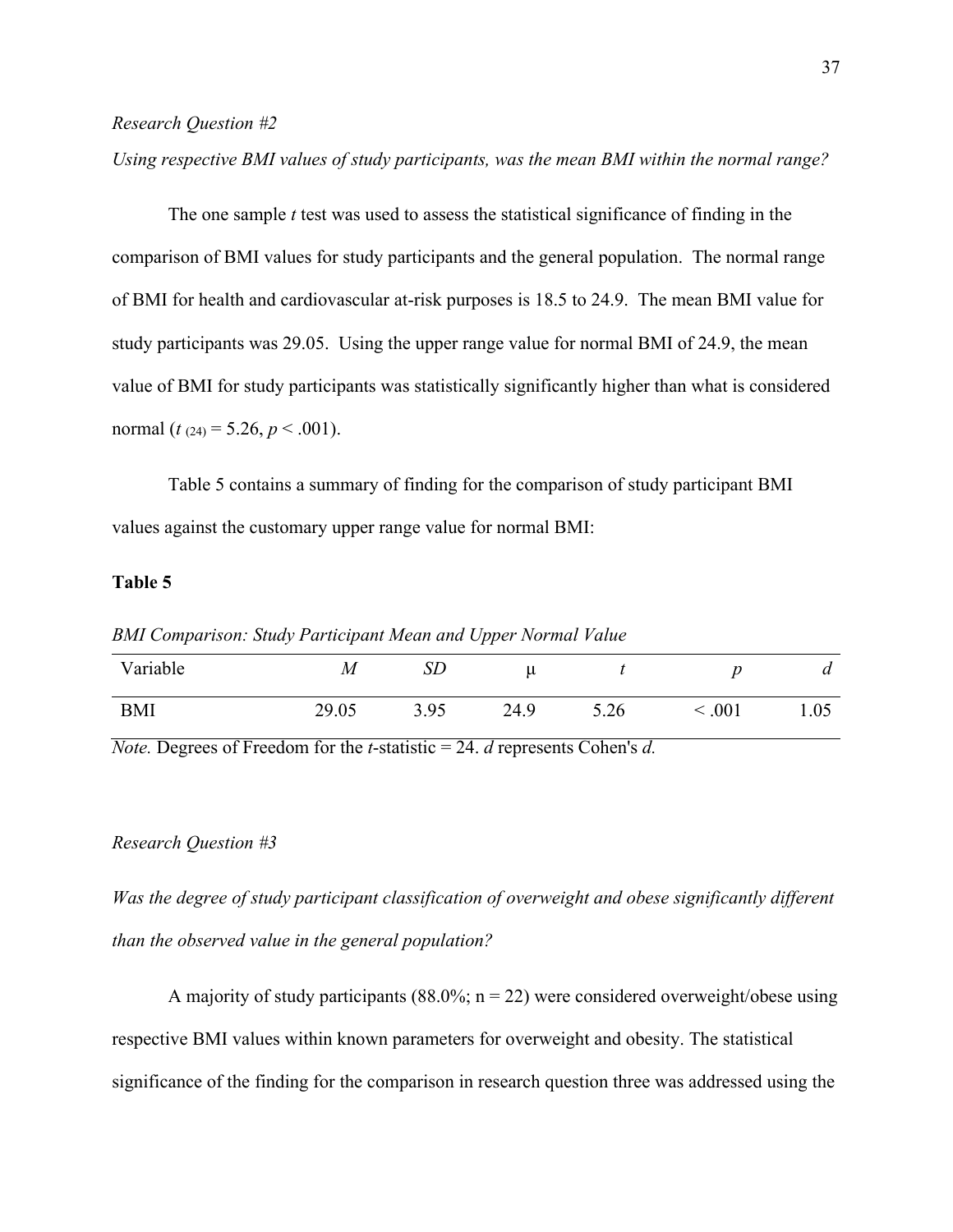non-parametric binomial statistical technique. As a result, the proportion of study participants identified as overweight/obese was statistically significant  $(p = .04)$  using the test proportion of .702 (national norm of 70.2%).

Table 6 contains a summary of finding for the statistical significance of finding for study participant overweight/obesity value compared to the national norm:

## **Table 6**

*Overweight/Obesity Comparison: Study Sample and national Norm*

| Yes            | 88   |      |       |
|----------------|------|------|-------|
|                |      | .702 | $04*$ |
| N <sub>0</sub> |      |      |       |
| Total          | 1.00 |      |       |

 $*_{p}$  < .05

#### *Research Question #4*

*Considering the risk associated with weight gain and cardiovascular disease, what was the mean percentage of risk reflected in study participants' mean weight gain over the course of their professional careers as professional firefighters?* 

Study participant risk of cardiovascular disease (CHD) was established using JAMA's rule of thumb (1.0% increase of risk for CHD for every 2.2 pounds or 1.0 kilogram of weight gain). As a result, study participants' average increase of CHD risk over their careers as professional firefighters in light of weight gain was 12.95% (range: 0% to 54.55). Using the one sample chi square test for statistical significance testing purposes, the finding for the study's sample increased risk of CHD was statistically significant  $(x^2 (8) = 17.12; p = .03)$ .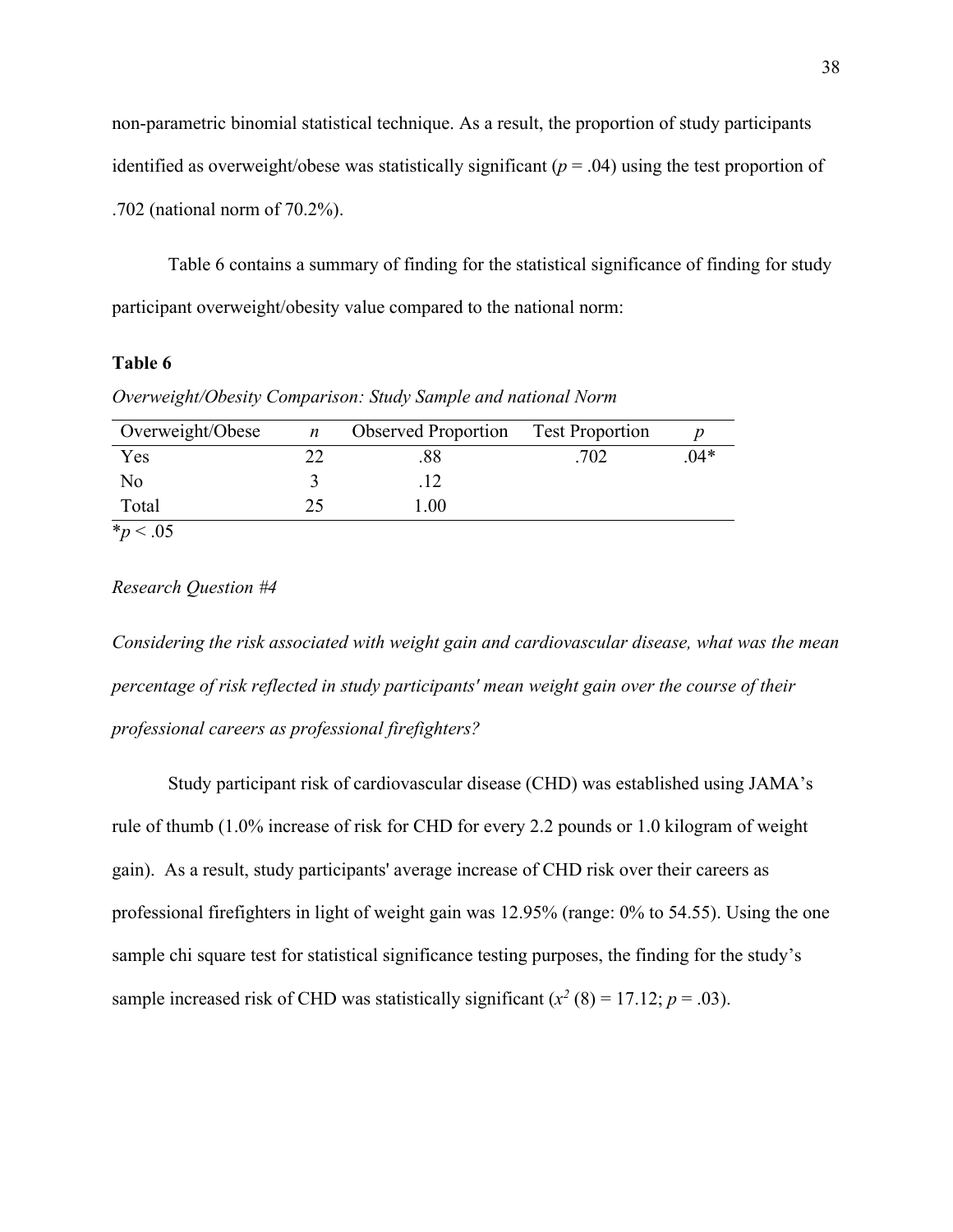*Was the mean value for study participant diastolic blood pressure significantly different from the mean value within the population?*

The one sample *t* test was used to assess the statistical significance of difference in study participant diastolic blood pressure and the median diastolic blood pressure value within the normal range of 60 to 80. Although the mean diastolic blood pressure value for study participants was below the upper limit for normal of 80, this was statistically significantly higher than the median value of 70 within the normal range ( $t(24) = 3.27$ ,  $p = .003$ ). The magnitude of effect in the comparison was considered medium to large  $(d = .65)$ .

Table 7 contains a summary of finding for the comparison of diastolic blood pressure values between study participants and the median value of 70 within the normal range:

### **Table 7**

*Diastolic Blood Pressure Comparison Summary*

| Variable     | M     | SD   | u  |                |      | $\boldsymbol{a}$ |
|--------------|-------|------|----|----------------|------|------------------|
| Diastolic BP | 74.76 | 7.29 | 70 | 3.27<br>ا ڪي پ | .003 | 0.65             |

*Note.* Degrees of Freedom for the *t*-statistic = 24. *d* represents Cohen's *d.*

#### *Research Question #6*

*Was the mean value for study participant systolic blood pressure significantly different from the normal range upper value within the population?*

The one sample *t* test was used to assess the statistical significance of difference in study participant systolic blood pressure and the upper normal range systolic blood pressure value of 120. As a result, the mean systolic blood pressure value for study participants was statistically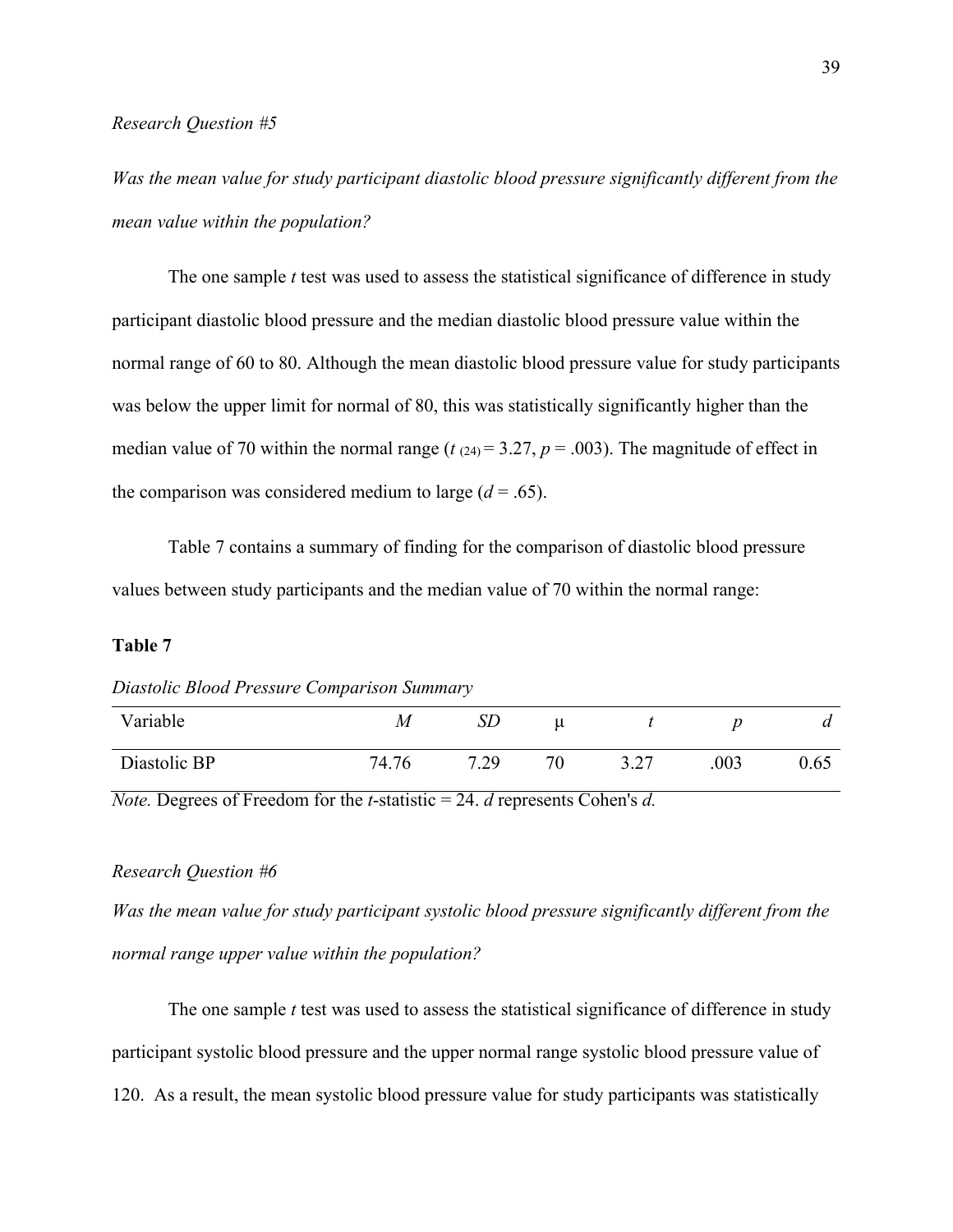significantly higher than the upper range value of 120 within the normal range ( $t$   $(24) = 1.80$ ,  $p =$ .09). The magnitude of effect in the comparison was considered small to medium  $(d = .36)$ .

Table 8 contains a summary of finding for the comparison of diastolic blood pressure values between study participants and the upper range value of 120 within the normal range:

#### **Table 8**

*Systolic BP Comparison: Study Participant Systolic Blood Pressure and Upper Normal Range Value*

| Variable    | $\boldsymbol{M}$ | $\mathcal{S}\mathcal{L}$ |     |      |     | $\boldsymbol{a}$ |
|-------------|------------------|--------------------------|-----|------|-----|------------------|
| Systolic BP | 123.04           | 8.45                     | 120 | 08.1 | .09 | 0.36             |

*Note.* Degrees of Freedom for the *t*-statistic = 24. *d* represents Cohen's *d.*

#### *Research Question #7*

*Was there a statistically significant difference in study participant perceptions of willingness to participate in mandated and non-mandated exercise programs?*

The *t* test of Independent Means was used to assess the mean difference in study participant perceptions of willingness to participate in mandated and non-mandated exercise programs. The assumption of data normality was satisfied for the data arrays associated with mandated exercise programming and non-mandated exercise programs as skew values were well-within -/+2.0 and kurtosis values were well-within -7/+7.0 (George & Mallery, 2018).

The comparison favoring the mean perceptions of study participant willingness to participate in mandated exercise programming was statistically significant ( $t$   $(41.22) = 2.41$ ;  $p =$ .02). The magnitude of effect in the comparison was considered medium to large  $(d = .68)$ .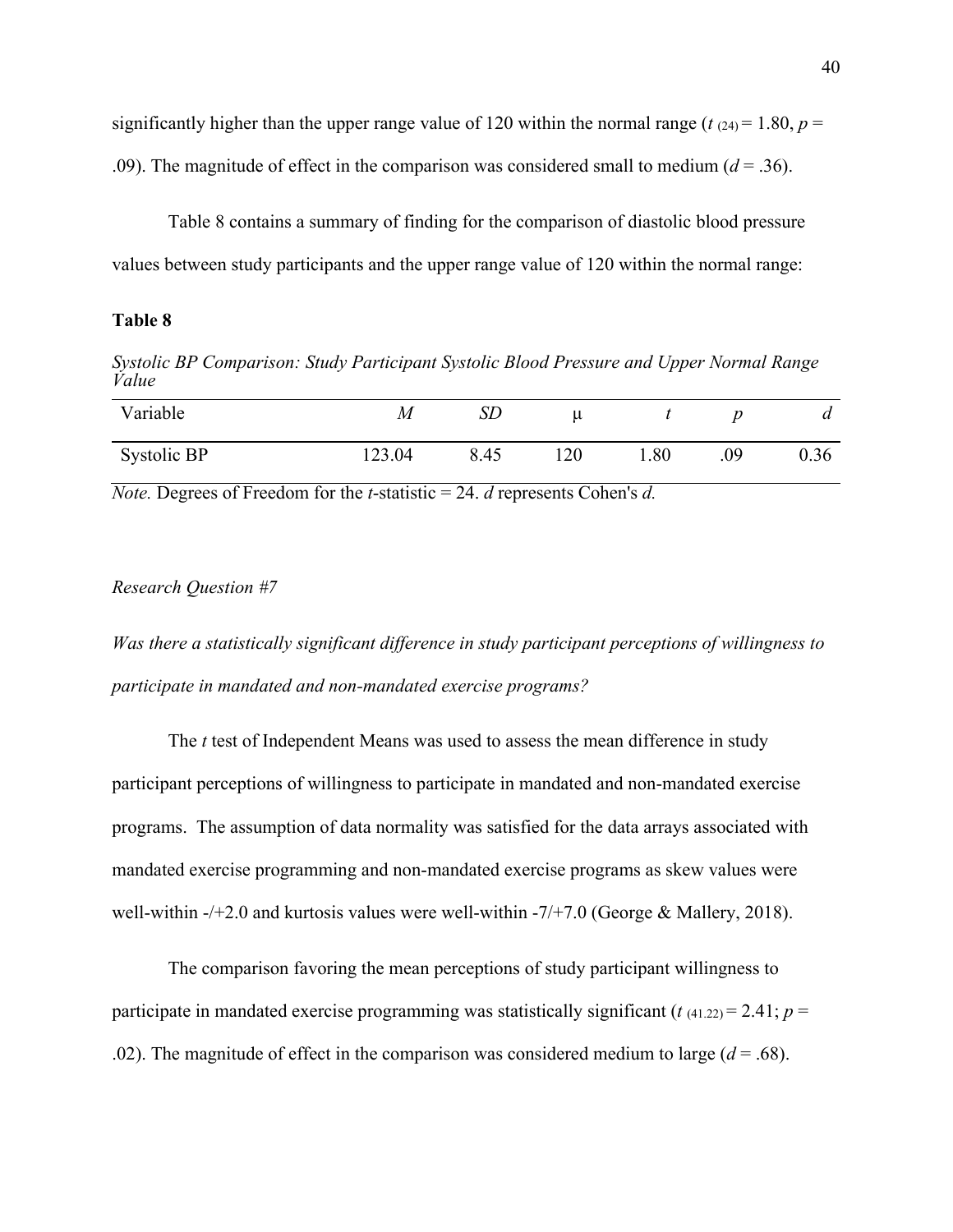Table 9 contains a summary of finding for the comparison of the mean perceptions of

study participant willingness to participate in mandated versus non-mandated exercise

programming:

# **Table 9**

*Comparison of Willingness to engage in Exercise Programming: Mandated versus Non-Mandated*

| Category      |             | Mean | $\operatorname{SD}$ |         |     |
|---------------|-------------|------|---------------------|---------|-----|
| Mandatory     | ገ ሩ<br>ل کے | 4.36 | 0.86                | $2.41*$ | .68 |
| Non-Mandatory | າ ເ<br>ر 2  | 3.60 | ے ر…                |         |     |

 $*_{p} = .02$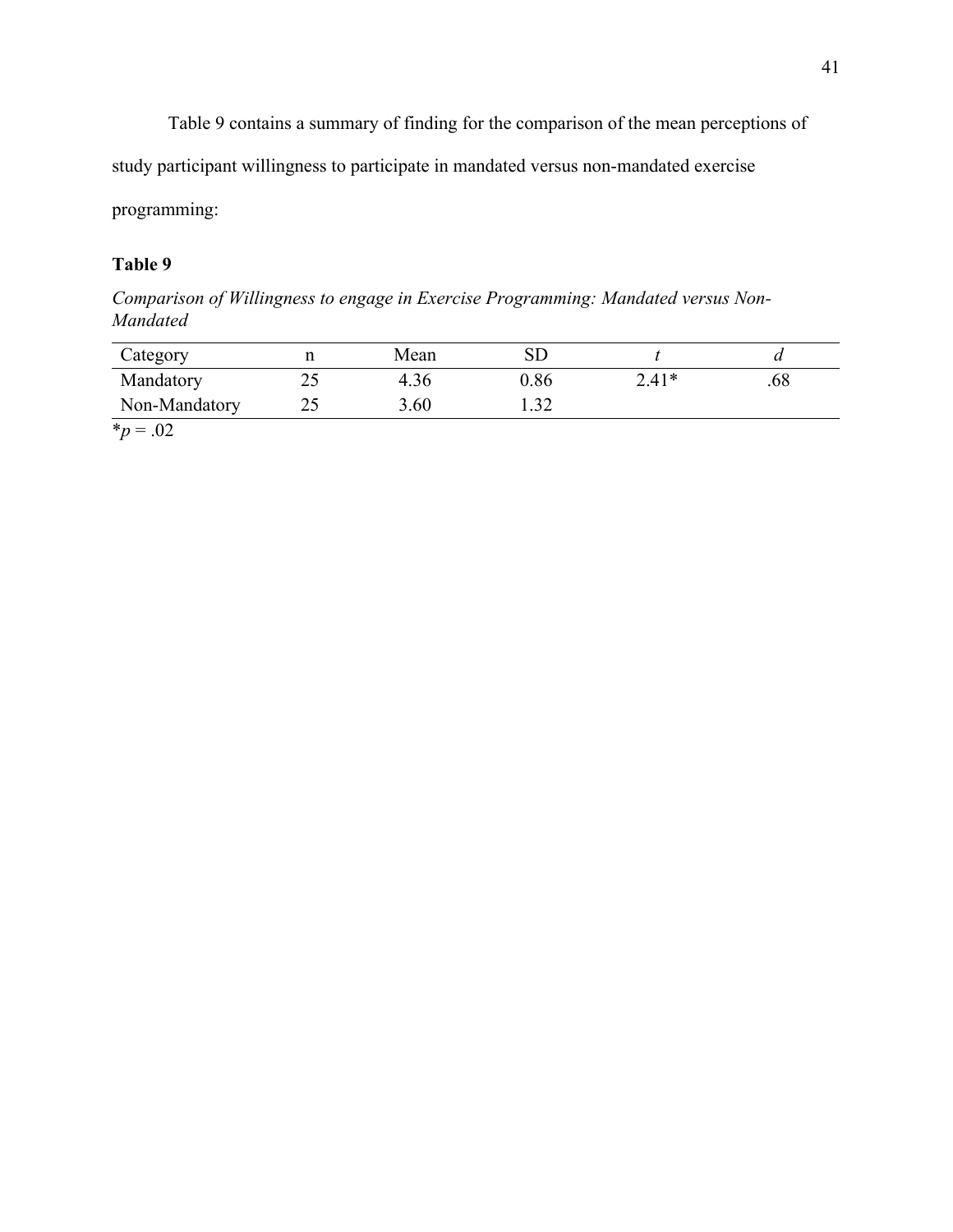#### **Discussion**

#### **Introduction**

The purpose of this study was to evaluate the cardiovascular health of the surveyed firefighters as well as propose interventional programs that will improve the cardiovascular health of firefighters. The design of this study was a non-experimental, quantitative research approach. The study's sample size was 25 firefighters from the southeastern region of the United States. Descriptive and inferential statistical techniques were used to assess the collected data. The following section is a discussion of the results.

#### **Descriptive Statistical Findings**

A total of 25 participants who completed the study's survey comprised the study's sample. Study participants were defined as active-duty firefighters from Hernando County. It is not known how many different fire departments of Hernando County participated in this survey as the survey was conducted to ensure participant anonymity. However, this survey was sent to all firefighters in Hernando County, so it is reasonable to assume that the participants of this survey were not all included in one fire department. Since the goal of this research is to explore a correlation between firefighters and poor cardiovascular health, it was necessary to survey firefighters from different fire departments. The ages of the surveyed firefighters varied from 23 to 50 years of age, and all but one of the firefighters that participated in this study were male. The length that these participants have been active-duty firefighters varied from one to thirty years. As a result, research data has provided a multitude of different perspectives in regard to this study.

BMI had been identified as an indicator of cardiovascular disease during the review of the literature. An optimal BMI would be under or at 25 as this is the BMI range for a normal healthy person. Based on the results from the questionnaire, it can be concluded that a number of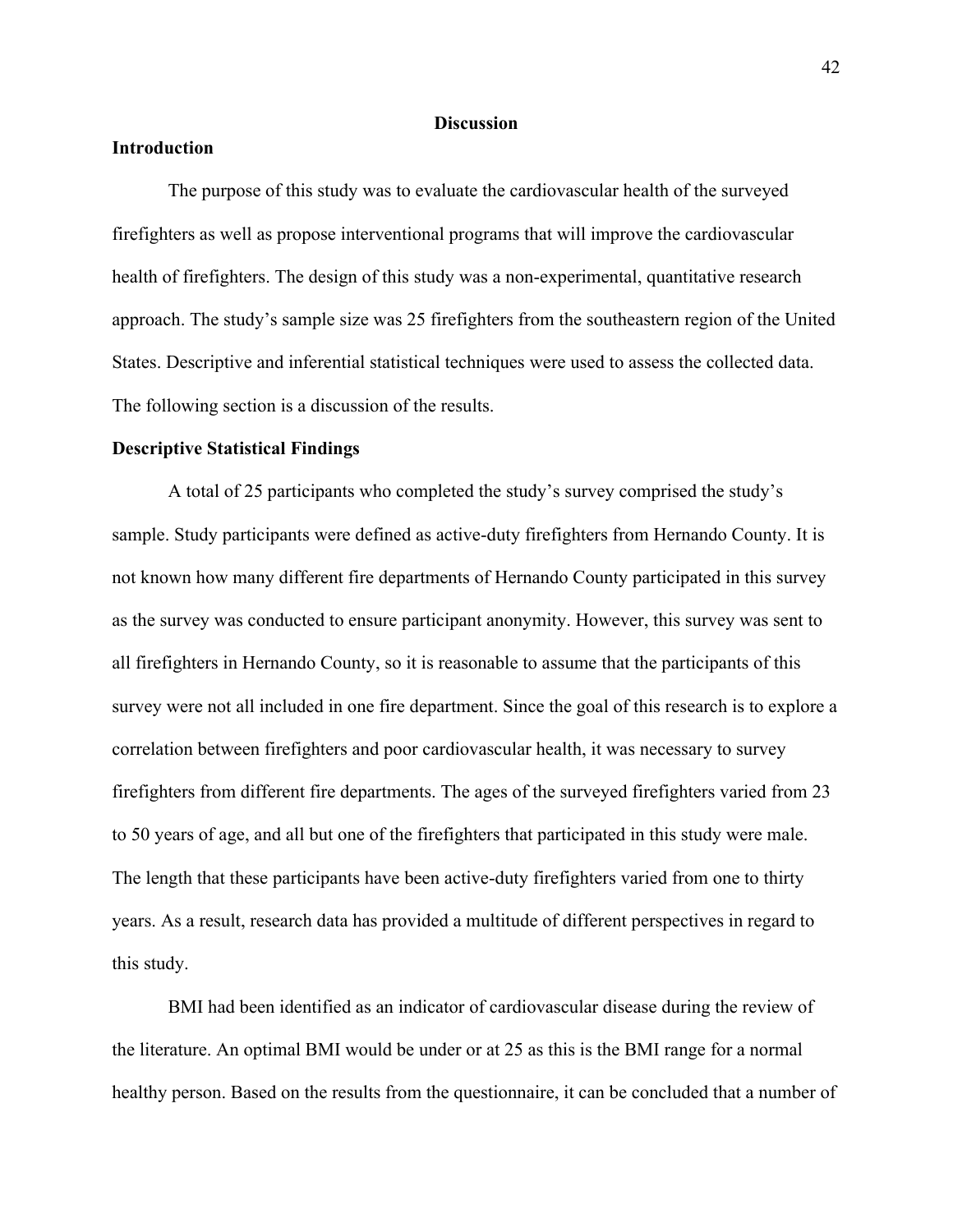firefighters display a BMI that falls out of the normal BMI range. In fact, the overall BMI for firefighters participating in the study was reflected at the upper end of the "overweight" category, bordering on the "obese" category.

Four firefighters responded that they have not gained any weight since becoming a firefighter. One firefighter had only gained five pounds, with 12 firefighters experiencing a weight gain between 15 to 35 pounds. Two firefighters had gained 70 and 80 pounds respectively. A total of 19 of the 25 firefighters (76%) had answered this question.

Other risk factors of CVD are an abnormal heart rate and blood pressure. From the results of the study's survey, all study participants had heartbeat rhythms that were well within the normal range of 60-100 beats per minute. A survey question related to heart rate and rhythm was represented later on in the survey. The question was stated as, "how likely are you to wear an Apple Watch that tracked your heart rate and rhythm while on duty?" This question was answered based on a Likert scale that ranged from one to five, with one as not likely and five being most likely. Ten study participants (40%) answered with a response of most likely. Six study participants (24%) answered as not likely.

In regard to a normal blood pressure of 120/80 mmHg, only 13 of 25 (52%) of study participants surveyed displayed normal blood pressure. The other 12 (48%) firefighters displayed blood pressures that can be categorized as elevated, hypertension stage one, and hypertension stage two. Elevated blood pressure is 120-129 systolic and below 80 diastolic. Hypertension stage one is 130-139 systolic and 80-89 diastolic. Hypertension stage two is 140 or higher systolic and 90 or higher diastolic. Responses of four study participants (16%) indicated they had blood pressures described as elevated. Responses of six study participants (24%) indicated they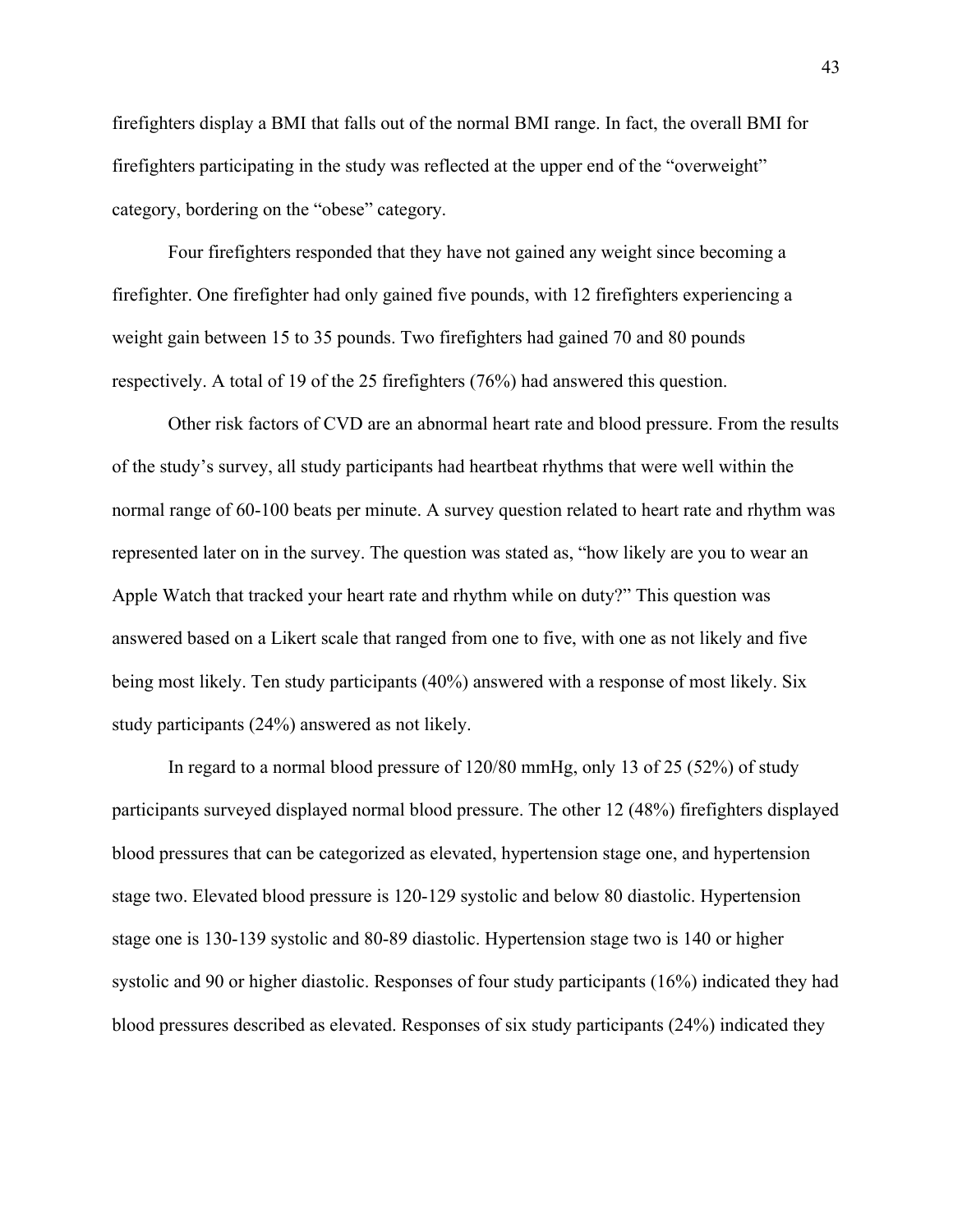had blood pressures values that were categorized at the hypertension stage one level. One study participant (4%) indicated a blood pressure level that was consistent with hypertension stage two.

The exercise habits of study participants were examined. All study participants surveyed perceived that they needed to participate in regular exercise. Eighteen out of the 25 study participants (72%) also perceived that they can be described as healthy and fit, while the seven (28%) did not perceive they could be described as healthy and fit. An additional survey question related to the availability of exercise equipment at respective fire stations. Twenty-one (84%) responded to the question. All 21 study participants responded that there was some sort of exercise equipment available at their fire station. Some responses included comments such as old trashy equipment, a full array of equipment, random weights, free weights, treadmill, pull-up bar, large tires, row machine, weight bench, etc.

The question of how many days a week do you exercise and for how long was also posed in this study. Twenty out of the 25 (84%) firefighters responded to this question. Nineteen firefighters (76%) responded that they participate in weekly exercise, while the remaining 24% said they do not exercise weekly. The responses of the 19 who responded that they participated in weekly exercise varied. Fourteen firefighters (56%) responded that they exercise at least three times a week. Ten of those (71.4%), who exercise at least three times a week, exercise for at least an hour. The other four of those 14 (28.6%), who exercise at least three times a week, exercise for less than an hour. Two of the 14 (14.3%), who exercise at least three times a week, exercised an additional fourth day. Three of the 14 (21.4%), who exercise at least three times a week, exercised an additional fourth and fifth day. One of the 14 (7.1%), who exercise at least three times a week, exercised an additional fourth, fifth, and sixth day. One of the 14 (7.1%) who exercise at least three times a week, exercised an additional fourth, fifth, sixth, and seventh day.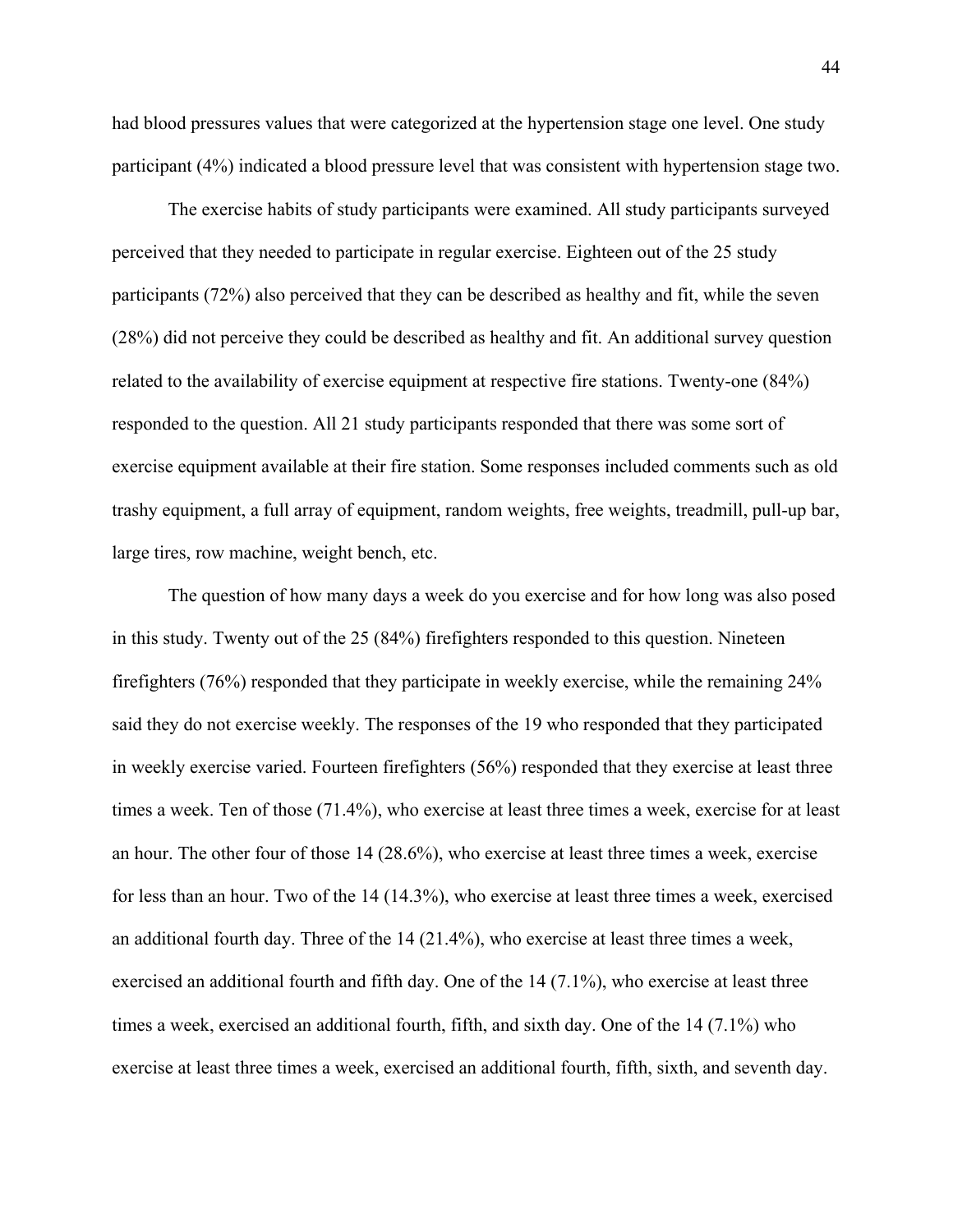Four of 20 (20%) who responded to the questionnaire exercised for at least one day a week. Two out of the four (50%) who exercise at least one day a week, exercise for only one day at a length of time between 30 and 45 minutes. The other two out of the four (50%) who exercise at least one day a week, exercise for an additional second day at a length of time of an hour.

When asked to list any barriers to exercise, 17 (68%) of study participants responded. Four (23.5%) responded that there is no barrier to exercising in their lives. Four (23.5%) responded that family responsibilities and childcare are a barrier to their participation in exercise. Seven (41.2%) study participants responded that poor time availability and their work schedule were barriers to their participation in exercise. Two (11.8%) study participants responded that their laziness is a barrier to their participation in exercise. One study participant (5.9%) responded that their lack of sleep is a barrier to their participation in exercise.

The willingness to be obedient to a mandatory exercise program was posed as a survey question on the survey. This question was based on a scale of one to five, with one being not likely to be obedient, and five being most likely to be obedient. All 25 study participants responded to this question. Fourteen (56%) responded with most likely to be obedient. Seven (28%) responded with a likelihood to be obedient. Three firefighters responded with three on the scale, and one responded with two on the scale. When asked about the likelihood of study participant obedience to a nonmandatory exercise program, the answers varied more than the previous question regarding mandatory exercise programming. Nine firefighters responded with a most likely response on the scale, with an additional five responding with Likely on the scale. Four study participants responded with a median response of three on the scale, and six selected two, and one study participant selected one on the scale.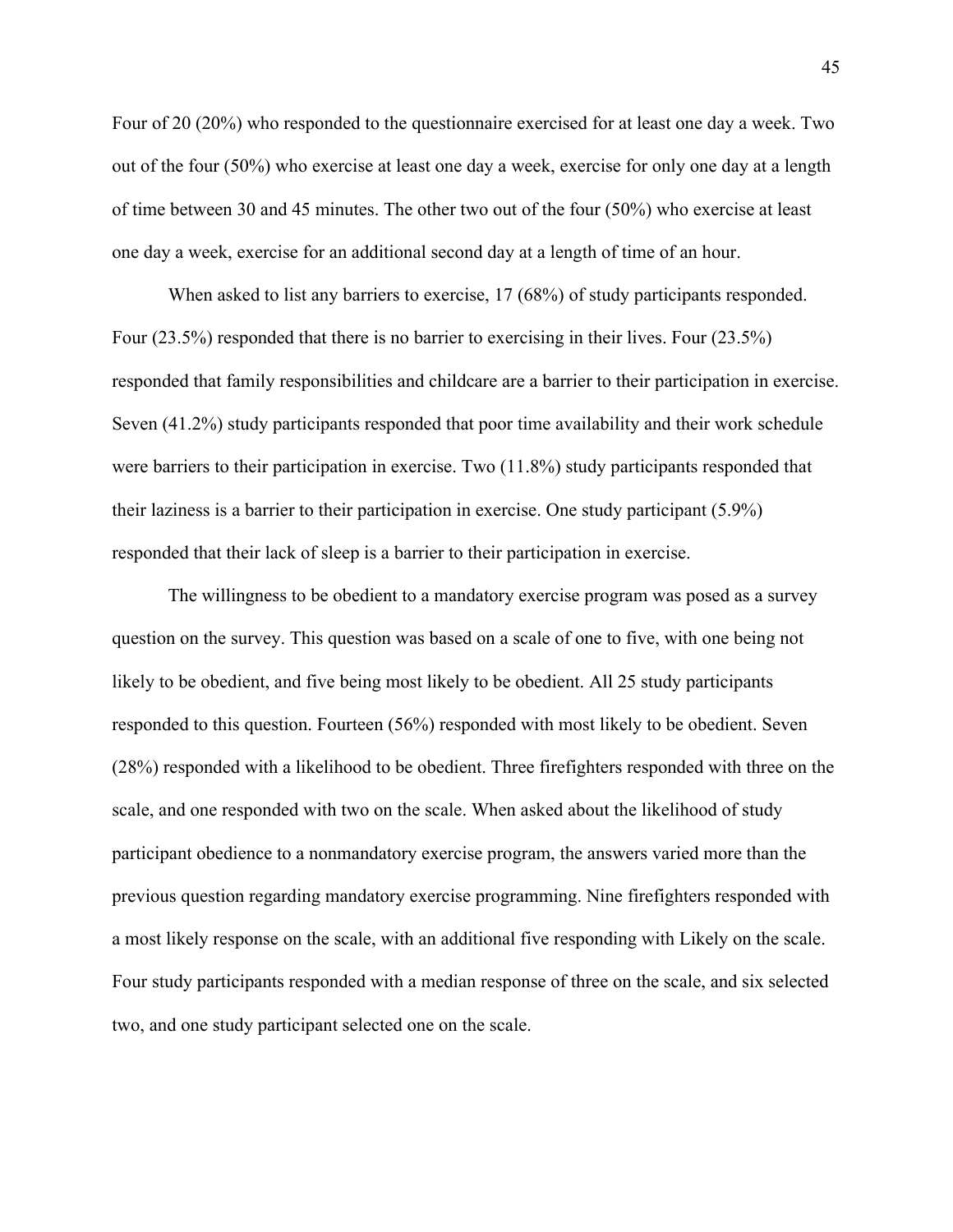The question of would participating in physical activity with fellow firefighters increase or decrease willingness to exercise was asked. Twenty-three (92%) of study participants responded that participating with fellow firefighters in exercise would increase their willingness to exercise, while the other two (8%) responded that their willingness to participate in exercise would not increase with exercising with fellow firefighters.

The question of fatigue after firefighting tasks was posed on the survey. Twenty-one study participants (84%) responded that they do often feel fatigued after firefighting tasks. Four (16%) responded that they do not feel fatigued after firefighting tasks. Hydration after firefighting tasks was represented on the study's survey. Twenty-two (88%) study participants responded that they do hydrate after every firefighting task. Three (6%) responded that they do not hydrate after every firefighting task. Dehydration before, during, and after firefighting tasks was also represented on the study's survey. Twenty-four (96%) responded that they did not feel dehydrated before firefighting tasks, while one (4%) study participant responded that they do feel dehydrated before firefighting tasks. Fifteen (60%) responded that they did not feel dehydrated during firefighting tasks, while 10 (40%) responded that they do feel dehydrated during firefighting tasks. Nine (36%) responded that they did not feel dehydrated after firefighting tasks, while 16 (64%) responded that they do feel dehydrated after firefighting tasks. Nine out of the 25 (36%) firefighters participating in the study had experienced heat exhaustion after a firefighting task, while the other sixteen firefighters had not.

No study participant surveyed indicated a need to go to the hospital within the past years due to high blood pressure. Due to the cardiovascular health of study participants being the main proponent of this study, the question of whether or not these firefighters have been identified as at risk for CVD was evaluated. Twenty-three (92%) of study participants responded that they had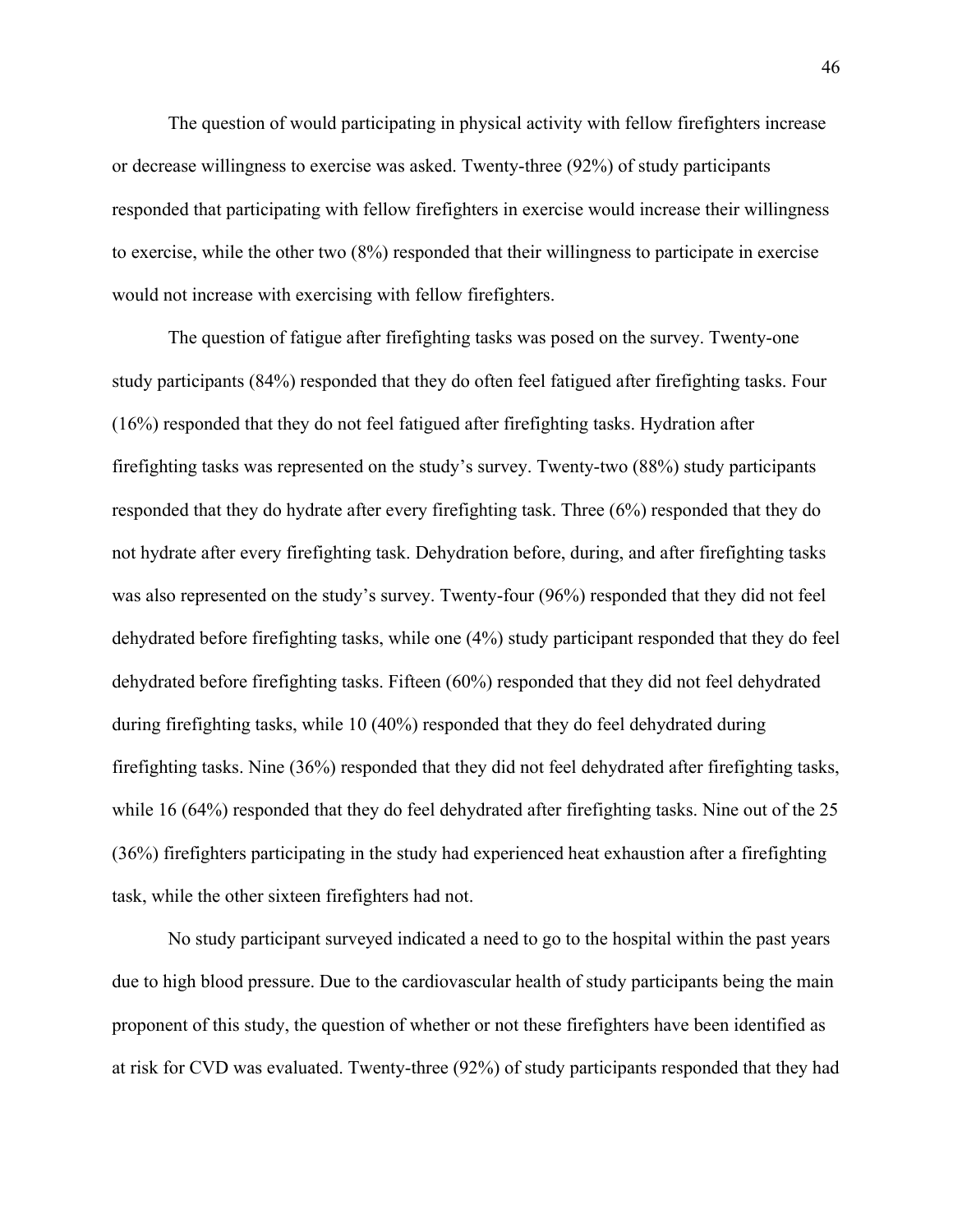not ever been identified as at risk for CVD. Two (8%) indicated that they have been identified as at risk for CVD. When asked if they would attend an accessible program on the education of cardiovascular health, 20 (80%) indicated that they would attend such a program and five (20%) responded that they would not attend such a program.

Study participants were asked if fire stations required any participation in any health and wellness program. Only five (20%) responded to this question. Three responded that there was no required participation in any health and wellness program. One study participant responded there was training but did not elaborate any further. The remaining firefighter responded that there are annual physical exams and an annual air consumption test.

A question was posed regarding the role of aspirin consumption. Twenty-four (96%) responded that they do not consume aspirin after firefighting tasks. Only one firefighter responded that they consume aspirin after every firefighting task. The consumption of energy drinks was explored. Seven (28%) stated that they do consume energy drinks while on duty. Three of these seven firefighters drink one energy drink per shift. One of the seven drinks one to two energy drinks per shift. One of the seven firefighters' drinks one energy drink weekly. One of the seven firefighters' drinks one to two energy drinks weekly. One of the seven firefighters' drinks three energy drinks weekly. Only 12 study participants responded to this question. The other five responded they did not consume energy drinks while on duty.

The amount of sleep while on shift was represented as a question on the survey. The answers to this question varied greatly. Three (12%) responded with two hours of sleep obtained. Three (12%) responded that they sleep three hours per night. Two (8%) responded with three to four hours of sleep obtained. Two (8%) responded with three to five hours of sleep each night. Three (12%) firefighters responded with three to six hours of sleep per night. Three (12%)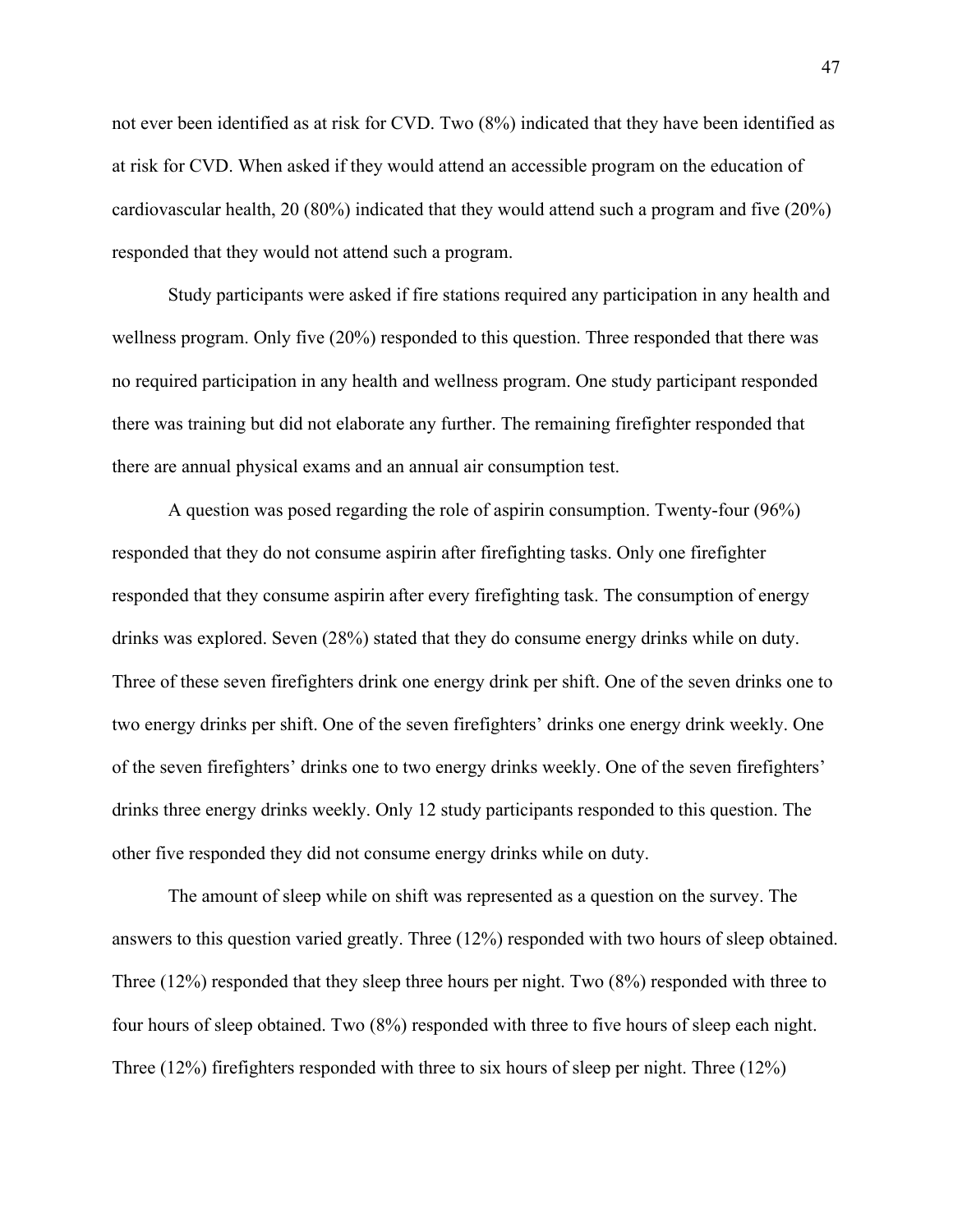responded with four hours of sleep obtained per night. Two (8%) responded with four to five hours of sleep per night, with one  $(4%)$  responded with four to six hours of sleep obtained.

One (4%) responded with five hours of sleep obtained, with one (4%) responding with five to six hours of sleep per night. One (4%) study participant responded with six hours of sleep per night, with one (4%) responding with seven hours of sleep per night. Two responses (8%) were identified as "not applicable" to the question being asked.

The amount of sleep obtained while "off duty" was also represented on the study's survey. Four (16%) of study participants responded with six hours of sleep per night. Three (12%) responded with six to seven hours of sleep per night. Seven (28%) responded with six to eight hours of sleep per night, while five (20%) responded with seven hours of sleep per night. One (4%) responded with seven hours of sleep per night, with one (4%) responding with seven to eight hours of sleep per night. Three (12%) responded with eight hours of sleep per night, with one (4%) responding with 10 hours of sleep per night.

The length of a typical shift was represented on the study's survey. Twenty-four (96%) responded that their typical workday is 24 hours in length. One (4%) responded that their typical workday is eight hours five days per week.

#### **Discussion of Findings**

Perhaps the most salient finding achieved in the current study was reflected in the data supporting the cardiovascular fitness of study participants in contrast with data achieved that were not supportive of cardiovascular. Study participant heart rates and blood pressure (systolic and diastolic) were prominent indicators supportive of cardiovascular fitness, and similarly supportive of the fact that 92% of study participants received reports that they were not in danger of cardiovascular disease.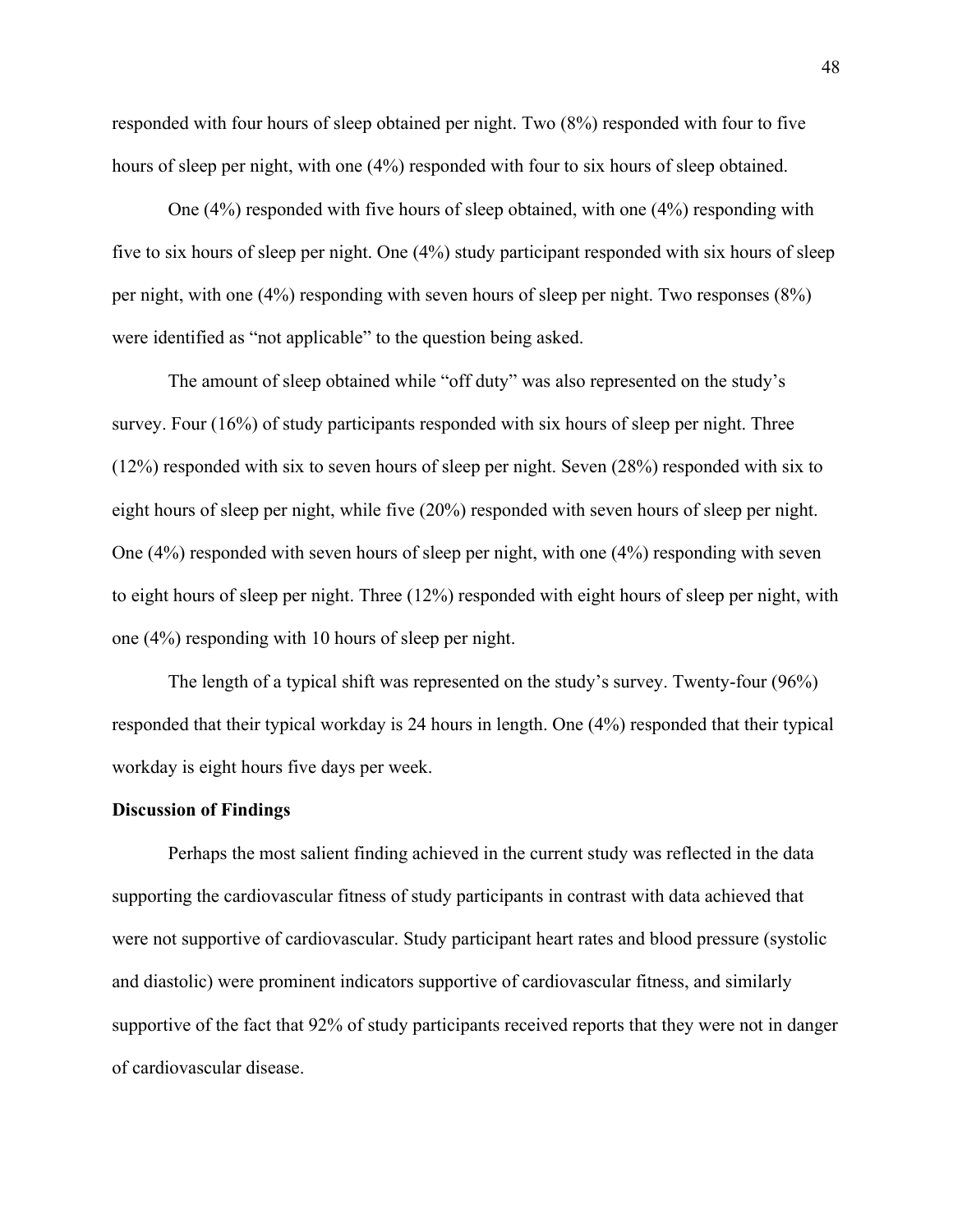On the contrary, study data regarding BMI values, the statistically significant difference in decreased exercise probability for non-mandated exercise, and weight gain over the time of professional service appear not to be supportive of the overall optimal cardiovascular health of the study's sample. Study participants' mean BMI was manifested at the upper end of the scale for "overweight" and less than a unit (0.95) from an overall rating of obesity. Moreover, only  $12\%$  (n = 3) of study participants reflected BMI within the normal range, with the remaining 88% manifesting BMI values considered "overweight" and/or "obese", a value that well-exceeds at a statistically significant level the general percentage (70.2%) of Americans with overweight and/or obese BMI values. This fact coupled with the average weight gain manifested during study participant professional service (nearly 13%) would appear indicative of cardiovascular risk in the immediate and in the time ahead. The finding for study participant BMI values and mean weight gain values would appear all the more alarming in light of the predictive role that obesity represents in cardiovascular disease.

Another finding of importance that was reflected in the study's findings was that of the statistically significant difference in the likelihood of study participants engaging in exercise programming between mandatory and non-mandated programming. The predictive role of regular exercise (particularly cardiovascular exercise in the target heart rate zone) in reducing risk for cardiovascular disease is well-established in the professional literature. Study participants were far less likely to engage in regular exercise programming if non-mandated. This would appear alarming in that, generally speaking, organizations do not typically mandate exercise programs for employees. As such, the decrease in exercise likelihood predicted for nonmandatory exercise programs would appear to be an additional risk factor evident in the sample of study participants.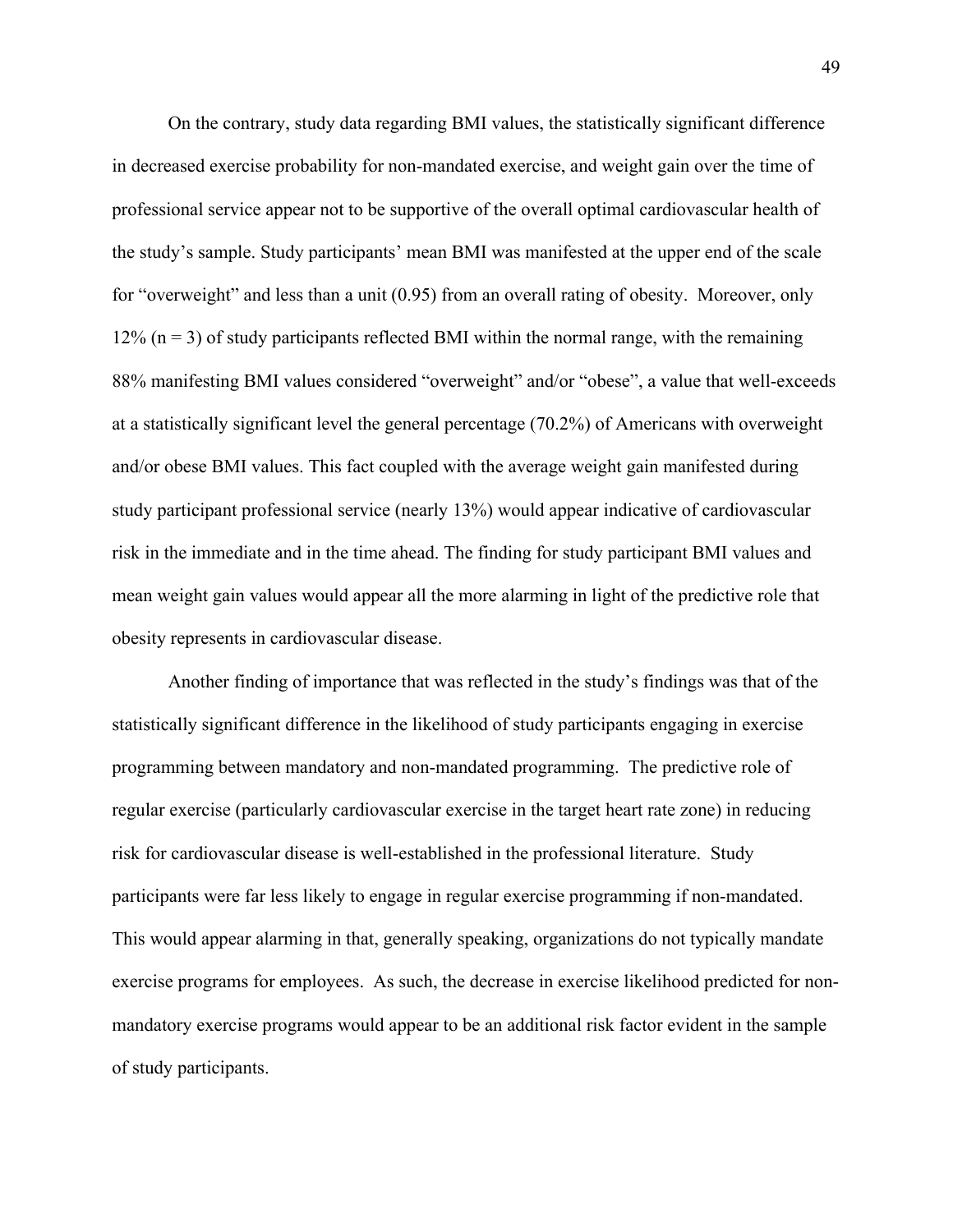#### **Proposed Interventional Programs**

In order for the relationship between poor cardiovascular health and firefighters to be reduced, there needs to be mandated interventional programs on cardiovascular health in this population. A possible solution is the CPAT. As stated previously in the Review of Literature, the CPAT is a nationally required assessment for individuals wanting to become a firefighter. However, once the individual passes the CPAT and becomes a firefighter, the individual is not subjected to passing to CPAT throughout the entirety of their firefighter career. A simple proposal is that the CPAT be mandated to be passed annually by each firefighter across the nation. This would ensure that each firefighter is still in the necessary health to be a firefighter as they were when they first began. Another proposal is that each firefighter must go through an educational program on cardiovascular health as well as the risk factors for a fatal cardiovascular event. It was found through multiple studies that a firefighter's greater knowledge on cardiovascular health and the risk factors of a cardiovascular health is associated with a lesser mortality rate. The last proposal is that each firefighter undergoes a protocol named REHAB after each firefighting task. Each letter in REHAB stands for a precautionary measure that aims to reduce the likelihood of a fatal cardiovascular event. R stands for rest. E stands for EKG/ECG. H stands for hydration. A stands for aspirin. B stands for body temperature.

#### **Study Limitations**

Two primary limiting factors were noteworthy in the commission of the current study. First, the study was limited to participants employed in one county located in the state of Florida. As such, generalizations of study finding should not be made beyond the population from which the sample of study participants was accessed. The study's sampling technique, moreover, was non-probability in nature further limiting broad, sweeping generalizations of finding to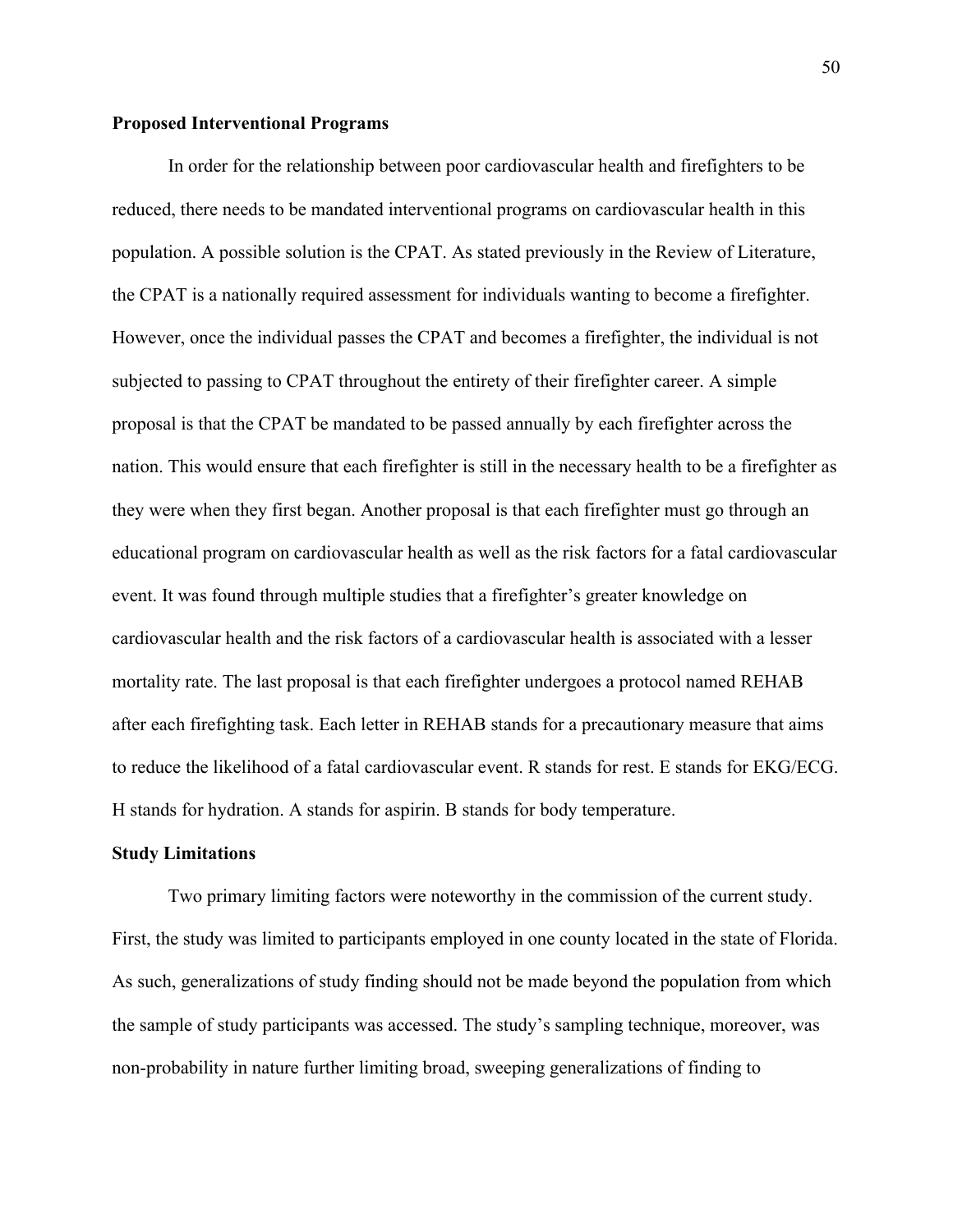firefighters representing jurisdictions outside the population from which the sample was conveniently accessed.

Second, findings achieved in the study were accomplished by virtue of self-reporting. Although self-reporting fulfills an important role in the research process, the study's findings represented study participant perceptions rather than actual measured data (blood pressure; heart rates, height/weight; etc.) at the time of the study. Actual physical measurements of values of study importance would improve the validity of finding those variables in which numeric values represent critical markers for evaluative purposes.

#### **Recommendations for Future Research**

Several recommendations for future research would appear to be plausible in light of the findings achieved in the current study. First, a replication of the current study in a non-COVID19 era would appear warranted. Second, a study involving an increased population from which to access study participants would improve the generalizability of finding. Probability sampling could be used within a more protracted population in an effort to provide greater representation in the sample's construction. Third, representation of firefighting units in urban, rural, and suburban jurisdictions would provide a clearer picture of possible differences that geographic variables might exert on the nature and extent of cardiovascular risk. Fourth, the validity of study findings would appear to be greatly enhanced through the use of actual measurements where measurements are warranted. The current study was delimited by the use of study participant perceptions of measurable variables or data from measurable data that may no longer be relevant. Fifth, the study of the effectiveness of different interventional programs on cardiovascular health should be carried out.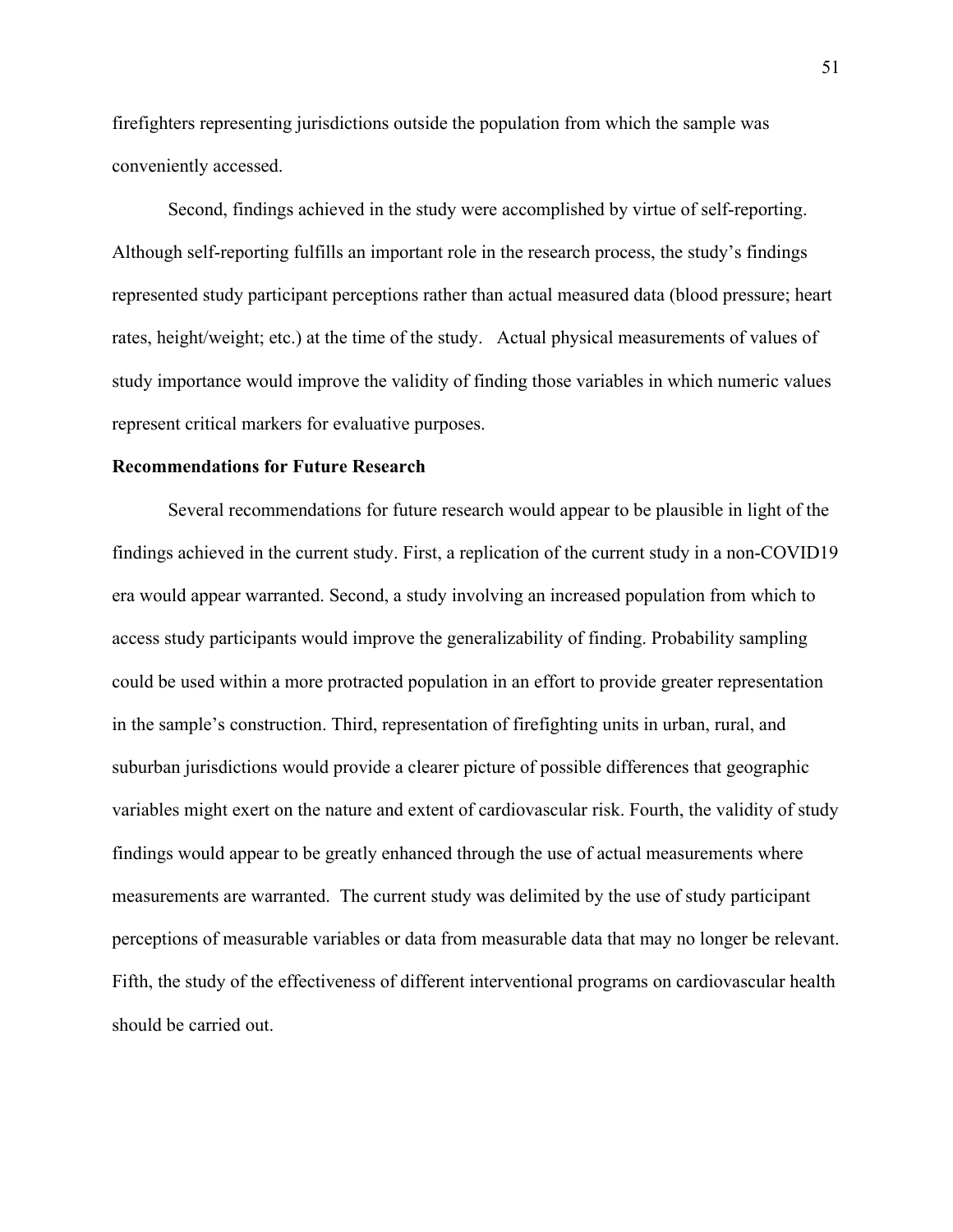## **Conclusion**

This thesis proved that there is an association between poor cardiovascular health and firefighters. By the data gathered from the study, the most common risk factors of a fatal cardiovascular event and CVD were identified as obesity, weight gain, elevated BMI, sleep deprivation, and lack of health and wellness programs. Several interventional programs were proposed. Such programs were an annual CPAT, educational programs on cardiovascular health, and REHAB protocol. Only two out of the twenty-five firefighters identified themselves as at risk for CVD. Though, the collected data shows that much more of the surveyed firefighters are at risk for CVD. Now is the time to inform, educate, and put into action interventional programs that aim to improve the cardiovascular of firefighters, which will then reduce the number of firefighter deaths annually due to a fatal cardiovascular event.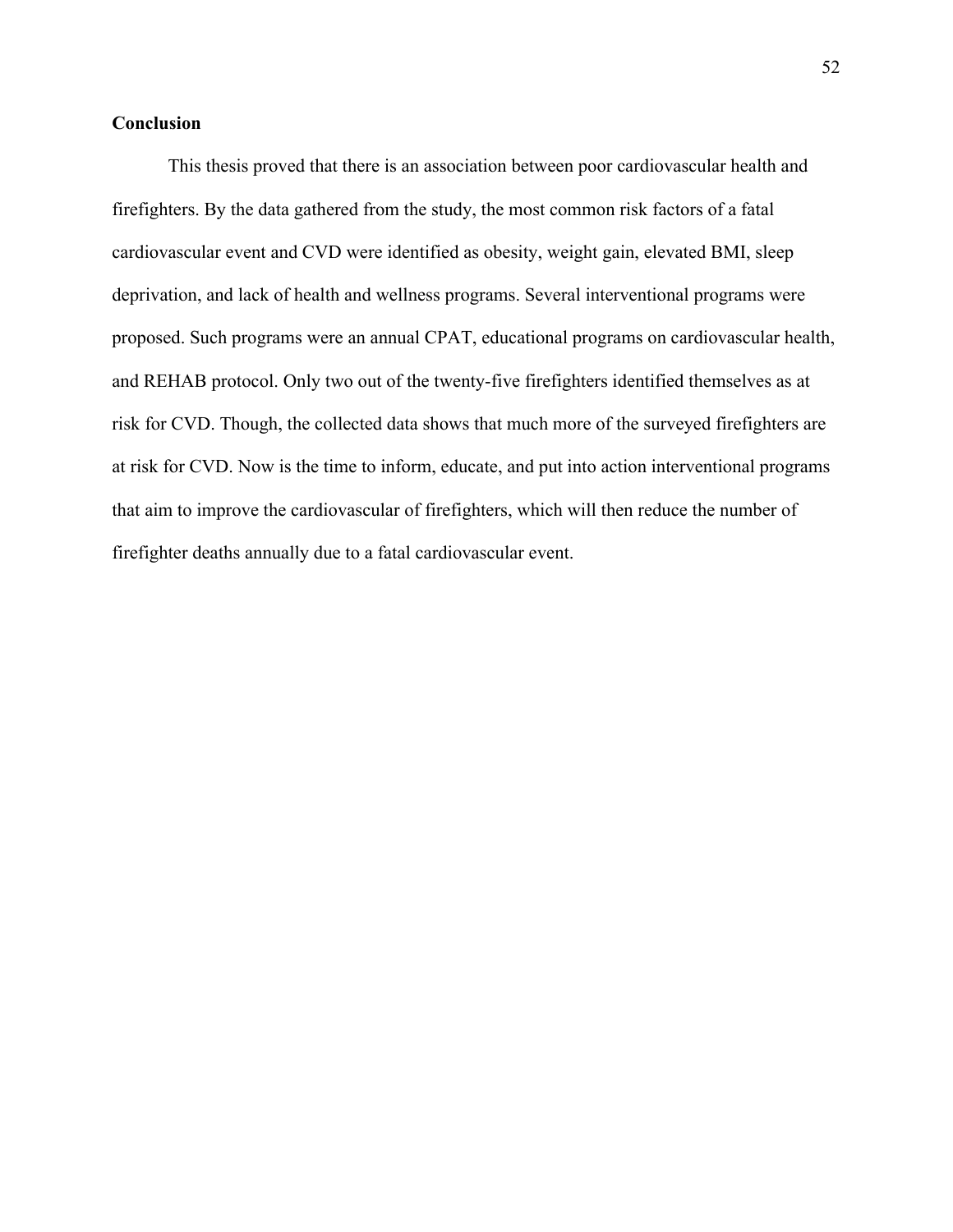#### **References**

Banes, C. J. (2014). Firefighters' cardiovascular risk behaviors: Effective interventions and cultural congruence. *Workplace Health & Safety; Thousand Oaks*, *62*(1), 27–34[.](http://dx.doi.org/10.3928/21650799-20131220-05) <http://dx.doi.org/10.3928/21650799-20131220-05>

Baur, D. M., Christophi, C. A., Tsismenakis, A. J., Jahnke, S. A., & Kales, S. N. (2012). Weight-perception in male career firefighters and its association with cardiovascular risk factors. *BMC Public Health; London*, *12*, 480. http://dx.doi.org.seu.idm.oclc.org/10.1186/1471-2458-12-480

Baur, D. M., Christophi, C. A., & Kales, S. N. (2012). Metabolic syndrome is inversely related to cardiorespiratory fitness in male career firefighters. *The Journal of Strength & Conditioning Research*, *26*(9), 2331–2337.

https://doi.org/10.1519/JSC.0b013e31823e9b19

- Behzadi, A., Shamloo, A. S., Mouratis, K., Hindricks, G., Arya, A., & Bollmann, A. (2020). Feasibility and reliability of smartwatch to obtain 3-lead electrocardiogram recordings. *Sensors; Basel*, *20*(18), 5074. http://dx.doi.org.seu.idm.oclc.org/10.3390/s20185074
- Cameron, N. A., Shen, J., Rusk, K., Parker, R., Godino, J. G., & Nichols, J. F. (2018). Longitudinal decline in cardiorespiratory fitness with age among male firefighters in San Diego, California, 2005–2015. *American Journal of Public Health; Washington*, *108*(10), 1388–1393. <http://dx.doi.org/10.2105/AJPH.2018.304591>
- Cohen. (1988). New effect size rules of thumb. *Journal of Modern Applied Statistical Methods*, *8*, 597–599. https://doi.org/10.22237/jmasm/1257035100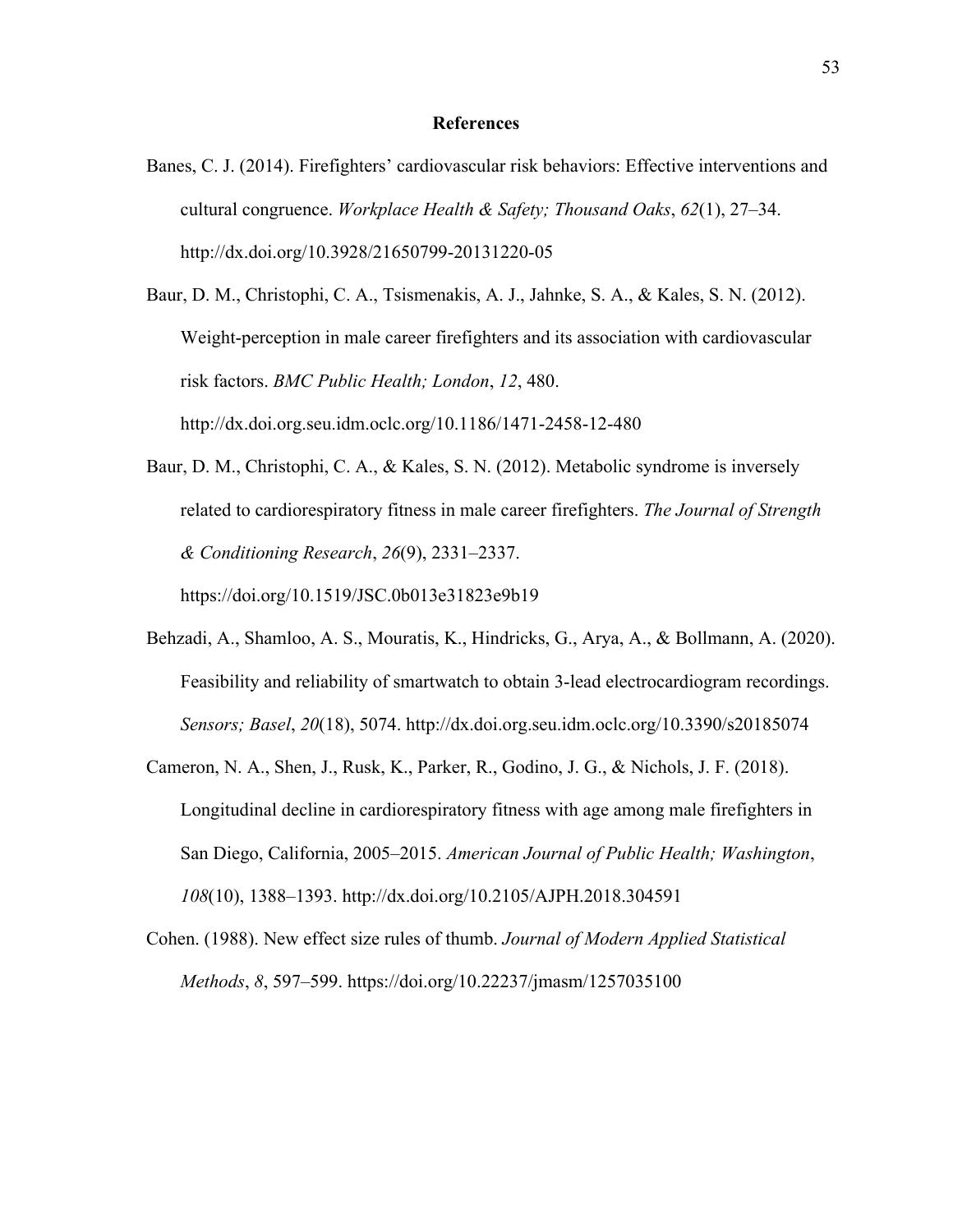- Davis, C. (2021). Hemoglobin: Normal, high, low levels, causes & symptoms. *MedicineNet*. Retrieved April 5, 2021, from https://www.medicinenet.com/hemoglobin/article.htm
- Dennison, K., Rogers, B., & Randolph, S. A. (2013). Energy drinks and worker health risks. *Workplace Health & Safety; Thousand Oaks*, *61*(10), 468. http://dx.doi.org.seu.idm.oclc.org/10.3928/21650799-20130925-27

Edmonds, W. A., & Kennedy, T. D. (2017). *An Applied Guide to Research Designs: Quantitative, Qualitative, and Mixed Methods*. SAGE Publications, Inc. https://doi.org/10.4135/9781071802779

- Fernhall, B., Fahs, C. A., Horn, G., Rowland, T., & Smith, D. (2012). Acute effects of firefighting on cardiac performance. *European Journal of Applied Physiology; Heidelberg*, *112*(2), 735–741. http://dx.doi.org.seu.idm.oclc.org/10.1007/s00421-011- 2033-x
- Fraenkel, J. R., Wallen, N. E., & Hyun, H. H. (2019). *How to design and evaluate research in education* (Tenth edition. International student edition). McGraw Hill Education.
- George, D., & Mallery, P. (2018). *IBM SPSS statistics 23 step by step: A simple guide and reference* (14th ed). Routledge.
- Firefighter Candidate Testing Center. (2020). Candidate physical ability test. *CPAT | Fctc Online* https://www.fctconline.org/cpat/

http://dx.doi.org.seu.idm.oclc.org/10.3390/ijerph16193665

Han, C. H., Kim, H., Lee, S., & Chung, J. H. (2019). Knowledge and poor understanding factors of stroke and heart attack symptoms. *International Journal of Environmental Research and Public Health; Basel*, *16*(19).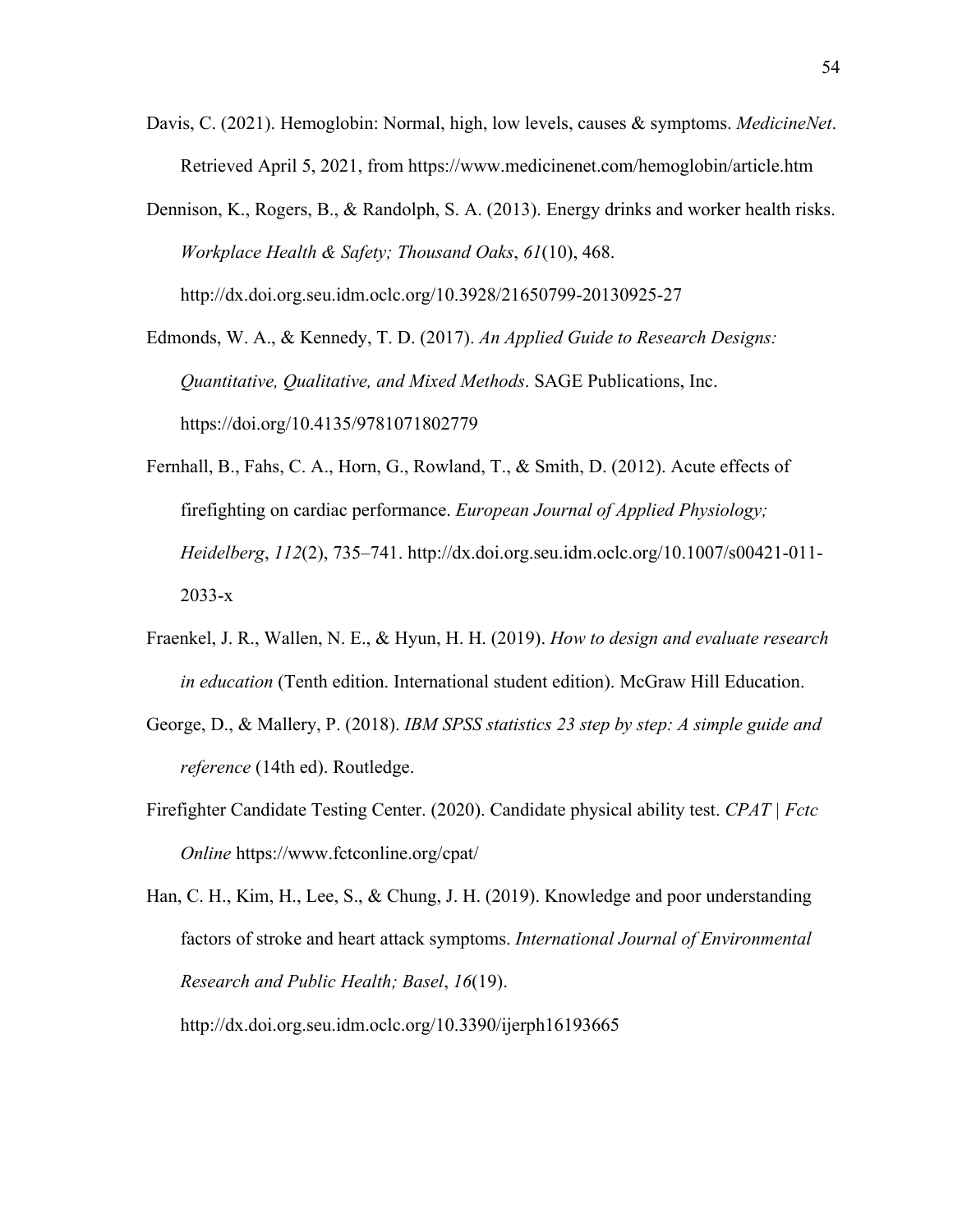- Hernando, D., Roca, S., Sancho, J., Alesanco, Á., & Bailón, R. (2018). Validation of the apple watch for heart rate variability measurements during relax and mental stress in healthy subjects. *Sensors; Basel*, *18*(8), 2619. http://dx.doi.org.seu.idm.oclc.org/10.3390/s18082619
- Hollerbach, B. S., Jahnke, S. A., Poston, W. S. C., Harms, C. A., & Heinrich, K. M. (2019). Examining a novel firefighter exercise training program on simulated fire ground test performance, cardiorespiratory endurance, and strength: A pilot investigation. *Journal of Occupational Medicine and Toxicology; London*, *14*[.](http://dx.doi.org/10.1186/s12995-019-0232-2) <http://dx.doi.org/10.1186/s12995-019-0232-2>
- Holsworth, R. E., Cho, Y. I., & Weidman, J. (2013). Effect of hydration on whole blood viscosity in firefighters. *Alternative Therapies in Health and Medicine; Aliso Viejo*, *19*(4), 44–49.
- International Association of Firefighters. (2007). Candidate physical ability test 2nd edition. https://www.iaff.org/wp-content/uploads/2019/04/CPAT-2nd-Edition.pdf
- Khazraee, T., Fararouei, M., Daneshmandi, H., Mobasheri, F., & Zamanian, Z. (2017). Maximal oxygen consumption, respiratory volume and some related factors in firefighting personnel. *International Journal of Preventive Medicine*, *8*, 25. https://doi.org/10.4103/ijpvm.IJPVM\_299\_16

Korre, M., Porto, L. G. G., Farioli, A., Yang, J., Christiani, D. C., Christophi, C. A., Lombardi, D. A., Kovacs, R. J., Mastouri, R., Abbasi, S., Steigner, M., Moffatt, S., Smith, D., & Kales, S. N. (2016). Effect of body mass index on left ventricular mass in career male firefighters. *The American Journal of Cardiology; New York*, *118*(11), 1769–1773. http://dx.doi.org.seu.idm.oclc.org/10.1016/j.amjcard.2016.08.058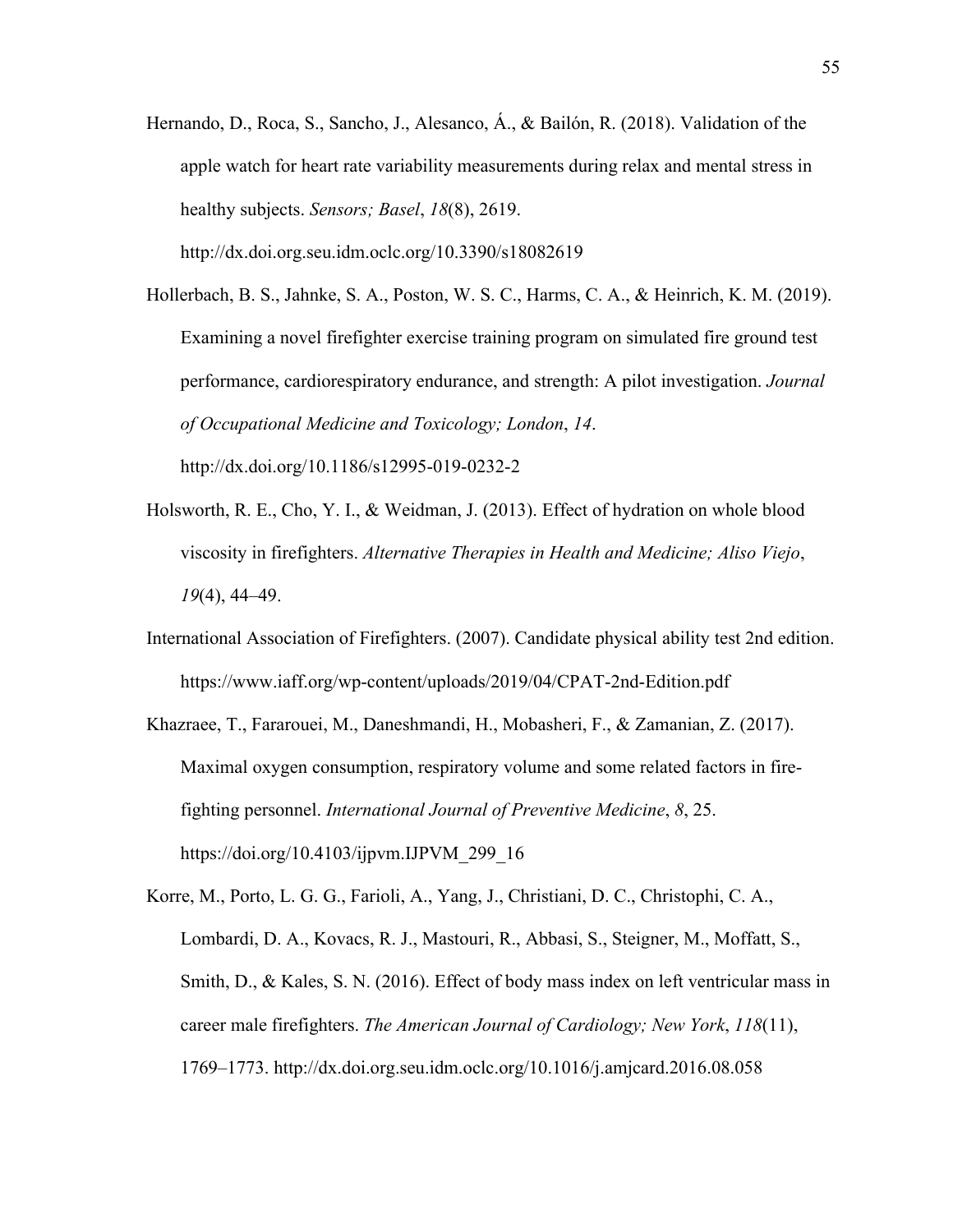- Lovejoy, S., Gillespie, G. L., & Christianson, J. (2015). Exploring physical health in a sample of firefighters. *Workplace Health & Safety; Thousand Oaks*, *63*(6), 253–258[.](http://dx.doi.org.seu.idm.oclc.org/10.1177/2165079915576922) <http://dx.doi.org.seu.idm.oclc.org/10.1177/2165079915576922>
- Miranda, G. (2018). *Structure and Function of the Heart*. News-Medical.Net. https://www.news-medical.net/health/Structure-and-Function-of-the-Heart.aspx
- Newman, T. (2020). *The heart: Anatomy, how it works, and more*. Medical News Today. https://www.medicalnewstoday.com/articles/320565
- Palmer, A. S., & Yoos, J. L. (2019). Health promotion in volunteer firefighters: Assessing knowledge of risk for developing cardiovascular disease. *Workplace Health & Safety*, *67*(12), 579–583. <https://doi.org/10.1177/2165079919853822>
- Poston, W. S., Haddock, C. K., Jahnke, S. A., Jitnarin, N., & Day, R. S. (2013). An examination of the benefits of health promotion programs for the national fire service. *BMC Public Health; London*, *13*, 805. <http://dx.doi.org/10.1186/1471-2458-13-805>
- Raber, I., McCarthy, C. P., Vaduganathan, M., Bhatt, D. L., Wood, D. A., Cleland, J. G. F., Blumenthal, R. S., & McEvoy, J. W. (2019). The rise and fall of aspirin in the primary prevention of cardiovascular disease. *The Lancet; London*, *393*(10186), 2155–2167. http://dx.doi.org.seu.idm.oclc.org/10.1016/S0140-6736(19)30541-0
- Ratchford, E. V., Carson, K. A., Jones, S. R., & Ashen, M. D. (2014). Usefulness of coronary and carotid imaging rather than traditional atherosclerotic risk factors to identify firefighters at increased risk for cardiovascular disease. *The American Journal of Cardiology; New York*, *113*(9), 1499–1504.

http://dx.doi.org.seu.idm.oclc.org/10.1016/j.amjcard.2014.02.003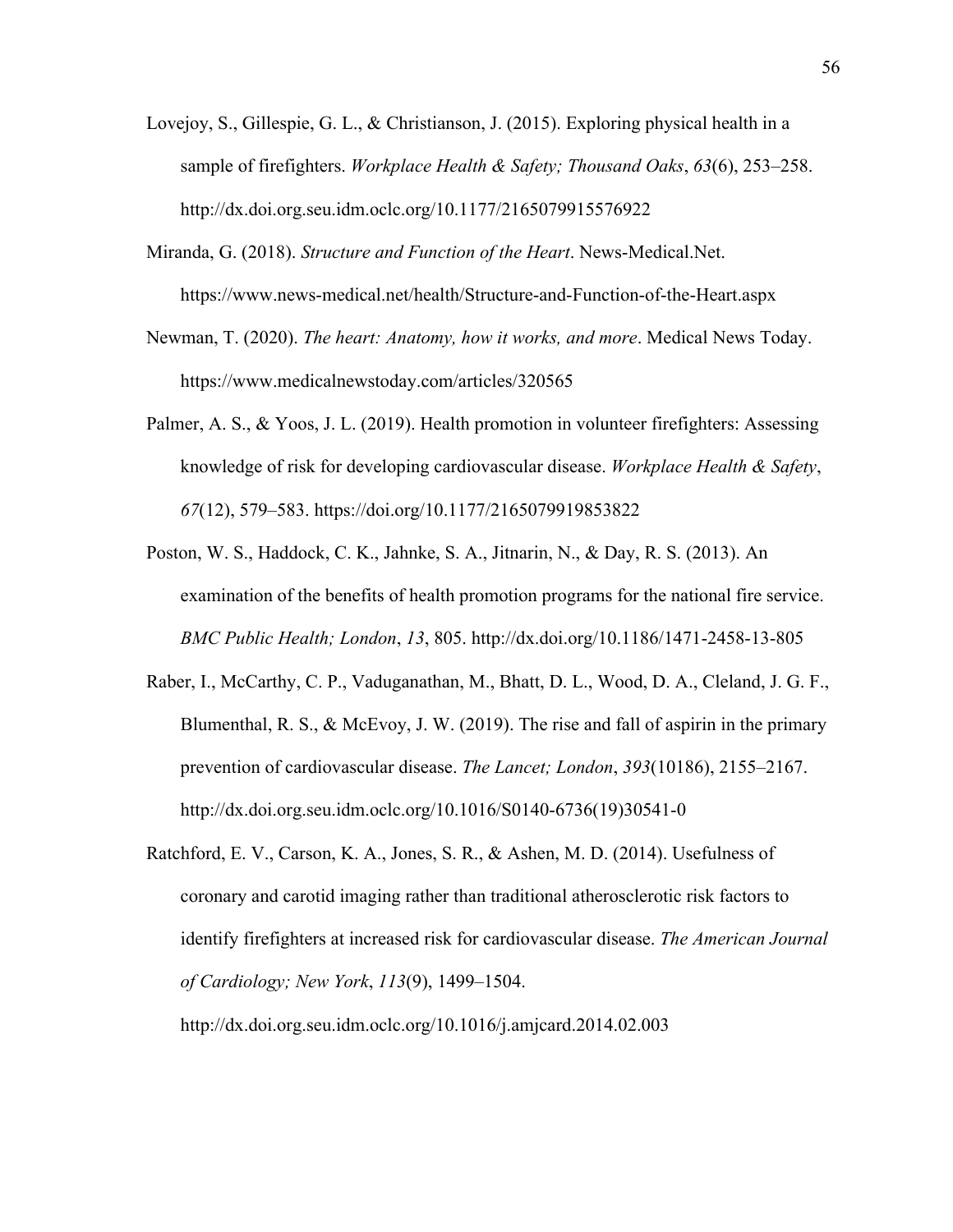- Sawilowsky, S. (2009). New effect size rules of thumb. *Journal of Modern Applied Statistical Methods*, *8*, 597–599. https://doi.org/10.22237/jmasm/1257035100
- Sell, K., Needham, C., & Frasier, S. (2018). Physical activity, physical fitness and perceived fitness and exercise behaviors in firefighters. *Journal of Exercise Physiology Online*, *21*(3), 146–157.
- Shin, J.-H., Lee, J.-Y., Yang, S.-H., Lee, M.-Y., & Chung, I.-S. (2016). Factors related to heart rate variability among firefighters. *Annals of Occupational and Environmental Medicine*, *28*, 25. https://doi.org/10.1186/s40557-016-0111-6
- Smith, D. L., Haller, J. M., Korre, M., Sampani, K., Porto, L. G. G., Fehling, P. C., Christophi, C. A., & Kales, S. N. (2019). The relation of emergency duties to cardiac death among US firefighters. *The American Journal of Cardiology*, *123*(5), 736–741. https://doi.org/10.1016/j.amjcard.2018.11.049
- Smith, D. L., Horn, G. P., Woods, J., Ploutz-Snyder, R., & Fernhall, B. (2016). Effect of aspirin supplementation on hemostatic responses in firefighters aged 40 to 60 years. *The American Journal of Cardiology; New York*, *118*(2), 275–280.

http://dx.doi.org.seu.idm.oclc.org/10.1016/j.amjcard.2016.04.032

- Stegeman, I., Bossuyt, P. M., Yu, T., Boyd, C., & Puhan, M. A. (2015). Aspirin for primary prevention of cardiovascular disease and cancer. A benefit and harm analysis. *PLOS ONE*, *10*(7), e0127194. https://doi.org/10.1371/journal.pone.0127194
- Stone, B. L., Alvar, B. A., Orr, R. M., Lockie, R. G., Johnson, Q. R., Goatcher, J., & Dawes, J. J. (2020). Impact of an 11-week strength and conditioning program on firefighter trainee fitness. *Sustainability; Basel*, *12*(16), 6541[.](http://dx.doi.org/10.3390/su12166541) <http://dx.doi.org/10.3390/su12166541>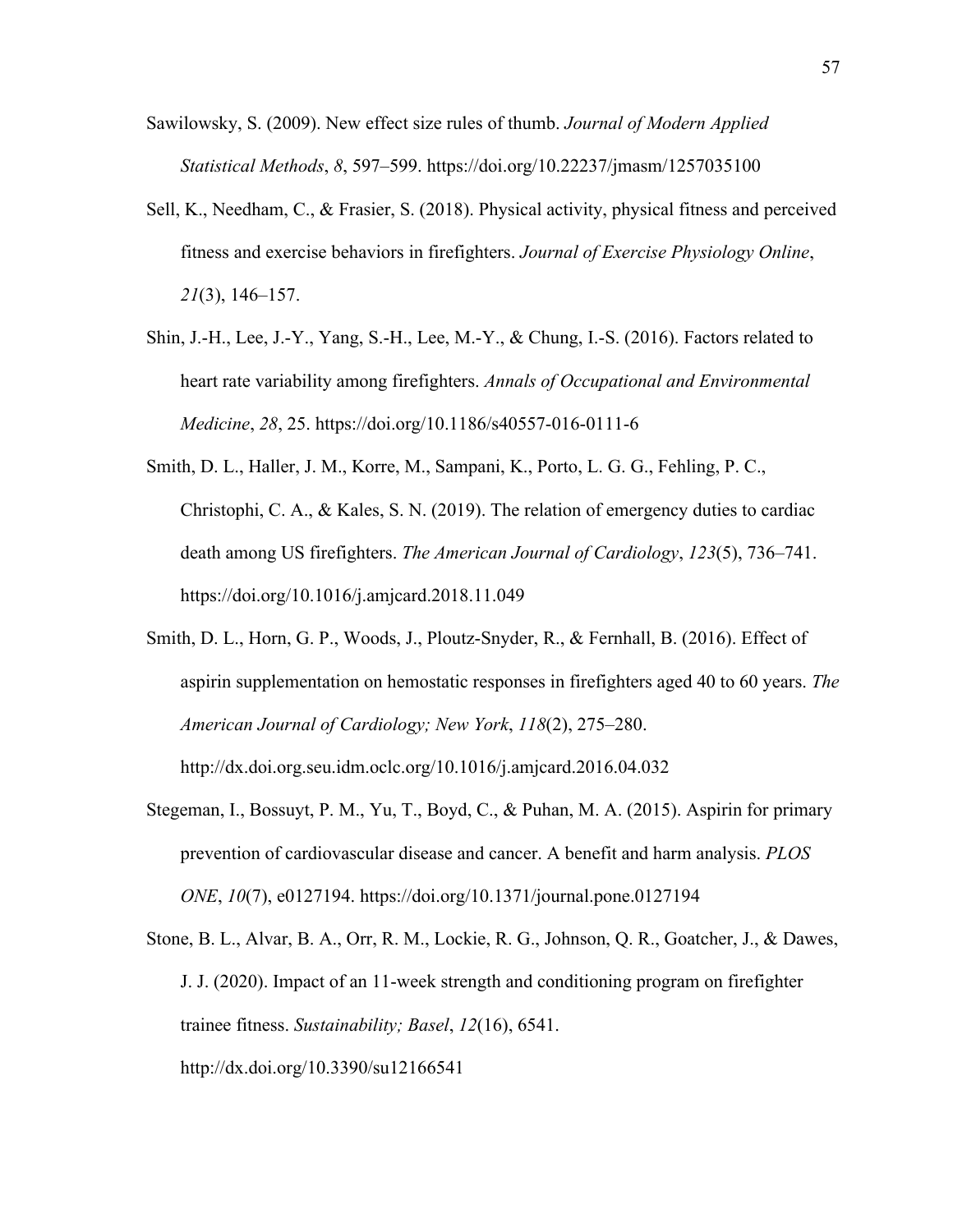- Walker, A., Pope, R., & Orr, R. M. (2016). The impact of fire suppression tasks on firefighter hydration: A critical review with consideration of the utility of reported hydration measures. *Annals of Occupational and Environmental Medicine; London*, *28*. http://dx.doi.org.seu.idm.oclc.org/10.1186/s40557-016-0152-x
- WHO. (2021). *Cardiovascular diseases (CVDs)*. World Health Organization. https://www.who.int/news-room/fact-sheets/detail/cardiovascular-diseases-(cvds)
- Yang, J., Teehan, D., Farioli, A., Baur, D. M., Smith, D., & Kales, S. N. (2013). Sudden cardiac death among firefighters ≤45 years of age in the United States. *The American Journal of Cardiology*, *112*(12), 1962–1967.

https://doi.org/10.1016/j.amjcard.2013.08.029

Yook, Y.-S. (2019). Firefighters' occupational stress and its correlations with cardiorespiratory fitness, arterial stiffness, heart rate variability, and sleep quality. *PLoS One; San Francisco*, *14*(12), e0226739[.](http://dx.doi.org.seu.idm.oclc.org/10.1371/journal.pone.0226739)

<http://dx.doi.org.seu.idm.oclc.org/10.1371/journal.pone.0226739>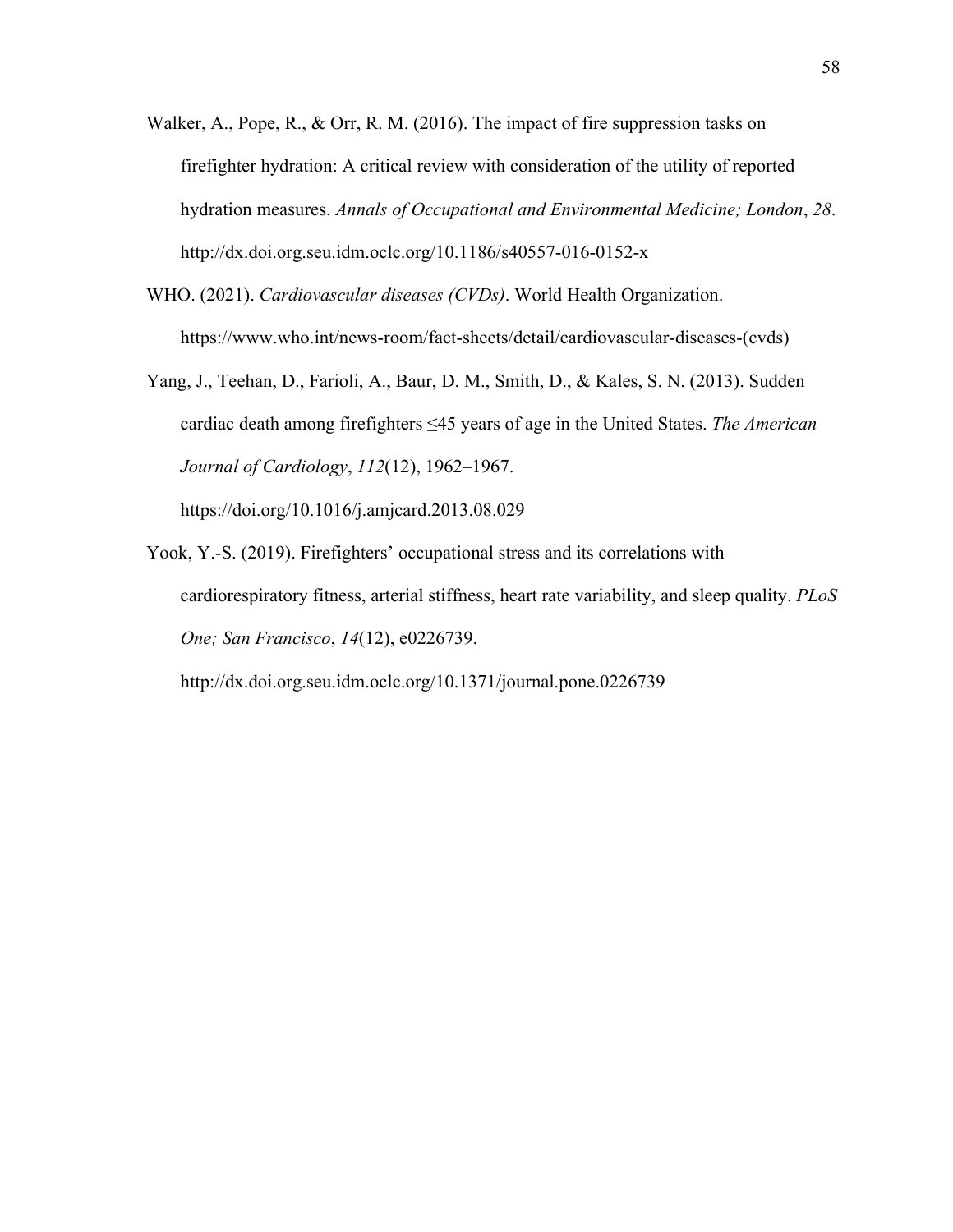# **Appendix A Study Approval from Firefighter Chief of Hernando County**

| Re: Firefighter Survey                                                                                                                                                                                                                                                                    |       |               |                                                             |
|-------------------------------------------------------------------------------------------------------------------------------------------------------------------------------------------------------------------------------------------------------------------------------------------|-------|---------------|-------------------------------------------------------------|
| Manuel, Kyle <ktmanuel@seu.edu></ktmanuel@seu.edu>                                                                                                                                                                                                                                        | Reply | <br>Reply All | $\rightarrow$ Forward<br>$\cdots$<br>Sun 3/21/2021 12:45 PI |
| Great, thank you.                                                                                                                                                                                                                                                                         |       |               |                                                             |
| On Sun, Mar 21, 2021 at 12:43 PM                                                                                                                                                                                                                                                          |       |               |                                                             |
| Yes, I approve this survet                                                                                                                                                                                                                                                                |       |               |                                                             |
| <b>Get Outlook for Android</b><br>From: Manuel, Kyle <ktmanuel@seu.edu></ktmanuel@seu.edu>                                                                                                                                                                                                |       |               |                                                             |
| Sent: Sunday, March 21, 2021 12:42:18 PM                                                                                                                                                                                                                                                  |       |               |                                                             |
| To <sup>1</sup><br>Subject: Re: Firefighter Survey                                                                                                                                                                                                                                        |       |               |                                                             |
| Hello,<br>I just need to get permission from you before I turn in my application for the study. Can you reply with "Yes, I approve this study" if that is true. Once I receive that, I will be able to get my study approved and I will<br>questionnaire on google forms. Thank you.      |       |               |                                                             |
| On Sat, Feb 20, 2021 at 3:13 PM<br>Ok. Send it when you are ready.                                                                                                                                                                                                                        |       |               |                                                             |
|                                                                                                                                                                                                                                                                                           |       |               |                                                             |
| <b>Get Outlook for Android</b>                                                                                                                                                                                                                                                            |       |               |                                                             |
| From: Manuel, Kyle <ktmanuel@seu.edu><br/>Sent: Saturday, February 20, 2021 2:50:55 PM<br/>тε<br/>Subject: Re: Firefighter Survey<br/>It will definitely be an online survey and it would most likely be on survey monkey, but I am not sure about that at the moment.</ktmanuel@seu.edu> |       |               |                                                             |
| le: Firefighter Survey                                                                                                                                                                                                                                                                    |       |               |                                                             |
| Manuel, Kyle <ktmanuel@seu.edu><br/>МK<br/>To</ktmanuel@seu.edu>                                                                                                                                                                                                                          | Reply | Reply All     | $\rightarrow$ Forward<br>$\cdots$<br>Sun 3/21/2021 12:45 PM |
| O<br>From: manuer, куте чкипаниет wseu.euu/<br>Sent: Saturday, February 20, 2021 2:50:55 PM                                                                                                                                                                                               |       |               |                                                             |
| To:<br>Subject: Re: Firefighter Survey                                                                                                                                                                                                                                                    |       |               |                                                             |
| It will definitely be an online survey and it would most likely be on survey monkey, but I am not sure about that at the moment.                                                                                                                                                          |       |               |                                                             |
| On Fri, Feb 19, 2021 at 3:23 PM                                                                                                                                                                                                                                                           |       |               |                                                             |
| Sure. Will this be on hand delivered or on survey monkey?                                                                                                                                                                                                                                 |       |               |                                                             |
|                                                                                                                                                                                                                                                                                           |       |               |                                                             |
|                                                                                                                                                                                                                                                                                           |       |               |                                                             |
| From: Manuel, Kyle <ktmanuel@seu.edu></ktmanuel@seu.edu>                                                                                                                                                                                                                                  |       |               |                                                             |
| Sent: Thursday, February 18, 2021 8:38 PM<br>To:<br>Subject: Firefighter Survey                                                                                                                                                                                                           |       |               |                                                             |
| Hello,                                                                                                                                                                                                                                                                                    |       |               |                                                             |
| I am not sure if you remember me, but my name is Kyle Manuel and I briefly talked to you at the fire station dedication ceremony for Steve Terry about my thesis for college. The goal of my thesis is to propose a possible e                                                            |       |               |                                                             |

ran into sure in you. Hence they have a this for cardiovascular disease. Right now, I am in the process of gaining approval for my survey and I was wondering if I was sill able to conduct the survey with the freefighters o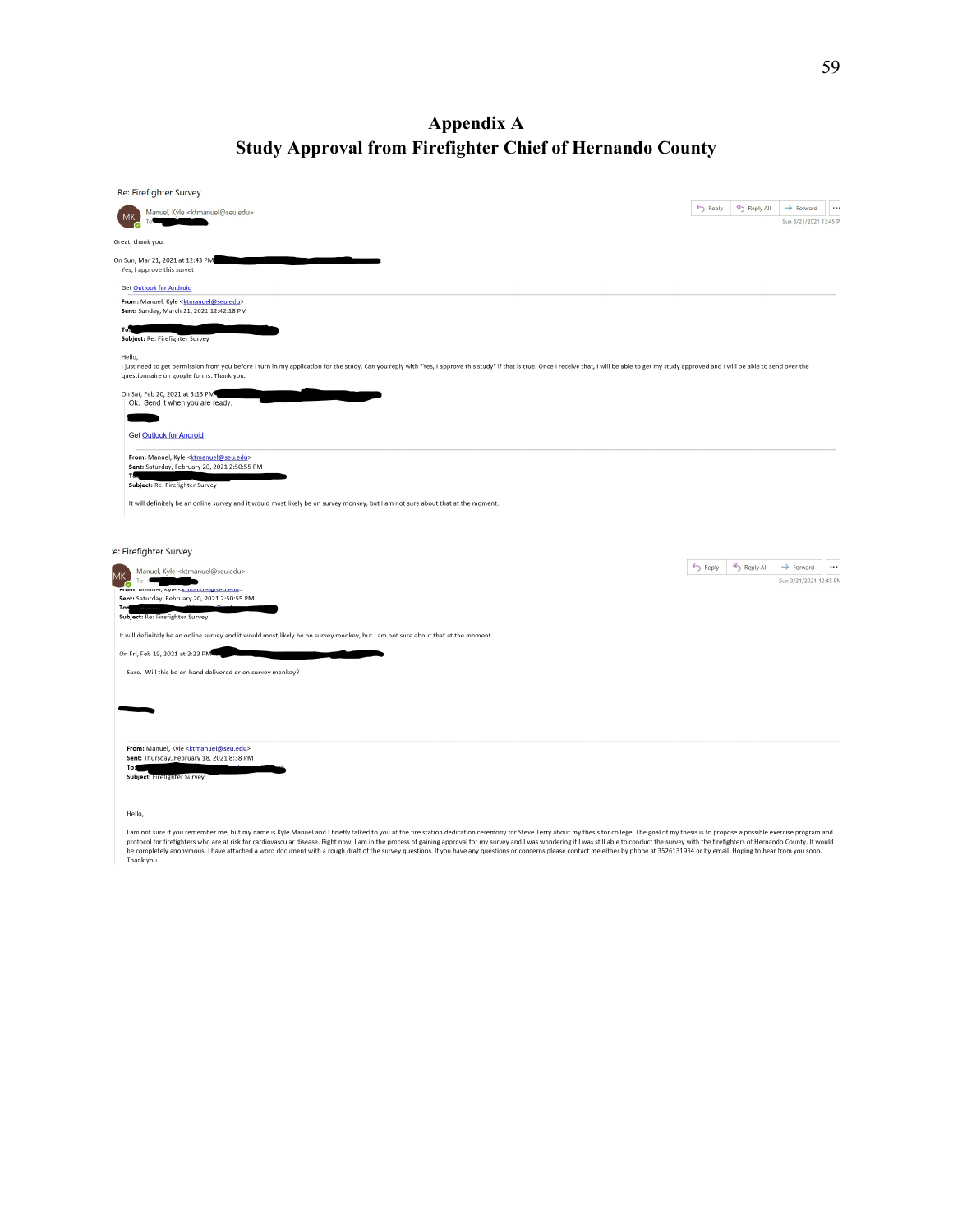## **Appendix B Consent Form**

Title: Cardiovascular Intervention in Firefighters

Investigators: Kyle Manuel, Dominic Stross

Purpose: The purpose of the research study is to collect information regarding firefighters' physical health and lifestyle as well as information relating to their experiences as a firefighter.

What to Expect: This research study is administered online. Participation in this research will involve completing a single questionnaire which will consist of thirty-four questions. This questionnaire should take approximately between five to ten minutes to complete.

Risks: There are no risks associated with this research.

Benefits: There are no immediate benefits to your participation. However, your responses will provide greater insight to cardiovascular disease risk in firefighters as well as possible exercise programs and protocols that aim to minimize the risk factors associated with cardiovascular disease.

Compensation: There is no compensation for participating in this research.

Your Rights and Confidentiality: Your participation in this research is voluntary. There is no penalty for refusal to participate, and you are free to withdraw your consent and participation in this study at any time.

Confidentiality: The records of this study will be kept private. Any written results will discuss group findings and will not include information that will identify you. Research records will be stored on a password-protected computer in a locked office and only researchers and individuals responsible for research oversight will have access to the records. Data will be destroyed five years after the study has been completed.

Contacts: You may contact any of the researchers at the following emails, should you desire to discuss your participation in the study and/or request information about the results of the study: ktmanuel@seu.edu and/or ddstross@seu.edu. If you have questions about your rights as a research volunteer, you may contact the IRB Office  $IRB@$ seu.edu.

If you choose to participate: Please, click NEXT if you choose to participate. By clicking NEXT, you are indicating that you freely and voluntarily and agree to participate in this study and you also acknowledge that you are at least 18 years of age. You will be asked to answer questions in the following section. Most of these questions will be required for you to answer. However,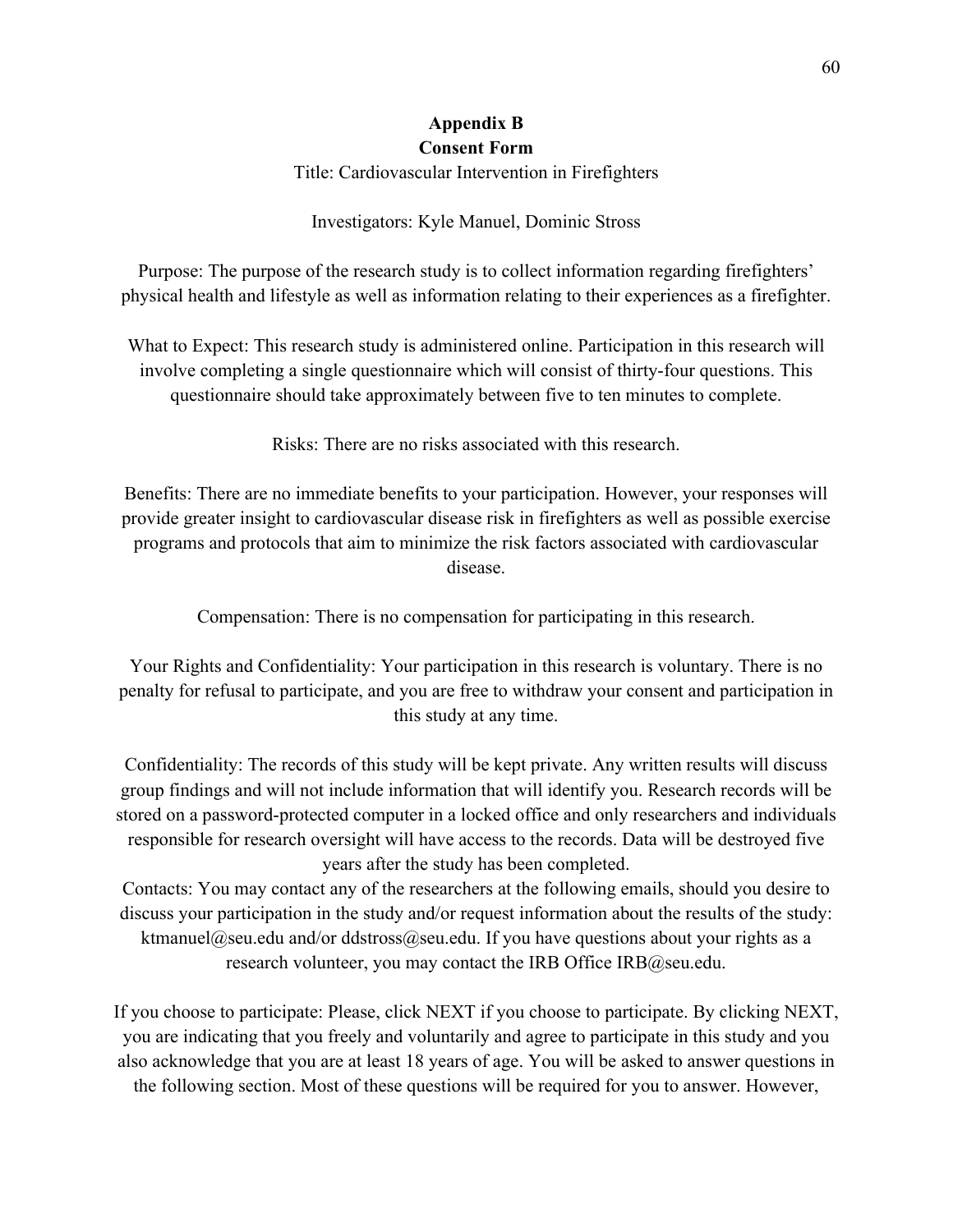questions that can be considered to be personal and/or sensitive have either been marked with an answer choice of "Preferred not to say" or are not required. It is up to you if you wish to answer these questions. As a reminder, this questionnaire is entirely anonymous and has no capability of being tracked to a specific participant. At the end of the questions, there will be a SUBMIT option. By clicking SUBMIT, this will signal the completion of this questionnaire. The completion of this questionnaire is considered to be consent.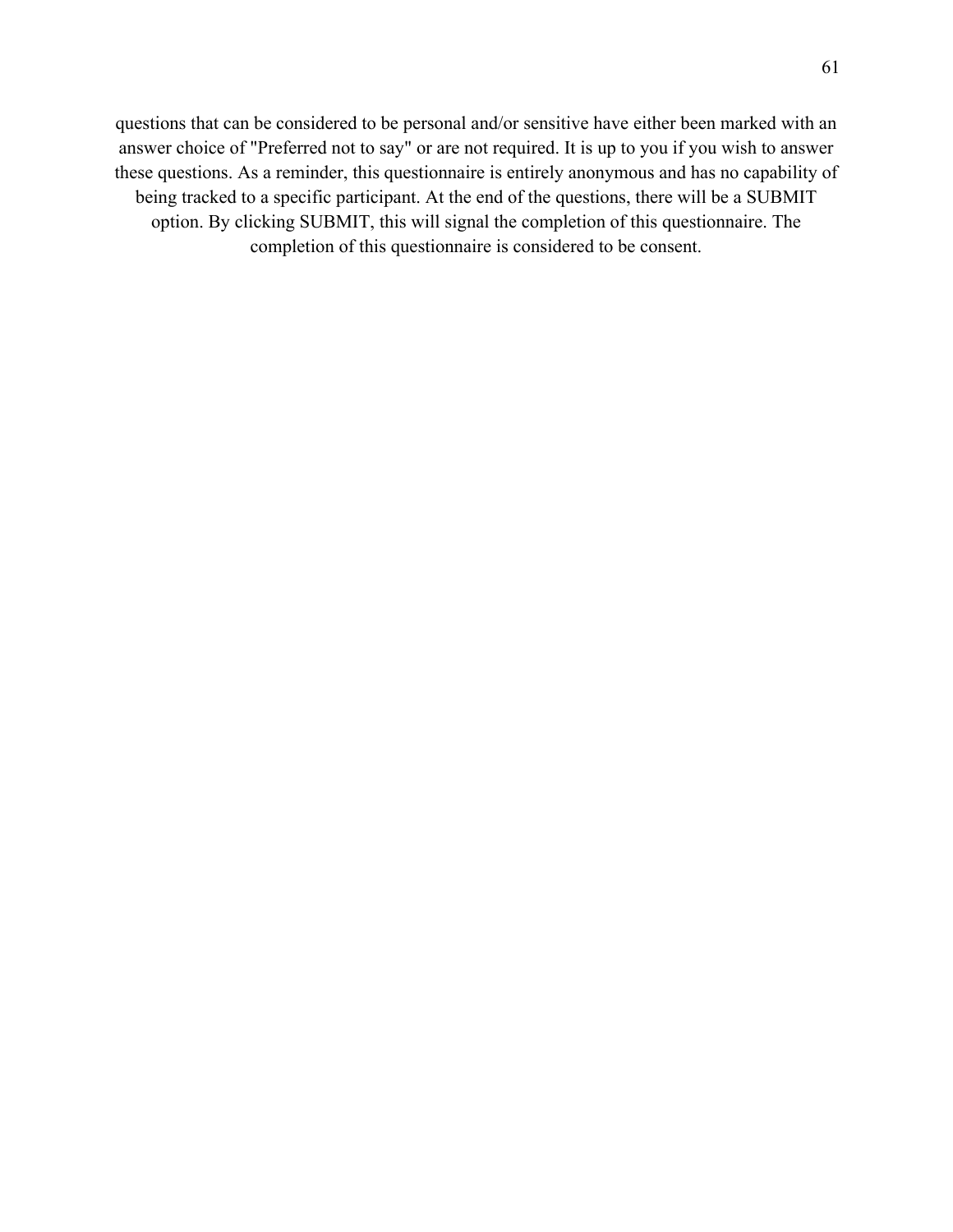# **Appendix C Study Questionnaire**

## **Demographic Information**

- 1. What is your age?
- 2. What is your sex?
- 3. What is your ethnicity?
- 4. What is your height?
- 5. What is your weight?

## **Yes/No Questions**

- 6. Do you believe you need to participate in regular exercise?
- 7. Do you often feel fatigued after tasks of firefighting?
- 8. Would you attend an educational program on cardiovascular health if made accessible to you?
- 9. Do you hydrate after every firefighting task?
- 10. Have you visited the hospital within the last two years due to high blood pressure?
- 11. Have you been identified as at risk for cardiovascular disease?
- 12. Would performing physical activity with your fellow firemen increase or decrease your willingness to participate?
- 13. Do you believe that you can be described as healthy and fit?
- 14. Do you often feel dehydrated before tasks of firefighting?
- 15. Do you often feel dehydrated during tasks of firefighting?
- 16. Do you often feel dehydrated after tasks of firefighting?
- 17. Have you ever experienced heat exhaustion after a task of firefighting?

## **Open-Ended Questions**

- 18. How many years have you been a firefighter?
- 19. If known, what is your average heart rate?
- 20. If known, what is your average blood pressure?
- 21. Outside of your profession, how many days a week do you exercise? If so, then how long and often?
- 22. Are there any barriers that keep you from exercising? If yes, please list the barriers.
- 23. Do you consume aspirin during tasks of firefighting? If yes, how often?
- 24. On average, what amount of sleep do you achieve while on duty?
- 25. On average, what amount of sleep do you achieve while off duty?
- 26. Is there any exercise equipment available at your fire station? If yes, please describe the equipment.
- 27. On average, how long is your typical shift?
- 28. Do you ever consume energy drinks while on duty? If yes, how often and how many?
- 29. Does your fire station require you to participate in any health and wellness programs? If yes, please list and describe such programs.